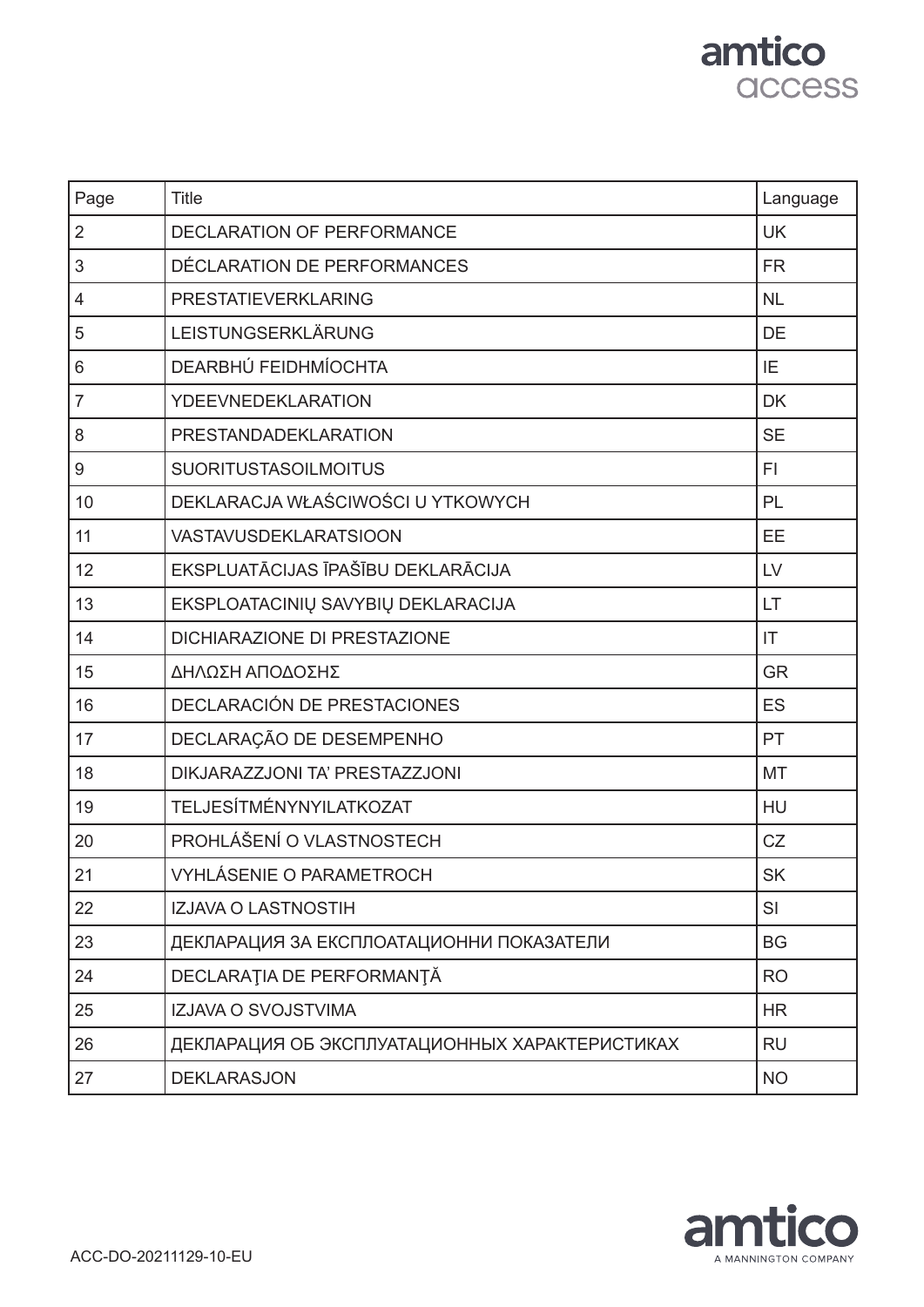| <b>JANNINGTON COMPANY</b> |
|---------------------------|

### DECLARATION OF PERFORMANCE

1. Unique identification code of the product-type:

CPR/AI/003 - UK

2. Type, batch or serial number or any other element allowing identification of the construction product as required pursuant to Article 11(4):

amtico access

3. Intended use or uses of the construction product, in accordance with the applicable harmonised technical specification, as foreseen by the manufacturer:

For use as floor covering in buildings (see EN 14041) according to the manufacturer's specifications.

4. Name, registered trade name or registered trade mark and contact address of the manufacturer as required pursuant to Article 11(5):

AMTICO INTERNATIONAL, KINGFIELD ROAD, COVENTRY, CV6 5AA, UK

5. Where applicable, name and contact address of the authorised representative whose mandate covers the tasks specified in Article 12(2):

Amtico International GmbH, Im Taubental 11, 41468 Neuss, Deutschland

6. System of assessment and verification of constancy of performance:

System 3

7. In case of the declaration of performance concerning a construction product covered by a harmonised standard: Name of the notified test laboratory, that has issued the certificate of conformity of the factory production control, inspection reports and calculation reports (if relevant).

TFI Aachen GmbH NB1658 (Previously SATRA NB0321)

Notified Body **Certificate of constancy of performance** 

8. In case of the declaration of performance concerning a construction product for which a European Technical Assessment has been issued:

Not Applicable

9. Declared performance

| <b>Essential characteristics</b> | Performance             | Harmonised technical specification |
|----------------------------------|-------------------------|------------------------------------|
| Reaction to fire (EN 13501-1)    |                         | EN 14041: 2004/AC:2006             |
| Content of Pentachlorophenol     | <b>DL</b><br><b>PCP</b> | EN 14041: 2004/AC:2006             |
| Formaldehyde Emissions           | E <sub>1</sub><br>НСНО  | EN 14041: 2004/AC:2006             |
| Slip resistance (EN 13893)       |                         | EN 14041: 2004/AC:2006             |
| Thermal Resistance (EN 12667)    | î î î                   | EN 14041: 2004/AC:2006             |
|                                  |                         |                                    |
|                                  |                         |                                    |
|                                  |                         |                                    |
|                                  |                         |                                    |

10. The performance of the product identified in points 1 and 2 is in conformity with the declared performance in point 9. This declaration of performance is issued under the sole responsibility of the manufacturer identified in point 4 Signed for and on behalf of the manufacturer by:

Gary Wilson Technical Manager

(name and function)

Coventry, UK 31/12/2020

(name and function) (signature)

Not Applicable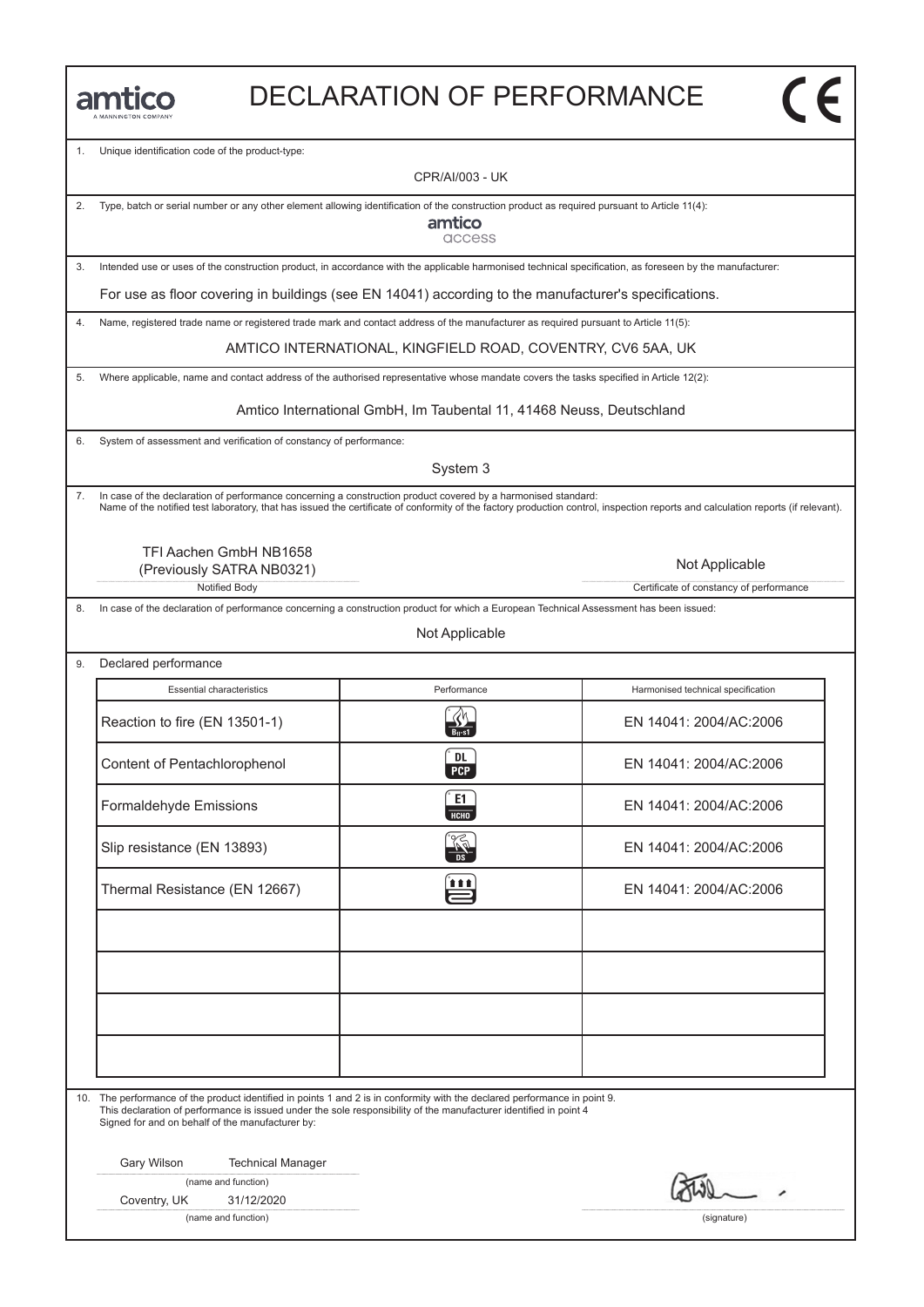|  |  |  | MANNINGTON COMPANY |  |
|--|--|--|--------------------|--|

 $\overline{\mathsf{c}\mathsf{c}}$ 

1. Code d'identification unique du produit type:

CPR/AI/003 - FR

2. Numéro de type, de lot ou de série ou tout autre élément permettant l'identification du produit de construction, conformément à l'article 11, paragraphe 4:

amtico access

3. Usage ou usages prévus du produit de construction, conformément à la spécification technique harmonisée applicable, comme prévu par le fabricant:

Pour une utilisation comme revêtement de sol dans les bâtiments (voir EN 14041) selon les spécifications du fabricant.

4. Nom, raison sociale ou marque déposée et adresse de contact du fabricant, conformément à l'article 11, paragraphe 5:

AMTICO INTERNATIONAL, KINGFIELD ROAD, COVENTRY, CV6 5AA, UK

5. Le cas échéant, nom et adresse de contact du mandataire dont le mandat couvre les tâches visées à l'article 12, paragraphe 2:

Amtico International GmbH, Im Taubental 11, 41468 Neuss, Deutschland

6. Le ou les systèmes d'évaluation et de vérification de la constance des performances du produit de construction, conformément à l'annexe V:

Système 3

7. Dans le cas de la déclaration des performances concernant un produit de construction couvert par une norme harmonisée: Le nom du laboratoire d'essai notifié, qui a délivré le certificat de conformité du contrôle de production en usine, les rapports d'inspection et rapports de calcul (le cas échéant).

TFI Aachen GmbH NB1658 (Précédemment SATRA NB0321)

Organisme notifié **Certificate of constancy of performance** Certificate of constancy of performance

Dans le cas de la déclaration des performances concernant un produit de construction pour lequel une évaluation technique européenne a été délivrée:

Pas Applicable

9. Performances déclarées Caractéristiques essentielles **Accessition** Performances **Harmonised technical specification** Caractéristiques essentielles<br>
Réaction au feu (EN 13501-1)  $\frac{R}{2\pi\epsilon}$ <br>
Réaction au feu (EN 13501-1) EN 14041: 2004/AC:2006 Réaction au feu (EN 13501-1)<br>
Teneur en pentachlorophénol (EN 14041: 2004/AC:2006)<br>
Teneur en pentachlorophénol (EN 14041: 2004/AC:2006) Emissions de formaldéhyde<br>
Emissions de formaldéhyde<br>
C EN 14041: 2004/AC:2006 Emissions de formaldehyde<br>
EN 14041: 2004/AC:2006<br>
Résistance au glissement (EN 13893)<br>
EN 14041: 2004/AC:2006 Résistance au glissement (EN 13893)<br>
Résistance thermique (EN 12667)<br>
EN 14041: 2004/AC:2006 10. Les performances du produit identifié aux points 1 et 2 sont conformes aux performances déclarées indiquées au point 9.

La présente déclaration des performances est établie sous la seule responsabilité du fabricant identifié au point 4. Signé pour le fabricant et en son nom par:

Gary Wilson Technical Manager

(nom et fonction)

Coventry, UK 31/12/2020

(date et lieu de délivrance) (signature)

Pas Applicable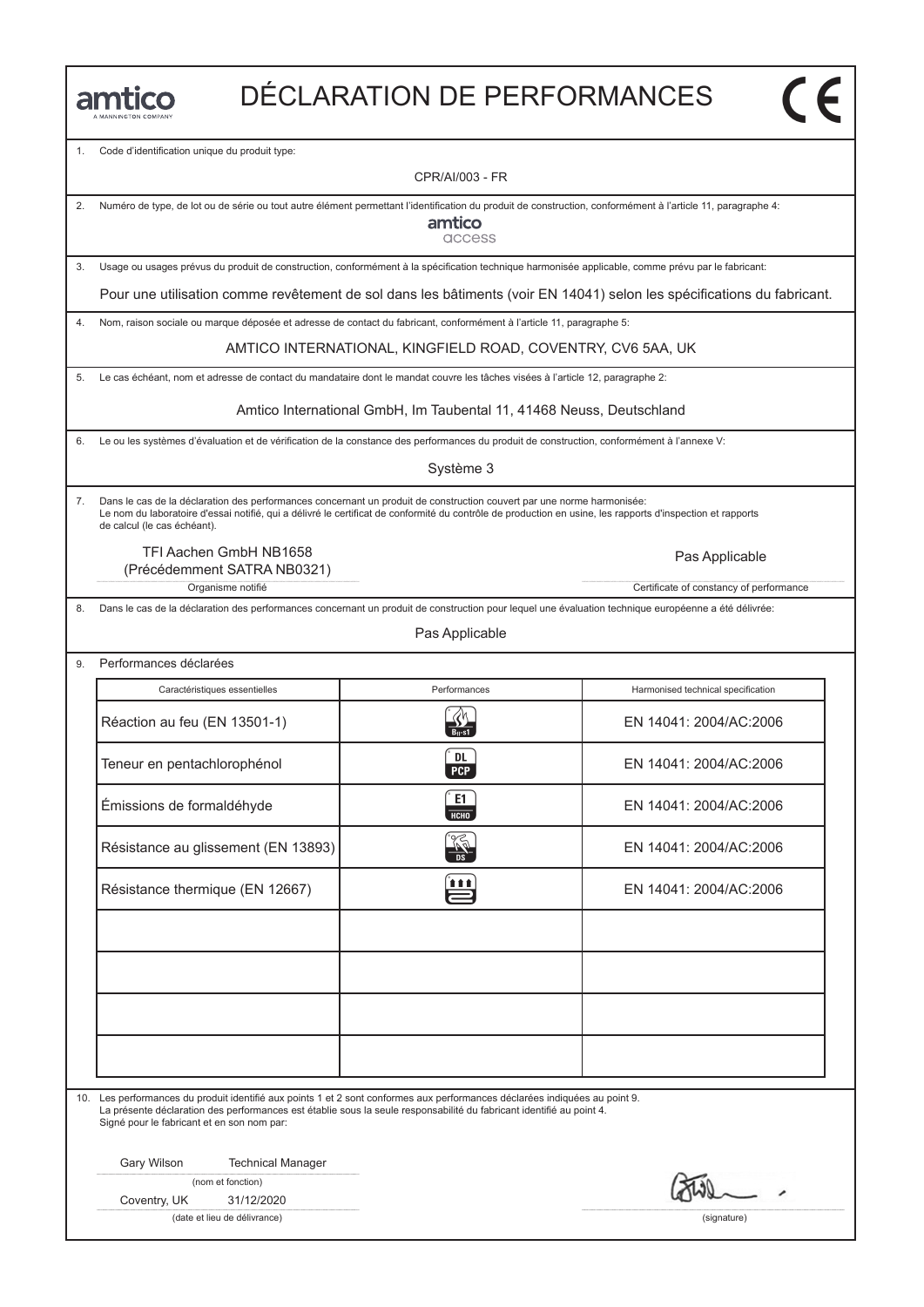#### PRESTATIEVERKLARING

Unique identification code of the product-type:

CPR/AI/003 - NL

2. Type-, partij- of serienummer, dan wel een ander identificatiemiddel voor het bouwproduct, zoals voorgeschreven in artikel 11, lid 4:

amtico access

3. Beoogde gebruiken van het bouwproduct, overeenkomstig de toepasselijke geharmoniseerde technische specificatie, zoals door de fabrikant bepaald:

Voor gebruik als vloerbekleding in gebouwen (zie EN 14041) volgens de specificaties van de fabrikant.

4. Naam, geregistreerde handelsnaam of geregistreerd handelsmerk en contactadres van de fabrikant, zoals voorgeschre ven in artikel 11, lid 5:

AMTICO INTERNATIONAL, KINGFIELD ROAD, COVENTRY, CV6 5AA, UK

5. Indien van toepassing, naam en contactadres van de gemachtigde wiens mandaat de in artikel 12, lid 2, vermelde taken bestrijkt:

Amtico International GmbH, Im Taubental 11, 41468 Neuss, Deutschland

6. Het systeem of de systemen voor de beoordeling en verificatie van de prestatiebestendigheid van het bouwproduct, vermeld in bijlage V:

Systeem 3

7. Indien de prestatieverklaring betrekking heeft op een bouwproduct dat onder een geharmoniseerde norm valt: Naam van de aangemelde testlaboratorium, dat het certificaat van overeenstemming van de productiecontrole in de fabriek, inspectierapporten en berekening rapporten (indien relevant) heeft uitgegeven.

TFI Aachen GmbH NB1658 Niet Van Toepassing (Eerder SATRA NB0321)

Aangemelde instantie certificaat van prestatiebestendigheid

8. Indien de prestatieverklaring betrekking heeft op een bouwproduct waarvoor een Europese technische beoordeling is afgegeven:

#### Niet Van Toepassing

| Aangegeven prestatie<br>9. |  |
|----------------------------|--|
|----------------------------|--|

| Essentiële kenmerken            | Prestaties        | Geharmoniseerde technische specificaties |
|---------------------------------|-------------------|------------------------------------------|
| Reactie bij brand (EN 13501-1)  | $B0$ -s1          | EN 14041: 2004/AC:2006                   |
| Gehalte pentachloorfenol        | DL.<br><b>PCP</b> | EN 14041: 2004/AC:2006                   |
| Uitstoot van formaldehyde       | E1<br>НСНО        | EN 14041: 2004/AC:2006                   |
| Slipweerstand (EN 13893)        |                   | EN 14041: 2004/AC:2006                   |
| Thermische weerstand (EN 12667) | ₩                 | EN 14041: 2004/AC:2006                   |
|                                 |                   |                                          |
|                                 |                   |                                          |
|                                 |                   |                                          |
|                                 |                   |                                          |

10. De prestaties van het in de punten 1 en 2 omschreven product zijn conform de in punt 9 aangegeven prestaties. Deze prestatieverklaring wordt verstrekt onder de exclusieve verantwoordelijkheid van de in punt 4 vermelde fabrikant: Ondertekend voor en namens de fabrikant door:

Gary Wilson Technical Manager

|  |  | (naam en functie) |
|--|--|-------------------|
|--|--|-------------------|

Coventry, UK 31/12/2020

(plaats en datum van afgifte) (handtekening)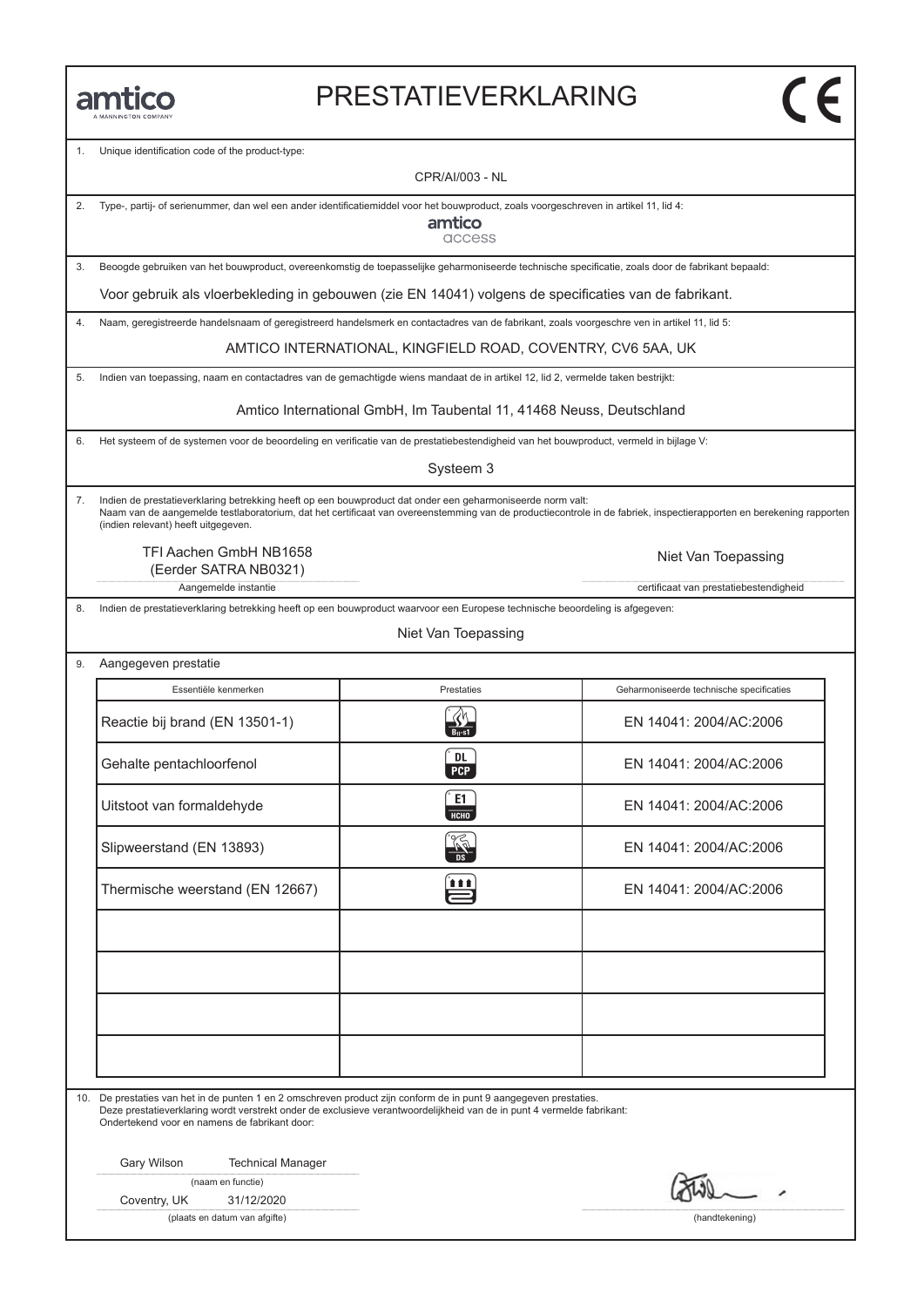$\overline{9}$ .

## LEISTUNGSERKLÄRUNG

1. Eindeutiger Kenncode des Produkttyps:

|     | CPR/AI/003 - DE                                                                                                                                   |                                                                                                                                                                                                                                                                                                                                                                              |                                      |  |  |
|-----|---------------------------------------------------------------------------------------------------------------------------------------------------|------------------------------------------------------------------------------------------------------------------------------------------------------------------------------------------------------------------------------------------------------------------------------------------------------------------------------------------------------------------------------|--------------------------------------|--|--|
| 2.  | Typen-, Chargen- oder Seriennummer oder ein anderes Kennzeichen zur Identifikation des Bauprodukts gemäß Artikel 11 Absatz 4:<br>amtico<br>access |                                                                                                                                                                                                                                                                                                                                                                              |                                      |  |  |
| 3.  | technischen Spezifikation:                                                                                                                        | Vom Hersteller vorgesehener Verwendungszweck oder vorgesehene Verwendungszwecke des Bauprodukts gemäß der anwendbaren harmonisierten                                                                                                                                                                                                                                         |                                      |  |  |
|     |                                                                                                                                                   | Zur Nutzung als Bodenbelag in Gebäuden (siehe EN 14041) gemäß den Spezifikationen des Herstellers.                                                                                                                                                                                                                                                                           |                                      |  |  |
| 4.  |                                                                                                                                                   | Name, eingetragener Handelsname oder eingetragene Marke und Kontaktanschrift des Herstellers gemäß Artikel 11 Absatz 5:                                                                                                                                                                                                                                                      |                                      |  |  |
|     |                                                                                                                                                   | AMTICO INTERNATIONAL, KINGFIELD ROAD, COVENTRY, CV6 5AA, UK                                                                                                                                                                                                                                                                                                                  |                                      |  |  |
| 5.  |                                                                                                                                                   | Gegebenenfalls Name und Kontaktanschrift des Bevollmächtigten, der mit den Aufgaben gemäß Artikel 12 Absatz 2 beauftragt ist:                                                                                                                                                                                                                                                |                                      |  |  |
|     |                                                                                                                                                   | Amtico International GmbH, Im Taubental 11, 41468 Neuss, Deutschland                                                                                                                                                                                                                                                                                                         |                                      |  |  |
| 6.  |                                                                                                                                                   | System oder Systeme zur Bewertung und Überprüfung der Leistungsbeständigkeit des Bauprodukts gemäß Anhang V:                                                                                                                                                                                                                                                                 |                                      |  |  |
|     |                                                                                                                                                   | System 3                                                                                                                                                                                                                                                                                                                                                                     |                                      |  |  |
| 7.  | ausgestellt hat.                                                                                                                                  | Im Falle der Leistungserklärung, die ein Bauprodukt betrifft, das von einer harmonisierten Norm erfasst wird:<br>Name des Prüflabors, das die Konformitätsbescheiigungt der werkseigenen Produktionskontrolle, Prüfberichte und Berechnungsberichte (soweit relevant)                                                                                                        |                                      |  |  |
|     | TFI Aachen GmbH NB1658<br>(Zuvor SATRA NB0321)                                                                                                    |                                                                                                                                                                                                                                                                                                                                                                              | Nicht Zutreffend                     |  |  |
|     | Notifizierte Stelle                                                                                                                               |                                                                                                                                                                                                                                                                                                                                                                              | Leistungsbeständigkeitsbescheinigung |  |  |
| 8.  |                                                                                                                                                   | Im Falle der Leistungserklärung, die ein Bauprodukt betrifft, für das eine Europäische Technische Bewertung aus gestellt worden ist:<br>Nicht Zutreffend                                                                                                                                                                                                                     |                                      |  |  |
|     |                                                                                                                                                   |                                                                                                                                                                                                                                                                                                                                                                              |                                      |  |  |
| 9.  | Erklärte Leistungen                                                                                                                               |                                                                                                                                                                                                                                                                                                                                                                              |                                      |  |  |
|     | Wesentliche Merkmale                                                                                                                              | Leistung                                                                                                                                                                                                                                                                                                                                                                     | Harmonisierte techn. Spezifikation   |  |  |
|     | Brandverhalten (EN 13501-1)                                                                                                                       |                                                                                                                                                                                                                                                                                                                                                                              | EN 14041: 2004/AC:2006               |  |  |
|     | Gehalt an Pentachlorphenol                                                                                                                        | DL<br><b>PCP</b>                                                                                                                                                                                                                                                                                                                                                             | EN 14041: 2004/AC:2006               |  |  |
|     | Formaldehydemissionen                                                                                                                             | E1<br><b>HCHO</b>                                                                                                                                                                                                                                                                                                                                                            | EN 14041: 2004/AC:2006               |  |  |
|     | Rutschhemmung (EN 13893)                                                                                                                          | K<br><b>DS</b>                                                                                                                                                                                                                                                                                                                                                               | EN 14041: 2004/AC:2006               |  |  |
|     | Wärmewiderstand (EN 12667)                                                                                                                        | <b>111</b>                                                                                                                                                                                                                                                                                                                                                                   | EN 14041: 2004/AC:2006               |  |  |
|     |                                                                                                                                                   |                                                                                                                                                                                                                                                                                                                                                                              |                                      |  |  |
|     |                                                                                                                                                   |                                                                                                                                                                                                                                                                                                                                                                              |                                      |  |  |
|     |                                                                                                                                                   |                                                                                                                                                                                                                                                                                                                                                                              |                                      |  |  |
|     |                                                                                                                                                   |                                                                                                                                                                                                                                                                                                                                                                              |                                      |  |  |
| 10. |                                                                                                                                                   | Die Leistung des Produkts/der Produkte gemäß den Nummern 1 und 2 entspricht der erklärten Leistung nach Nummer 9.<br>Verantwortlich für die Erstellung dieser Leistungserklärung ist allein der Hersteller oder der Bevollmächtigte gemäß Nummer 4 oder 5.<br>Unterzeichnet für den Hersteller oder Bevollmächtigten und im Namen des Herstellers oder Bevollmächtigten von: |                                      |  |  |
|     | Gary Wilson<br><b>Technical Manager</b>                                                                                                           |                                                                                                                                                                                                                                                                                                                                                                              |                                      |  |  |
|     | (Name und Funktion)                                                                                                                               |                                                                                                                                                                                                                                                                                                                                                                              |                                      |  |  |
|     | 31/12/2020<br>Coventry, UK<br>(Datum und Ort)                                                                                                     |                                                                                                                                                                                                                                                                                                                                                                              | (Unterschrift)                       |  |  |
|     |                                                                                                                                                   |                                                                                                                                                                                                                                                                                                                                                                              |                                      |  |  |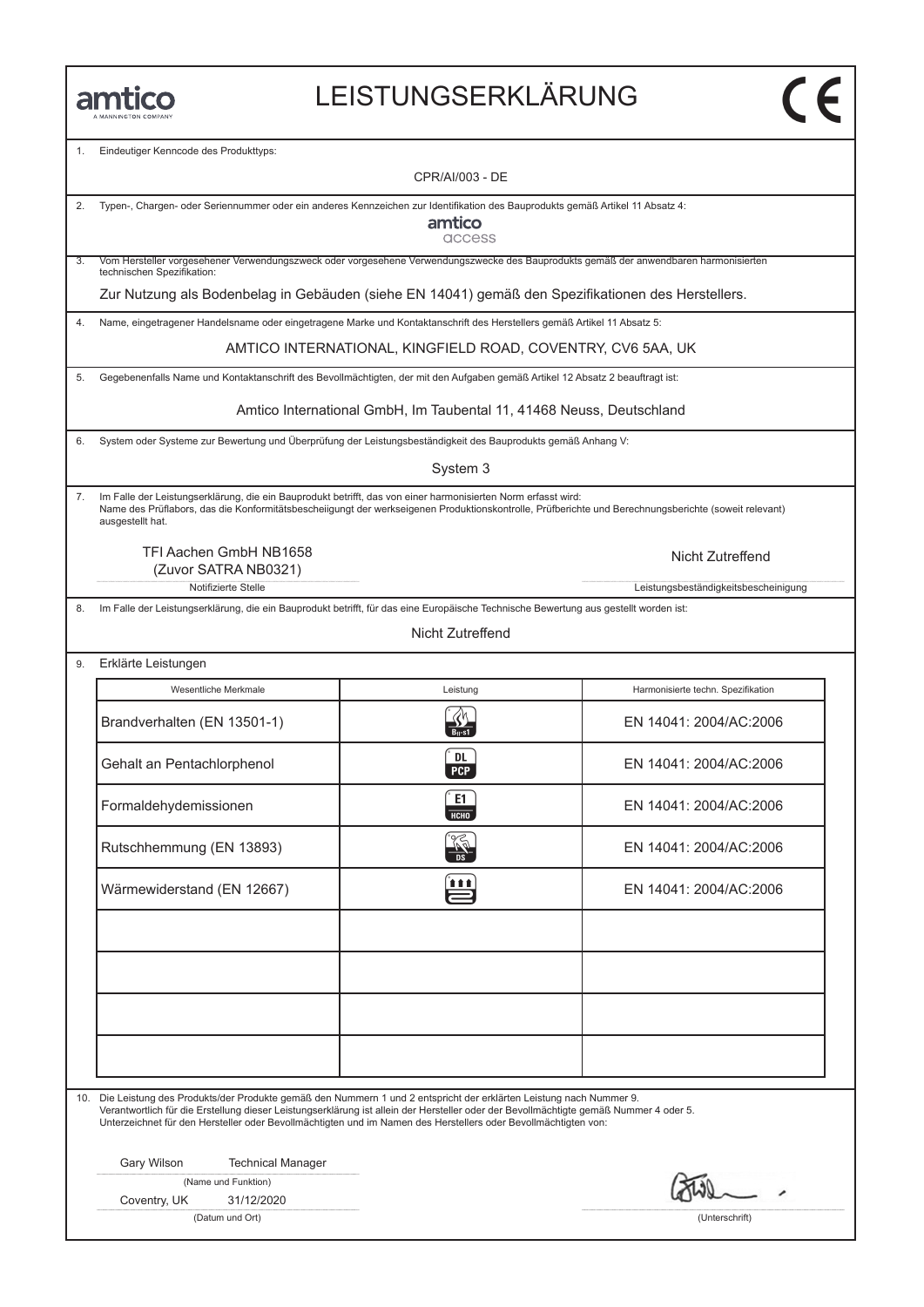# DEARBHÚ FEIDHMÍOCHTA

1. Cód uathúil aitheantais an chineáil táirge:

|    | CPR/AI/003 - IE                                                                                                                                                                                                                                                                                                              |                                                                      |                                            |  |  |  |  |
|----|------------------------------------------------------------------------------------------------------------------------------------------------------------------------------------------------------------------------------------------------------------------------------------------------------------------------------|----------------------------------------------------------------------|--------------------------------------------|--|--|--|--|
| 2. | Uimhir chineáil, baiscuimhir nó uimhir sraithe nó aon eilimint eile lena bhféadfar táirge foirgníochta a shainaithint, mar a cheanglaítear faoi Airteagal 11(4):<br>amtico<br>access                                                                                                                                         |                                                                      |                                            |  |  |  |  |
| 3. | An úsáid nó na húsáidí atá beartaithe don táirge foirgníochta, i gcomhréir leis an tsonraíocht theicniúil chomhchuibhithe is infheidhme, de réir mar a                                                                                                                                                                       |                                                                      |                                            |  |  |  |  |
|    | shamhlaíonn an monaróir:<br>Le húsáid mar chlúdaigh urláir i bhfoirgnimh (féach GA 14,041) de réir shonraíochtaí an mhonaróra.                                                                                                                                                                                               |                                                                      |                                            |  |  |  |  |
| 4. | Ainm, trádainm cláraithe nó trádmharc cláraithe agus seoladh an mhonaróra, mar a cheanglaítear faoi Airteagal 11(5):                                                                                                                                                                                                         |                                                                      |                                            |  |  |  |  |
|    |                                                                                                                                                                                                                                                                                                                              | AMTICO INTERNATIONAL, KINGFIELD ROAD, COVENTRY, CV6 5AA, UK          |                                            |  |  |  |  |
| 5. | I gcás inarb infheidhme, ainm agus seoladh teagmhála an ionadaí údaraithe a gcumhdaíonn a shainordú na cúraimí a shonraítear in Airteagal 12(2):                                                                                                                                                                             |                                                                      |                                            |  |  |  |  |
|    |                                                                                                                                                                                                                                                                                                                              | Amtico International GmbH, Im Taubental 11, 41468 Neuss, Deutschland |                                            |  |  |  |  |
| 6. | Córas nó córais measúnaithe agus fíoraithe seasmhachta feidhmíochta an táirge foirgníochta mar atá leagtha amach in Iarscríbhinn V:                                                                                                                                                                                          |                                                                      |                                            |  |  |  |  |
|    |                                                                                                                                                                                                                                                                                                                              | Córas 3                                                              |                                            |  |  |  |  |
| 7. | I gcás ina mbaineann an dearbhú feidhmíochta le táirge foirgníochta a chumhdaítear le caighdeán comhchuibhithe:<br>Ainm na saotharlainne tástála dá dtugtar fógra, go bhfuil d'eisigh an teastas comhlíonta i gcomhair rialú táirgeachta sa mhonarcha, tuarascálacha cigireachta<br>agus tuarascálacha ríomh (más ábhartha). |                                                                      |                                            |  |  |  |  |
|    | TFI Aachen GmbH NB1658<br>(Roimhe seo SATRA NB0321)                                                                                                                                                                                                                                                                          |                                                                      | Ní bhaineann le hábhar                     |  |  |  |  |
|    | comhlacht dá dtugtar fógra                                                                                                                                                                                                                                                                                                   |                                                                      | deimhniú maidir le seasmhacht feidhmíochta |  |  |  |  |
| 8. | I gcás ina mbaineann an dearbhú feidhmíochta le táirge foirgníochta ar eisíodh Measúnú Teicniúil Eorpach ina leith:                                                                                                                                                                                                          |                                                                      |                                            |  |  |  |  |
|    |                                                                                                                                                                                                                                                                                                                              | Ní bhaineann le hábhar                                               |                                            |  |  |  |  |
| 9. | An fheidhmíocht dhearbhaithe                                                                                                                                                                                                                                                                                                 |                                                                      |                                            |  |  |  |  |
|    | Saintréithe sár-riachtanacha                                                                                                                                                                                                                                                                                                 | Performance                                                          | Sonraíocht theicniúil chomhchuibhithe      |  |  |  |  |
|    | Imoibriú le tine (EN 13501-1)                                                                                                                                                                                                                                                                                                | $B_{II}$ -s1                                                         | EN 14041: 2004/AC:2006                     |  |  |  |  |
|    | Ábhar Peinteaclóraifeanól                                                                                                                                                                                                                                                                                                    | DL<br><b>PCP</b>                                                     | EN 14041: 2004/AC:2006                     |  |  |  |  |
|    | Astuithe Formaldehyd                                                                                                                                                                                                                                                                                                         | E1<br><b>HCHO</b>                                                    | EN 14041: 2004/AC:2006                     |  |  |  |  |
|    | Slip friotaíocht (EN 13893)                                                                                                                                                                                                                                                                                                  | DS                                                                   | EN 14041: 2004/AC:2006                     |  |  |  |  |
|    | Friotaíocht Teirmeach (EN 12667)                                                                                                                                                                                                                                                                                             | ■■1                                                                  | EN 14041: 2004/AC:2006                     |  |  |  |  |
|    |                                                                                                                                                                                                                                                                                                                              |                                                                      |                                            |  |  |  |  |
|    |                                                                                                                                                                                                                                                                                                                              |                                                                      |                                            |  |  |  |  |
|    | 10. Tá feidhmíocht an táirge a shainaithnítear i bpointe 1 agus i bpointe 2 i gcomhréir leis an bhfeidhmíocht dhearb haithe i bpointe 9.<br>Is faoi fhreagracht an mhonaróra a shainaithnítear i bpointe 4 amháin a eisítear an dearbhú feidhmíochta seo.<br>Arna shíniú le haghaidh an mhonaróra agus thar a cheann ag:     |                                                                      |                                            |  |  |  |  |
|    | Gary Wilson<br><b>Technical Manager</b>                                                                                                                                                                                                                                                                                      |                                                                      |                                            |  |  |  |  |
|    | (ainm agus feidhm)                                                                                                                                                                                                                                                                                                           |                                                                      |                                            |  |  |  |  |
|    | Coventry, UK<br>31/12/2020<br>(áit agus dáta eisiúna)                                                                                                                                                                                                                                                                        |                                                                      | (síniú)                                    |  |  |  |  |
|    |                                                                                                                                                                                                                                                                                                                              |                                                                      |                                            |  |  |  |  |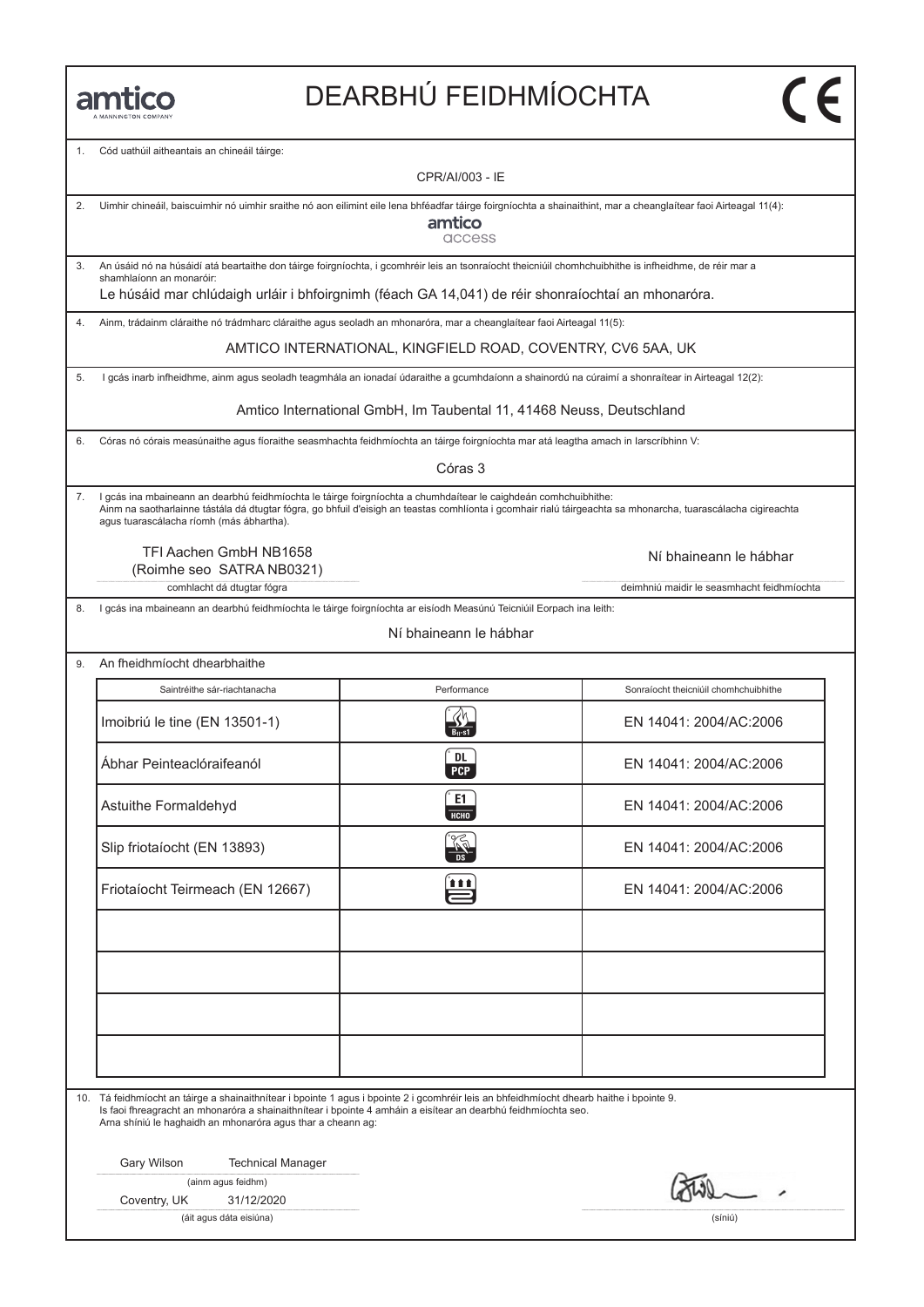### YDEEVNEDEKLARATION

nedentifikationskode:<br>sunikke identifikationskode:

|    |                                                                                                                                                                                                                                                                                | <b>CPR/AI/003 - DK</b>                                               |                                                                                                                                                          |  |  |
|----|--------------------------------------------------------------------------------------------------------------------------------------------------------------------------------------------------------------------------------------------------------------------------------|----------------------------------------------------------------------|----------------------------------------------------------------------------------------------------------------------------------------------------------|--|--|
| 2. | Type-, parti- eller serienummer eller en anden form for angivelse, ved hjælp af hvilken byggevaren kan identificeres som krævet i henhold til artikel 11, stk. 4:<br>amtico<br>access                                                                                          |                                                                      |                                                                                                                                                          |  |  |
| 3. |                                                                                                                                                                                                                                                                                |                                                                      | Byggevarens tilsigtede anvendelse eller anvendelser i overensstemmelse med den gældende harmoniserede tekniske specifikation som påtænkt af fabrikanten: |  |  |
|    | Til brug som gulvbelægning i bygninger (se EN 14041) i henhold til producentens specifikationer.                                                                                                                                                                               |                                                                      |                                                                                                                                                          |  |  |
| 4. | Fabrikantens navn, registrerede firmabetegnelse eller registrerede varemærke og kontaktadresse som krævet i henhold til artikel 11, stk. 5:                                                                                                                                    |                                                                      |                                                                                                                                                          |  |  |
|    |                                                                                                                                                                                                                                                                                | AMTICO INTERNATIONAL, KINGFIELD ROAD, COVENTRY, CV6 5AA, UK          |                                                                                                                                                          |  |  |
| 5. | I givet fald navn og kontaktadresse på den bemyndigede repræsentant, hvis mandat omfatter opgaverne i artikel 12, stk. 2:                                                                                                                                                      |                                                                      |                                                                                                                                                          |  |  |
|    |                                                                                                                                                                                                                                                                                | Amtico International GmbH, Im Taubental 11, 41468 Neuss, Deutschland |                                                                                                                                                          |  |  |
| 6. | Systemet eller systemerne til vurdering og kontrol af konstansen af byggevarens ydeevne, jf. bilag V:                                                                                                                                                                          |                                                                      |                                                                                                                                                          |  |  |
|    |                                                                                                                                                                                                                                                                                | System 3                                                             |                                                                                                                                                          |  |  |
| 7. | Hvis ydeevnedeklarationen vedrører en byggevare, der er omfattet af en harmoniseret standard:<br>rapporter (hvis relevant).                                                                                                                                                    |                                                                      | Navn på den anmeldte testlaboratorium, der har udstedt overensstemmelsesattest for fabrikkens egen produktionskontrol, inspektionsrapporter og beregning |  |  |
|    | TFI Aachen GmbH NB1658<br>(Tidligere SATRA NB0321)                                                                                                                                                                                                                             |                                                                      | Ikke Anvendelig                                                                                                                                          |  |  |
|    | bemyndiget organ                                                                                                                                                                                                                                                               |                                                                      | attest for byggevarens ydeevnes konstans                                                                                                                 |  |  |
| 8. | Hvis ydeevnedeklarationen vedrører en byggevare, for hvilken der er udstedt en europæisk teknisk vurdering:                                                                                                                                                                    | Ikke Anvendelig                                                      |                                                                                                                                                          |  |  |
| 9. | Deklareret ydeevne                                                                                                                                                                                                                                                             |                                                                      |                                                                                                                                                          |  |  |
|    | Væsentlige egenskaber                                                                                                                                                                                                                                                          | Ydeevne                                                              | Harmoniserede tekniske specifikationer                                                                                                                   |  |  |
|    | Brandklasse (EN 13501-1)                                                                                                                                                                                                                                                       | $B_{fl}$ -s1                                                         | EN 14041: 2004/AC:2006                                                                                                                                   |  |  |
|    | Indholdet af pentachlorphenol                                                                                                                                                                                                                                                  | DL<br><b>PCP</b>                                                     | EN 14041: 2004/AC:2006                                                                                                                                   |  |  |
|    | Formaldehydemissionen                                                                                                                                                                                                                                                          | E1<br><b>HCHO</b>                                                    | EN 14041: 2004/AC:2006                                                                                                                                   |  |  |
|    | Skridsikkerhed (EN 13893)                                                                                                                                                                                                                                                      | K<br>DS                                                              | EN 14041: 2004/AC:2006                                                                                                                                   |  |  |
|    | Termisk modstand (EN 12667)                                                                                                                                                                                                                                                    |                                                                      | EN 14041: 2004/AC:2006                                                                                                                                   |  |  |
|    |                                                                                                                                                                                                                                                                                |                                                                      |                                                                                                                                                          |  |  |
|    |                                                                                                                                                                                                                                                                                |                                                                      |                                                                                                                                                          |  |  |
|    | 10. Ydeevnen for den byggevare, der er anført i punkt 1 og 2, er i overensstemmelse med den deklarerede ydeevne i punkt 9.<br>Denne ydeevnedeklaration udstedes på eneansvar af den fabrikant, der er anført i punkt 4.<br>Underskrevet for fabrikanten og på dennes vegne af: |                                                                      |                                                                                                                                                          |  |  |
|    | Gary Wilson<br><b>Technical Manager</b><br>(navn og stilling)<br>31/12/2020<br>Coventry, UK                                                                                                                                                                                    |                                                                      |                                                                                                                                                          |  |  |
|    | (sted og dato)                                                                                                                                                                                                                                                                 |                                                                      | (underskrift)                                                                                                                                            |  |  |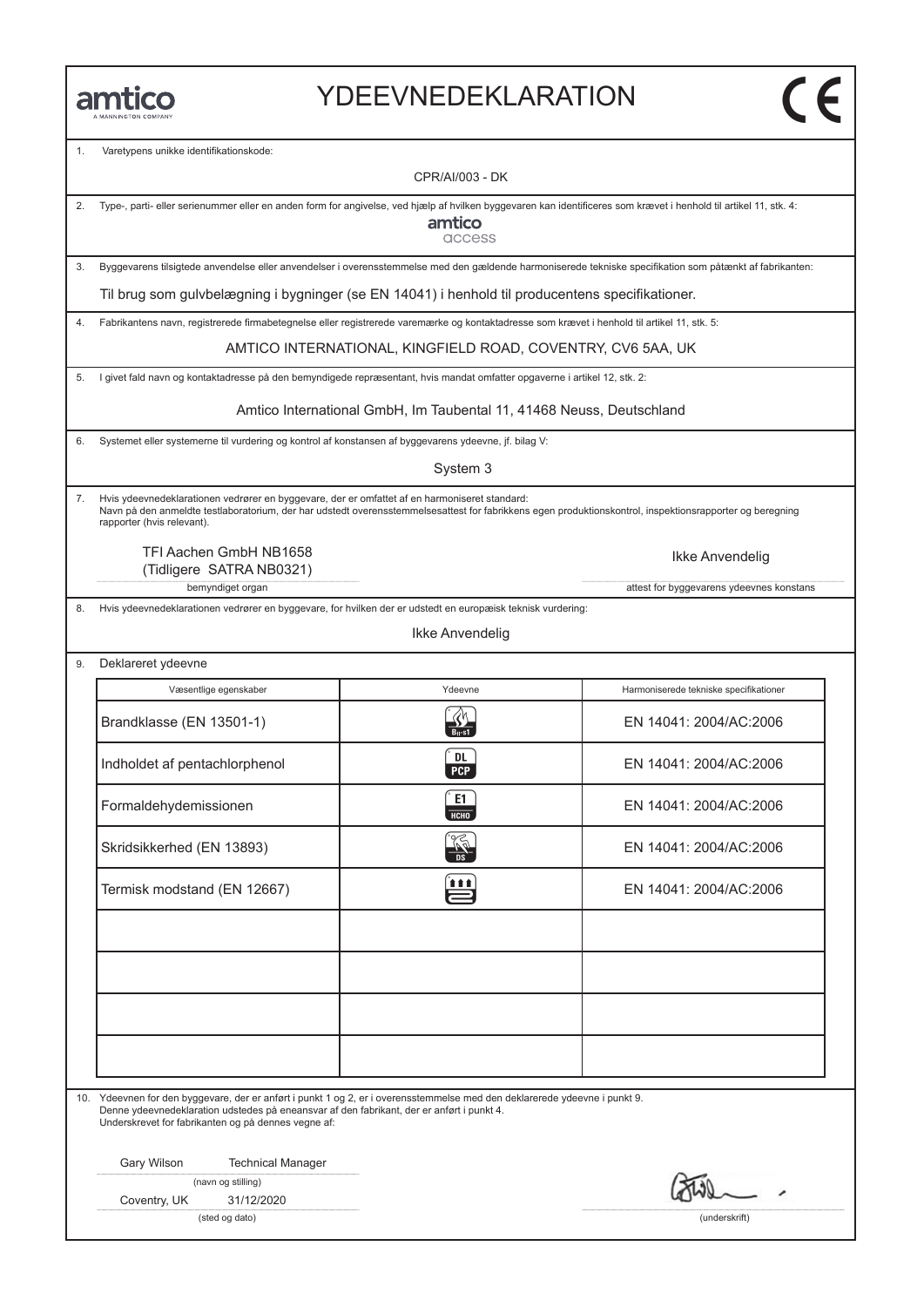#### PRESTANDADEKLARATION

Produkttypens unika identifikationskod:

CPR/AI/003 - SE 2. Typ-, parti- eller serienummer eller någon annan beteckning som möjliggör identifiering av byggprodukter i enlighet med artikel 11.4: amtico access 3. Byggproduktens avsedda användning eller användningar i enlighet med den tillämpliga, harmoniserade tekniska specifikationen, såsom förutsett av tillverkaren: För användning som golvbeläggning i byggnader (se EN 14041) enligt tillverkarens specifikationer. 4. Tillverkarens namn, registrerade företagsnamn eller registrerade varumärke samt kontaktadress enligt vad som krävs i artikel 11.5: AMTICO INTERNATIONAL, KINGFIELD ROAD, COVENTRY, CV6 5AA, UK 5. I tillämpliga fall namn och kontaktadress för tillverkarens representant vars mandat omfattar de uppgifter som anges i artikel 12.2: Amtico International GmbH, Im Taubental 11, 41468 Neuss, Deutschland6. Systemet eller systemen för bedömning och fortlöpande kontroll av byggproduktens prestanda enligt bilaga V: System 3 7. För det fall att prestandadeklarationen avser en byggprodukt som omfattas av en harmoniserad standard: Namn på det anmälda testlaboratorium, som har utfärdat ett intyg om överensstämmelse i fabrik, inspektionsrapporter och rapporter beräkning (om relevant). TFI Aachen GmbH NB1658 Inte Tillämplig (Tidigare SATRA NB0321) anmält organ intyg om kontinuitet för produktens prestanda 8. För det fall att prestandadeklarationen avser en byggprodukt för vilken en europeisk teknisk bedömning har utfärdats: Inte Tillämplig 9. Angiven prestanda Väsentliga egenskaper Prestanda Harmoniserad teknisk specifikation<br>Reaktion vid brandpåverkan (EN 13501-1) EN 14041: 2004/AC:2006 Väsentliga egenskaper **Prestanda** Harmoniserad teknisk specifikation Reaktion vid brandpåverkan EN 14041: 2004/AC:2006<br>
Innehåll av pentaklorfenol (EN 13501-1)<br>
EN 14041: 2004/AC:2006 Innehåll av pentaklorienol (1999) och EN 14041: 2004/AC:2006<br>Formaldehyd Utsläpp (1999) och EN 14041: 2004/AC:2006 EN 14041: 2004/AC:2006<br>
Halkskydd (EN 13893)<br>
Halkskydd (EN 13893) Halkskydd (EN 13893)<br>
Termisk resistans (EN 12667)<br>
Termisk resistans (EN 12667) 10. Prestandan för den produkt som anges i punkterna 1 och 2 överensstämmer med den prestanda som anges i punkt 9. Denna prestandadeklaration utfärdas på eget ansvar av den tillverkare som anges under punkt 4. Undertecknat för tillverkaren av: Gary Wilson Technical Manager (namn och befattning) Coventry, UK 31/12/2020 (plats och dag för utfärdande) (namnteckning)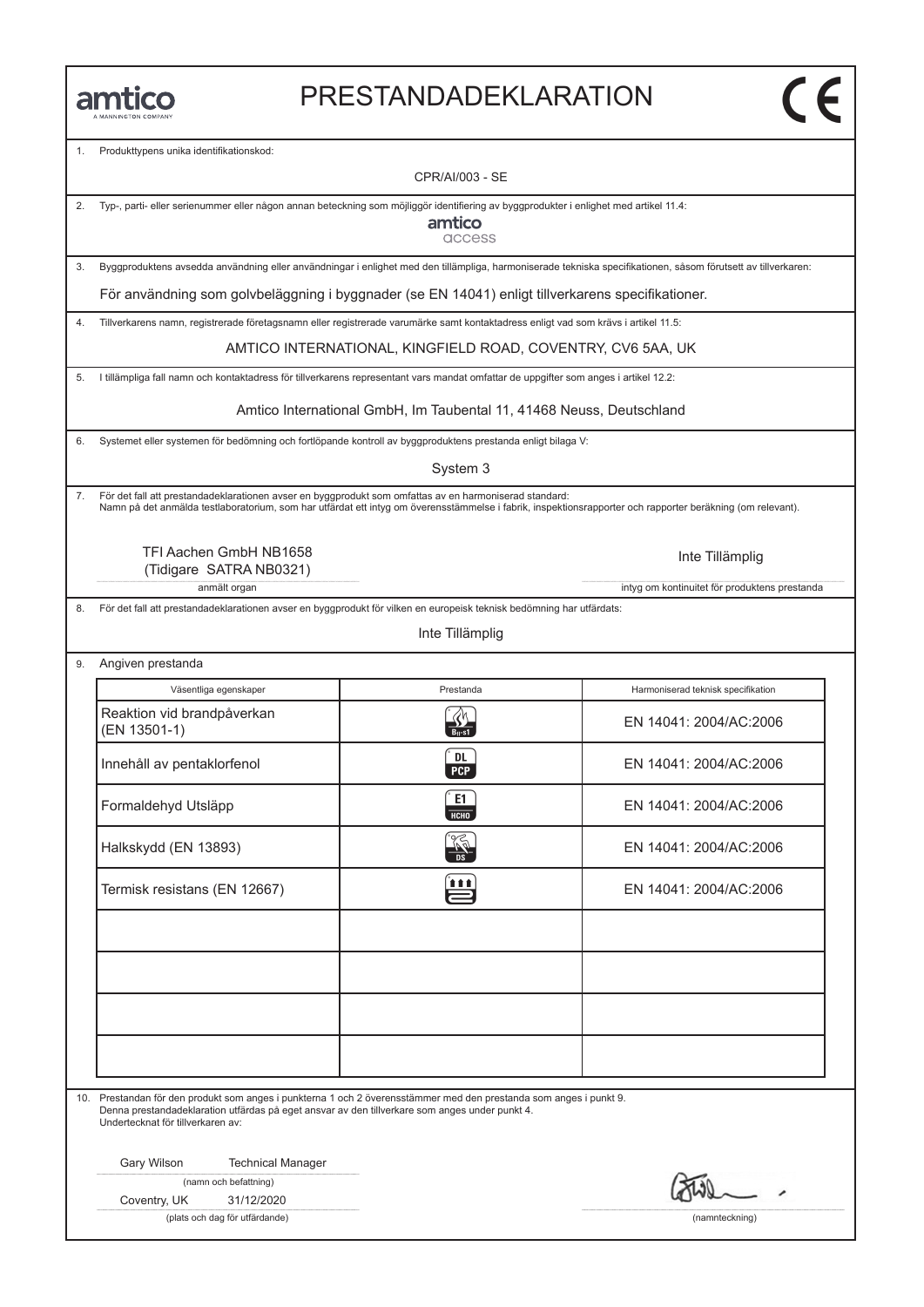### SUORITUSTASOILMOITUS

1. Tuotetyypin yksilöllinen tunniste:

| ъ. | Tuotetyypin yksilöilinen tunniste:                                                                                                                                                                                                                                                   | CPR/AI/003 - FI                                                      |                                            |  |  |
|----|--------------------------------------------------------------------------------------------------------------------------------------------------------------------------------------------------------------------------------------------------------------------------------------|----------------------------------------------------------------------|--------------------------------------------|--|--|
| 2. | Tyyppi-, erä- tai sarjanumero tai muu merkintä, jonka ansiosta rakennustuotteet voidaan tunnistaa, kuten 11 artiklan 4 kohdassa edellytetään:<br>amtico                                                                                                                              |                                                                      |                                            |  |  |
|    | access                                                                                                                                                                                                                                                                               |                                                                      |                                            |  |  |
| 3. | Valmistajan ennakoima, sovellettavan yhdenmukaistetun teknisen eritelmän mukainen rakennustuotteen aiottu käyt tötarkoitus tai -tarkoitukset:                                                                                                                                        |                                                                      |                                            |  |  |
|    | Käytettäväksi lattia rakennuksissa (ks. EN 14041) mukaan valmistajan ohjeiden.                                                                                                                                                                                                       |                                                                      |                                            |  |  |
| 4. | Valmistajan nimi, rekisteröity kauppanimi tai tavaramerkki sekä osoite, josta valmistajaan saa yhteyden, kuten 11 artiklan 5 kohdassa edellytetään:                                                                                                                                  |                                                                      |                                            |  |  |
|    |                                                                                                                                                                                                                                                                                      | AMTICO INTERNATIONAL, KINGFIELD ROAD, COVENTRY, CV6 5AA, UK          |                                            |  |  |
| 5. | Mahdollisen valtuutetun edustajan, jonka toimeksiantoon kuuluvat 12 artiklan 2 kohdassa eritellyt tehtävät, nimi sekä osoite, josta tähän saa yhteyden:                                                                                                                              |                                                                      |                                            |  |  |
|    |                                                                                                                                                                                                                                                                                      | Amtico International GmbH, Im Taubental 11, 41468 Neuss, Deutschland |                                            |  |  |
| 6. | Rakennustuotteen suoritustason pysyvyyden arviointi- ja varmennusjärjestelmä(t) liitteen V mukaisesti:                                                                                                                                                                               |                                                                      |                                            |  |  |
|    |                                                                                                                                                                                                                                                                                      | Järjestelmä 3                                                        |                                            |  |  |
| 7. | Kun kyse on yhdenmukaistetun standardin piiriin kuuluvan rakennustuotteen suoritustasoilmoituksesta:<br>Nimi ilmoitetun testauslaboratorion, joka on antanut todistuksen vaatimustenmukaisuuden tehtaan tuotannon ohjaus, tarkastusraportit ja laskennan<br>raportit (tarvittaessa). |                                                                      |                                            |  |  |
|    | TFI Aachen GmbH NB1658<br>(Aikaisemmin SATRA NB0321)                                                                                                                                                                                                                                 |                                                                      | Ei sovelleta                               |  |  |
|    | ilmoitettu laitos                                                                                                                                                                                                                                                                    |                                                                      | sertifikaatin suoritustasojen pysyvyydestä |  |  |
| 8. | Kun kyse on suoritustasoilmoituksesta, joka koskee rakennustuotetta, josta on annettu eurooppalainen tekninen arviointi:                                                                                                                                                             |                                                                      |                                            |  |  |
|    |                                                                                                                                                                                                                                                                                      | Ei sovelleta                                                         |                                            |  |  |
| 9. | Ilmoitetut suoritustasot                                                                                                                                                                                                                                                             |                                                                      |                                            |  |  |
|    | Perusominaisuudet                                                                                                                                                                                                                                                                    | Suoritustaso                                                         | Yhdenmukaistetut tekniset eritelmät        |  |  |
|    | Reagointi tuleen (EN 13501-1)                                                                                                                                                                                                                                                        | $B_{fl}$ -s1                                                         | EN 14041: 2004/AC:2006                     |  |  |
|    | Sisällöstä Pentakloorifenolia                                                                                                                                                                                                                                                        | DL<br><b>PCP</b>                                                     | EN 14041: 2004/AC:2006                     |  |  |
|    | Formaldehyd päästöt                                                                                                                                                                                                                                                                  | E1<br><b>HCHO</b>                                                    | EN 14041: 2004/AC:2006                     |  |  |
|    | Liukastumisenesto (EN 13893)                                                                                                                                                                                                                                                         | <b>AND</b>                                                           | EN 14041: 2004/AC:2006                     |  |  |
|    | Lämmönkestävyys (EN 12667)                                                                                                                                                                                                                                                           | 自自自                                                                  | EN 14041: 2004/AC:2006                     |  |  |
|    |                                                                                                                                                                                                                                                                                      |                                                                      |                                            |  |  |
|    |                                                                                                                                                                                                                                                                                      |                                                                      |                                            |  |  |
|    |                                                                                                                                                                                                                                                                                      |                                                                      |                                            |  |  |
|    | 10. Edellä 1 ja 2 kohdassa yksilöidyn tuotteen suoritustasot ovat 9 kohdassa ilmoitettujen suoritustasojen mukaiset.<br>Tämä suoritustasoilmoitus on annettu 4 kohdassa ilmoitetun valmistajan yksinomaisella vastuulla:<br>Valmistajan puolesta allekirjoittanut:                   |                                                                      |                                            |  |  |
|    | Gary Wilson<br><b>Technical Manager</b>                                                                                                                                                                                                                                              |                                                                      |                                            |  |  |
|    | (nimi, tehtävä)                                                                                                                                                                                                                                                                      |                                                                      |                                            |  |  |
|    | Coventry, UK<br>31/12/2020<br>(paikka ja päivämäärä)                                                                                                                                                                                                                                 |                                                                      | (allekirjoitus)                            |  |  |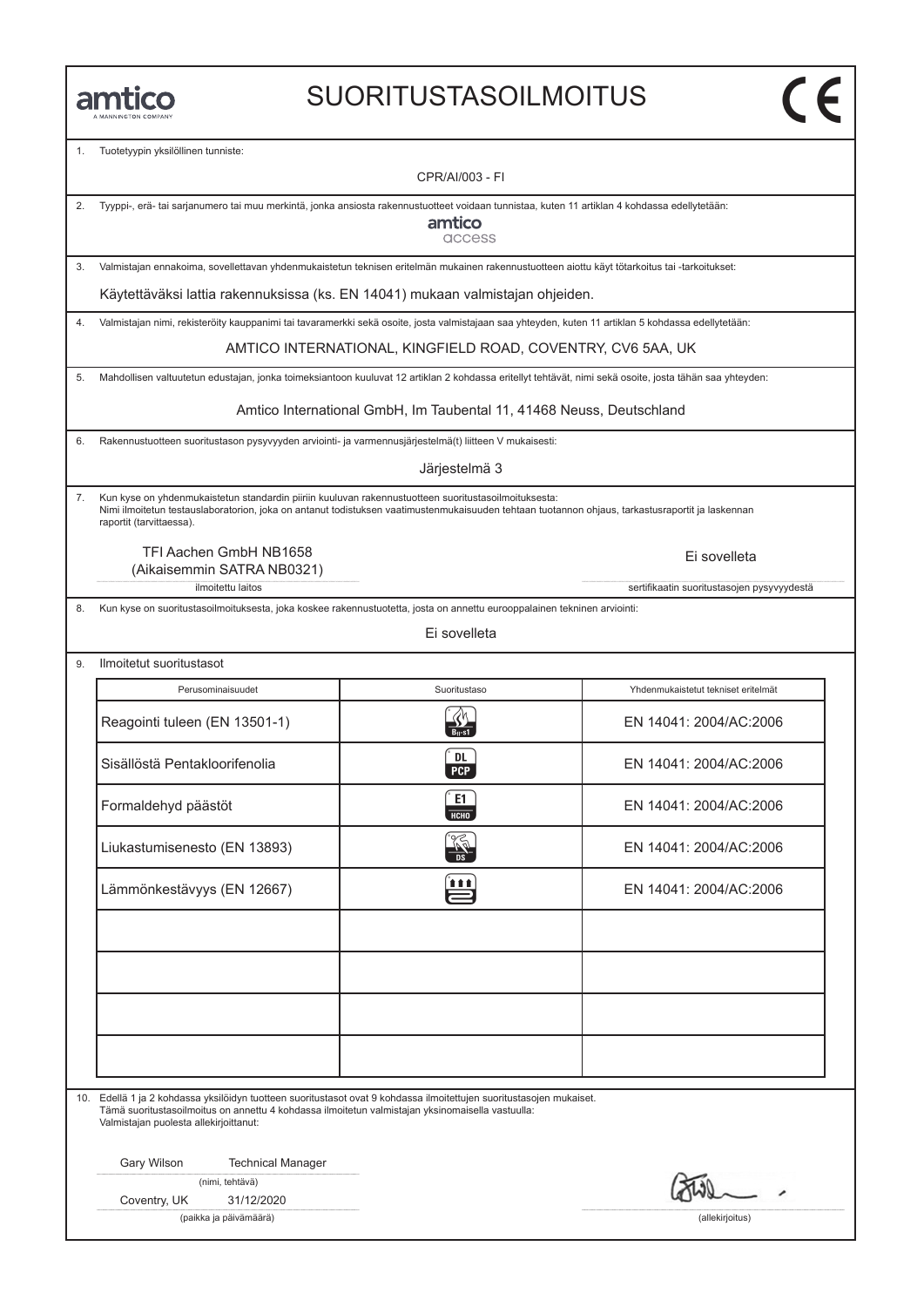|    | mtico DEKLARACJA WŁAŚCIWOŚCI U YTKOWYCH (F                                                                                                                                                                                                                                                            |                                                                      |                                                                                                                                                      |  |  |  |  |
|----|-------------------------------------------------------------------------------------------------------------------------------------------------------------------------------------------------------------------------------------------------------------------------------------------------------|----------------------------------------------------------------------|------------------------------------------------------------------------------------------------------------------------------------------------------|--|--|--|--|
| 1. | Niepowtarzalny kod identyfikacyjny typu wyrobu:                                                                                                                                                                                                                                                       |                                                                      |                                                                                                                                                      |  |  |  |  |
|    |                                                                                                                                                                                                                                                                                                       | CPR/AI/003 - PL                                                      |                                                                                                                                                      |  |  |  |  |
| 2. | Numer typu, partii lub serii lub jakikolwiek inny element umożliwiający identyfikację wyrobu budowlanego, wyma gany zgodnie z art. 11 ust. 4:                                                                                                                                                         | amtico<br>access                                                     |                                                                                                                                                      |  |  |  |  |
| 3. | Przewidziane przez producenta zamierzone zastosowanie lub zastosowania wyrobu budowlanego zgodnie z mającą zastosowanie zharmonizowaną<br>specyfikacją techniczną:                                                                                                                                    |                                                                      |                                                                                                                                                      |  |  |  |  |
|    | Do stosowania jako wykładzina w budynkach (patrz EN 14041), zgodnie ze specyfikacjami producenta.                                                                                                                                                                                                     |                                                                      |                                                                                                                                                      |  |  |  |  |
| 4. | Nazwa, zastrzeżona nazwa handlowa lub zastrzeżony znak towarowy oraz adres kontaktowy producenta, wymagany zgodnie z art. 11 ust. 5:                                                                                                                                                                  |                                                                      |                                                                                                                                                      |  |  |  |  |
|    |                                                                                                                                                                                                                                                                                                       | AMTICO INTERNATIONAL, KINGFIELD ROAD, COVENTRY, CV6 5AA, UK          |                                                                                                                                                      |  |  |  |  |
| 5. |                                                                                                                                                                                                                                                                                                       |                                                                      | W stosownych przypadkach nazwa i adres kontaktowy upoważnionego przedstawiciela, którego pełnomocnictwo obejmuje zadania określone w art. 12 ust. 2: |  |  |  |  |
|    |                                                                                                                                                                                                                                                                                                       | Amtico International GmbH, Im Taubental 11, 41468 Neuss, Deutschland |                                                                                                                                                      |  |  |  |  |
| 6. | System lub systemy oceny i weryfikacji stałości właściwości użytkowych wyrobu budowlanego określone w załączniku V:                                                                                                                                                                                   |                                                                      |                                                                                                                                                      |  |  |  |  |
|    |                                                                                                                                                                                                                                                                                                       | System 3                                                             |                                                                                                                                                      |  |  |  |  |
| 7. | W przypadku deklaracji właściwości użytkowych dotyczącej wyrobu budowlanego objętego normą zharmonizowaną:<br>Nazwa notyfikowanego laboratorium testowego, które wydało certyfikat zgodności zakładowej kontroli produkcji, sprawozdania z inspekcji oraz raportów<br>obliczeniowych (jeśli dotyczy). |                                                                      |                                                                                                                                                      |  |  |  |  |
|    | TFI Aachen GmbH NB1658<br>(Wcześniej SATRA NB0321)                                                                                                                                                                                                                                                    |                                                                      | Nie dotyczy                                                                                                                                          |  |  |  |  |
|    | notyfikowana                                                                                                                                                                                                                                                                                          |                                                                      | certyfikat stałości właściwości użytkowych                                                                                                           |  |  |  |  |
| 8. | W przypadku deklaracji właściwości użytkowych dotyczącej wyrobu budowlanego, dla którego wydana została europejska ocena techniczna:<br>Nie dotyczy                                                                                                                                                   |                                                                      |                                                                                                                                                      |  |  |  |  |
| 9. | Deklarowane właściwości użytkowe                                                                                                                                                                                                                                                                      |                                                                      |                                                                                                                                                      |  |  |  |  |
|    | Zasadnicze charakterystyki                                                                                                                                                                                                                                                                            | Właściwości użytkowe                                                 | Zharmonizowana specyfikacja techniczna                                                                                                               |  |  |  |  |
|    | Reakcja na ogień (EN 13501-1)                                                                                                                                                                                                                                                                         |                                                                      | EN 14041: 2004/AC:2006                                                                                                                               |  |  |  |  |
|    | Zawartość pięciochlorofenol                                                                                                                                                                                                                                                                           | <b>DL</b><br><b>PCP</b>                                              | EN 14041: 2004/AC:2006                                                                                                                               |  |  |  |  |
|    | Emisji formaldehydu                                                                                                                                                                                                                                                                                   | E1<br><b>HCHO</b>                                                    | EN 14041: 2004/AC:2006                                                                                                                               |  |  |  |  |
|    | Przeciwpoślizgowość (EN 13893)                                                                                                                                                                                                                                                                        |                                                                      | EN 14041: 2004/AC:2006                                                                                                                               |  |  |  |  |
|    | Odporność termiczna (EN 12667)                                                                                                                                                                                                                                                                        | 自自自                                                                  | EN 14041: 2004/AC:2006                                                                                                                               |  |  |  |  |
|    |                                                                                                                                                                                                                                                                                                       |                                                                      |                                                                                                                                                      |  |  |  |  |
|    |                                                                                                                                                                                                                                                                                                       |                                                                      |                                                                                                                                                      |  |  |  |  |
|    |                                                                                                                                                                                                                                                                                                       |                                                                      |                                                                                                                                                      |  |  |  |  |
|    |                                                                                                                                                                                                                                                                                                       |                                                                      |                                                                                                                                                      |  |  |  |  |
|    | 10. Właściwości użytkowe wyrobu określone w pkt 1 i 2 są zgodne z właściwościami użytkowymi deklarowanymi w pkt 9.<br>Niniejsza deklaracja właściwości użytkowych wydana zostaje na wyłączną odpowiedzialność producenta określonego w pkt 4.<br>W imieniu producenta podpisał(-a):                   |                                                                      |                                                                                                                                                      |  |  |  |  |
|    | Gary Wilson<br><b>Technical Manager</b>                                                                                                                                                                                                                                                               |                                                                      |                                                                                                                                                      |  |  |  |  |
|    | (nazwisko i stanowisko)                                                                                                                                                                                                                                                                               |                                                                      |                                                                                                                                                      |  |  |  |  |
|    | Coventry, UK<br>31/12/2020<br>(miejsce i data wydania)<br>(podpis)                                                                                                                                                                                                                                    |                                                                      |                                                                                                                                                      |  |  |  |  |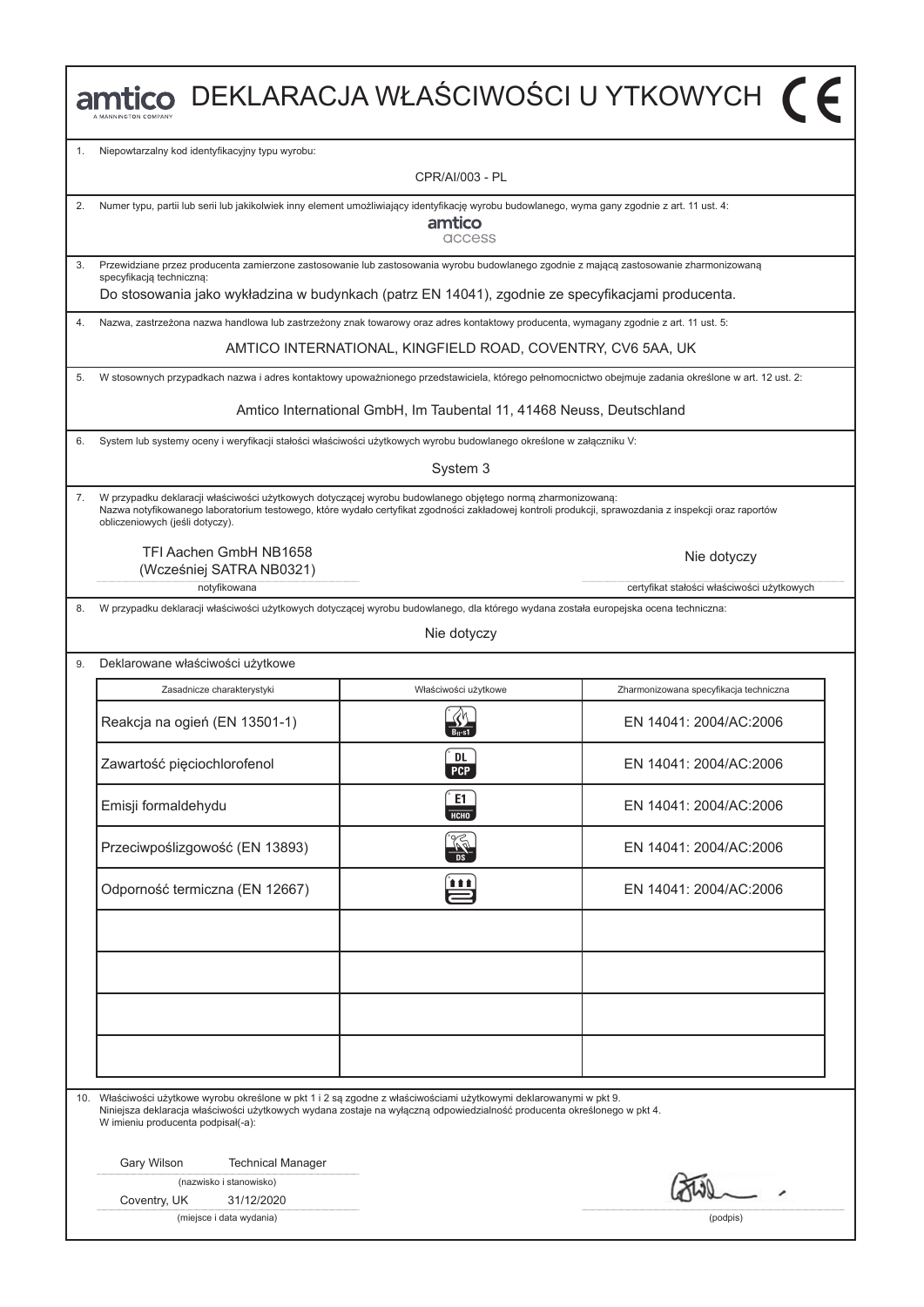### VASTAVUSDEKLARATSIOON

1. Toote tüϋbi unikaalne identifitseerimise kood:

CPR/AI/003 - EE

2. Tüϋp, partii, seeria number vöi mis iganes teine vöimaldab toodet identifitseerida vastavalt Artiklis 11(4):

amtico access

3. Materjalile määratud kasutusvöimalused vöi-kohad vastavalt tootja vastavale tehnilsele spetsifikatsioonile:

Kasutuseks ehitustel pörandakattena (vaata EN 14041) vastavalt tootja juhistele ja spetsifikatsioon

4. Nimi, registreeritud kaubanimi vöi registreeritud kaubamärk ja tootja kontaktaadress vastavalt Artiklis 11 (5):

AMTICO INTERNATIONAL, KINGFIELD ROAD, COVENTRY, CV6 5AA, UK

5. Kus vajalik, siis ka autoriseeritud esindaja nimi ja kontaktaadress juhul kui esindaja mandaadid katavad ülesanded mis määratletud Artiklis 12 (2):

Amtico International GmbH, Im Taubental 11, 41468 Neuss, Deutschland

6. Süsteem vöi hindamise süsteem ja toote omaduste püsivuse hindamine nagu on sätestatud lisas V:

Süsteem 3

7. Juhul kui toote vastavuse deklareerimine on kaetud harmoniseeritud standardite süsteemiga: Vastava laboratooriumi vöi asutuse nimi, kes on väljastanud sertifikaadi tehase tootmise vastavuse kohta, inspekteerimise reportid ja kalkulatsioonide raportid (juhul kui see peaks olema vajalik):

TFI Aachen GmbH NB1658 (Varasemalt SATRA NB0321)

Vastav asutus omaduste püsivuse sertifkaat

8. Juhul kui vastavusdeklaratsioon puuduab ehitustoodet mille puhul on vajalik väljastada European Technical Assessment Dokument:

Ei ole vajalik

| Olulised Omadused                 | Tulemus          | Harmoneeritud Tehniline Spetsifikatsioon |  |
|-----------------------------------|------------------|------------------------------------------|--|
| Tulekindlus (EN13501-1)           |                  | EN 14041: 2004/AC:2006                   |  |
| Pentaklorofenooli sisaldus        | DL<br><b>PCP</b> | EN 14041: 2004/AC:2006                   |  |
| Formaldehüüdide emissioonid       | E1<br>HCHO       | EN 14041: 2004/AC:2006                   |  |
| Libisemiskindlus (EN 13893)       | <b>AND</b>       | EN 14041: 2004/AC:2006                   |  |
| Termiline vastupidavus (EN 12667) | <u>itt</u>       | EN 14041: 2004/AC:2006                   |  |
|                                   |                  |                                          |  |
|                                   |                  |                                          |  |
|                                   |                  |                                          |  |
|                                   |                  |                                          |  |

10. Toote omadused identifitseeritud punktides 1 ja 2 on vastavuses deklareeritud omandusega punktis 9. See vastavusdeklaratsioon on välja antud punktis 4 identifitseeritud tootja ainuvastutusel. Allkirjastatud tootja poolt ja nimel:

Gary Wilson Technical Manager

|  |  | (Nimi and funktsioon) |
|--|--|-----------------------|
|--|--|-----------------------|

Coventry, UK 31/12/2020

(Väljastamise aeg ja koht) (Allkiri)

Ei ole vajalik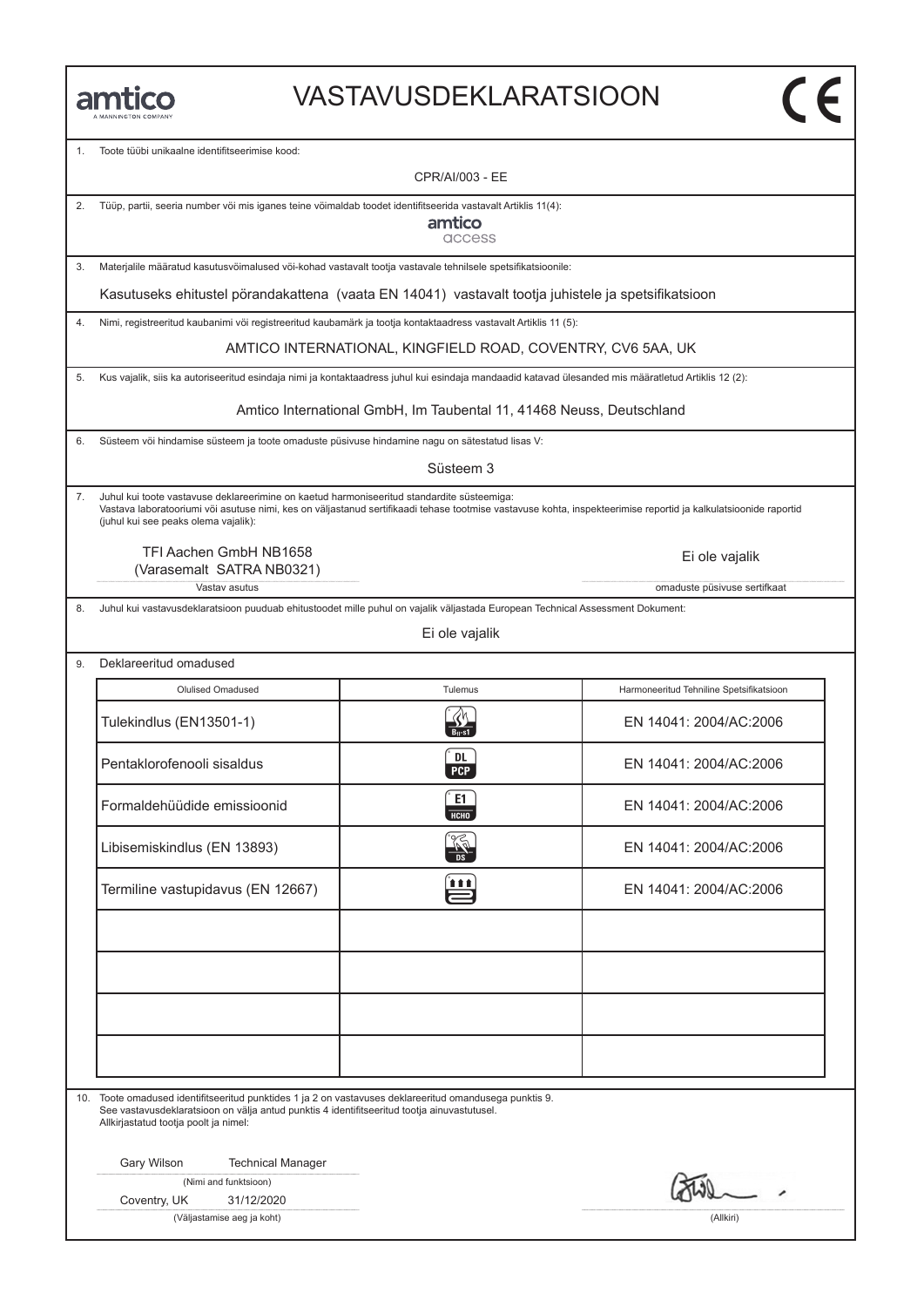|    | ntico                                                                                                                                                                                                                                                                                            |                                                                      | EKSPLUATĀCIJAS ĪPAŠĪBU DEKLARĀCIJA                            |  |  |  |  |
|----|--------------------------------------------------------------------------------------------------------------------------------------------------------------------------------------------------------------------------------------------------------------------------------------------------|----------------------------------------------------------------------|---------------------------------------------------------------|--|--|--|--|
| 1. | Unikāls izstrādājuma tipa identifikācijas numurs:                                                                                                                                                                                                                                                |                                                                      |                                                               |  |  |  |  |
|    |                                                                                                                                                                                                                                                                                                  | CPR/AI/003 - LV                                                      |                                                               |  |  |  |  |
| 2. | Tipa, partijas vai sērijas numurs vai kāds cits būvizstrādājuma identifikācijas elements, kā noteikts 11. panta 4. punktā:                                                                                                                                                                       | amtico<br>access                                                     |                                                               |  |  |  |  |
| 3. | Būvizstrādājuma paredzētais izmantojums vai izmantojumi saskaņā ar piemērojamo saskaņoto tehnisko specifikāciju, kā paredzējis ražotājs:                                                                                                                                                         |                                                                      |                                                               |  |  |  |  |
|    | Izmantošanai kā grīdas segums ēkās (sk. EN 14041) saskanā ar razotaja specifikācijā.                                                                                                                                                                                                             |                                                                      |                                                               |  |  |  |  |
| 4. | Ražotāja nosaukums, reģistrētais komercnosaukums vai reģistrētā preču zīme un kontaktadrese, kā noteikts 11. panta 5. punktā:                                                                                                                                                                    |                                                                      |                                                               |  |  |  |  |
|    |                                                                                                                                                                                                                                                                                                  | AMTICO INTERNATIONAL, KINGFIELD ROAD, COVENTRY, CV6 5AA, UK          |                                                               |  |  |  |  |
| 5. | Vajadzības gadījumā tā pilnvarotā pārstāvja vārds un kontaktadrese, kura pilnvaras attiecas uz 12. panta 2. punktā nosauktajiem uzdevumiem:                                                                                                                                                      |                                                                      |                                                               |  |  |  |  |
|    |                                                                                                                                                                                                                                                                                                  | Amtico International GmbH, Im Taubental 11, 41468 Neuss, Deutschland |                                                               |  |  |  |  |
| 6. | Ekspluatācijas īpašību noturības novērtējuma un pārbaudes sistēma vai sistēmas, kā noteikts V pielikumā:                                                                                                                                                                                         |                                                                      |                                                               |  |  |  |  |
|    |                                                                                                                                                                                                                                                                                                  | Sistēma 3                                                            |                                                               |  |  |  |  |
| 7. | Gadījumā, ja ekspluatācijas īpašību deklarācija attiecas uz būvizstrādājumu, kuram ir saskaņotais standarts:<br>Apstiprinātās testēšanas laboratorijas nosaukums, kas izsniegusi atbilstības sertifikātu par razošanas procesa kontroli, pārbaudes un aprēkinu zinojumus<br>(attiecīgā gadījuma) |                                                                      |                                                               |  |  |  |  |
|    | TFI Aachen GmbH NB1658<br>(lepriekš SATRA NB0321)                                                                                                                                                                                                                                                |                                                                      | Netaikoma                                                     |  |  |  |  |
| 8. | paziņotā institūcija<br>Gadījumā, ja ekspluatācijas īpašību deklarācija attiecas uz būvizstrādājumu, kuram ir izdots Eiropas tehniskais novēr tējums:                                                                                                                                            |                                                                      | pēc vajadzības - ekspluatācijas īpašību noturības sertifikātu |  |  |  |  |
|    |                                                                                                                                                                                                                                                                                                  | Netaikoma                                                            |                                                               |  |  |  |  |
| 9. | Deklarētās ekspluatācijas īpašības                                                                                                                                                                                                                                                               |                                                                      |                                                               |  |  |  |  |
|    | Būtiskie raksturlielumi                                                                                                                                                                                                                                                                          | Ekspluatācijas īpašības                                              | Saskaņota tehniskā specifikācija                              |  |  |  |  |
|    | Reakcija uz uguni (EN 13501-1)                                                                                                                                                                                                                                                                   |                                                                      | EN 14041: 2004/AC:2006                                        |  |  |  |  |
|    | Pentahlorfernola saturs                                                                                                                                                                                                                                                                          | <b>DL</b><br><b>PCP</b>                                              | EN 14041: 2004/AC:2006                                        |  |  |  |  |
|    | Formaldehīda Emisijas                                                                                                                                                                                                                                                                            | E1<br>НСНО                                                           | EN 14041: 2004/AC:2006                                        |  |  |  |  |
|    | Pretslīdes īpašības (EN 13893)                                                                                                                                                                                                                                                                   |                                                                      | EN 14041: 2004/AC:2006                                        |  |  |  |  |
|    | Termiskā pretestība (EN 12667)                                                                                                                                                                                                                                                                   |                                                                      | EN 14041: 2004/AC:2006                                        |  |  |  |  |
|    |                                                                                                                                                                                                                                                                                                  |                                                                      |                                                               |  |  |  |  |
|    |                                                                                                                                                                                                                                                                                                  |                                                                      |                                                               |  |  |  |  |
|    |                                                                                                                                                                                                                                                                                                  |                                                                      |                                                               |  |  |  |  |
|    |                                                                                                                                                                                                                                                                                                  |                                                                      |                                                               |  |  |  |  |
|    | 10. Pielikuma 1. un 2. punktā norādītā izstrādājuma ekspluatācijas īpašības atbilst 9. punktā norādītajām deklarētajām ekspluatācijas īpašībām.<br>Par šo izdoto ekspluatācijas īpašību deklarāciju ir atbildīgs vienīgi 4. punktā norādītais ražotājs.<br>Parakstīts ražotāja vārdā:            |                                                                      |                                                               |  |  |  |  |
|    | Gary Wilson<br><b>Technical Manager</b>                                                                                                                                                                                                                                                          |                                                                      |                                                               |  |  |  |  |
|    | (vārds, uzvārds, amats)                                                                                                                                                                                                                                                                          |                                                                      |                                                               |  |  |  |  |
|    | Coventry, UK<br>31/12/2020<br>(izdošanas vieta un datums)                                                                                                                                                                                                                                        |                                                                      | (paraksts)                                                    |  |  |  |  |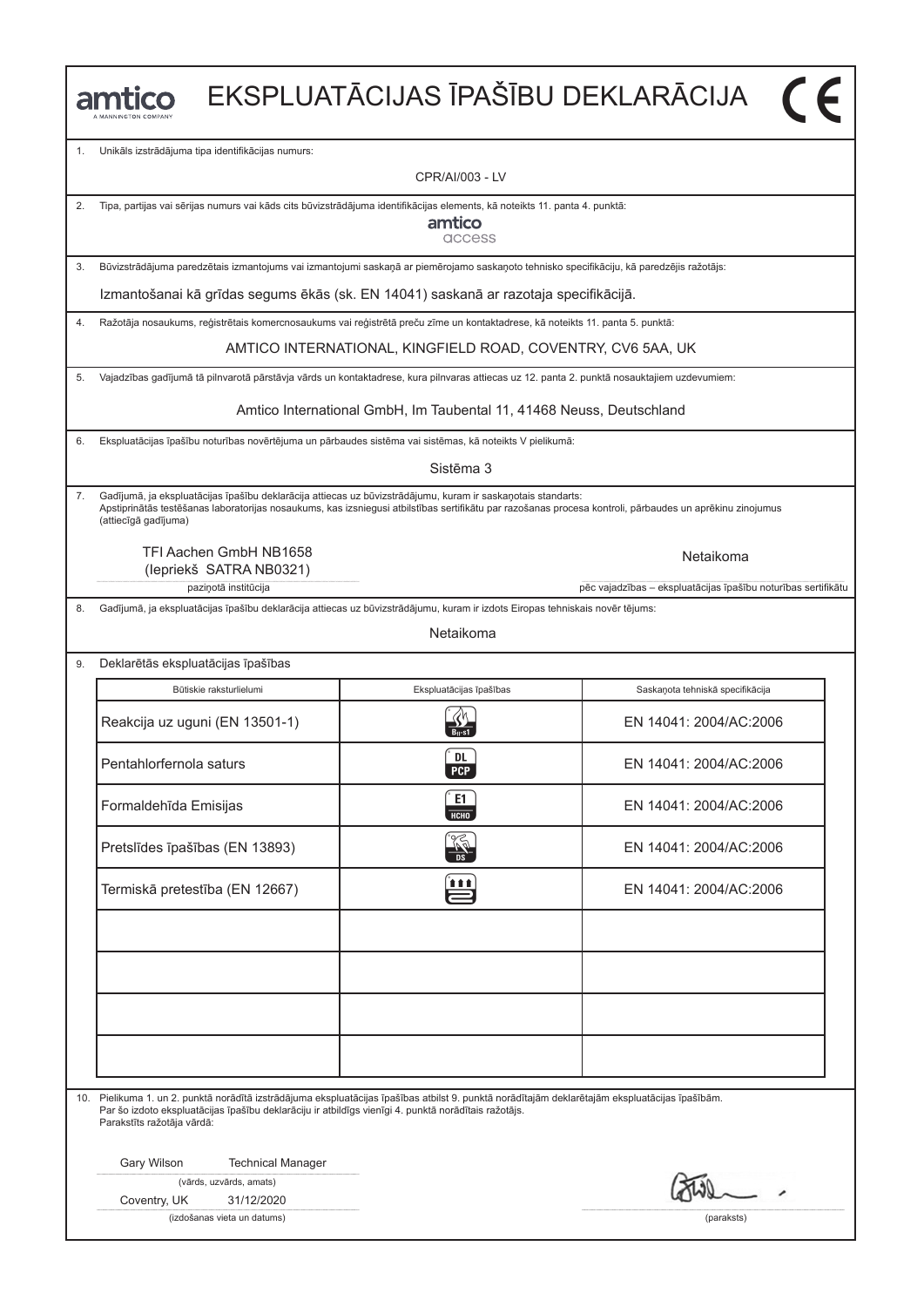|    | amtico                                                                                                                                                                                                                                                                                                         |                                                                      | EKSPLOATACINIŲ SAVYBIŲ DEKLARACIJA                                                                                                                                |  |  |  |  |
|----|----------------------------------------------------------------------------------------------------------------------------------------------------------------------------------------------------------------------------------------------------------------------------------------------------------------|----------------------------------------------------------------------|-------------------------------------------------------------------------------------------------------------------------------------------------------------------|--|--|--|--|
| 1. | Unikalus produkto tipo identifikacinis kodas:                                                                                                                                                                                                                                                                  |                                                                      |                                                                                                                                                                   |  |  |  |  |
|    |                                                                                                                                                                                                                                                                                                                | CPR/AI/003 - LT                                                      |                                                                                                                                                                   |  |  |  |  |
| 2. | Tipo, partijos ar serijos numeris ar bet koks kitas elementas, pagal kurį galima identifikuoti statybos produktą, kaip reikalaujama pagal 11 straipsnio 4 dalį:                                                                                                                                                | amtico<br>access                                                     |                                                                                                                                                                   |  |  |  |  |
| 3. | Gamintojo numatyta statybos produkto naudojimo paskirtis ar paskirtys pagal taikomą darniąją techninę specifikaciją:                                                                                                                                                                                           |                                                                      |                                                                                                                                                                   |  |  |  |  |
|    | Naudoti kaip grindų danga pastatuose (žr. EN 14041) pagal gamintojo specifikacijas.                                                                                                                                                                                                                            |                                                                      |                                                                                                                                                                   |  |  |  |  |
| 4. |                                                                                                                                                                                                                                                                                                                |                                                                      | Gamintojo pavadinimas, registruotas komercinis pavadinimas arba registruotas prekės ženklas ir kontaktinis adresas, kaip reikalaujama pagal 11 straipsnio 5 dalį: |  |  |  |  |
|    |                                                                                                                                                                                                                                                                                                                | AMTICO INTERNATIONAL, KINGFIELD ROAD, COVENTRY, CV6 5AA, UK          |                                                                                                                                                                   |  |  |  |  |
| 5. | Kai taikytina, įgaliotojo atstovo, kuriam suteikti įgaliojimai apima 12 straipsnio 2 dalyje nurodytas užduotis, pava dinimas ir kontaktinis adresas:                                                                                                                                                           |                                                                      |                                                                                                                                                                   |  |  |  |  |
|    |                                                                                                                                                                                                                                                                                                                | Amtico International GmbH, Im Taubental 11, 41468 Neuss, Deutschland |                                                                                                                                                                   |  |  |  |  |
| 6. | Statybos produkto eksploatacinių savybių pastovumo vertinimo ir tikrinimo sistema ar sistemos, kaip nustatyta V priede:                                                                                                                                                                                        |                                                                      |                                                                                                                                                                   |  |  |  |  |
|    |                                                                                                                                                                                                                                                                                                                | Sistema 3                                                            |                                                                                                                                                                   |  |  |  |  |
| 7. | Eksploatacinių savybių deklaracijos, susijusios su statybos produktu, kuriam taikomas darnusis standartas, atveju:<br>Nosaukums paziņotā testēšanas laboratorija, kas ir izsniegusi atbilstības sertifikātu par ražošanas procesa kontroles, pārbaudes ziņojumi un aprēķinu<br>ziņojumus (attiecīgā gadījumā). |                                                                      |                                                                                                                                                                   |  |  |  |  |
|    | TFI Aachen GmbH NB1658<br>(Anksčiau,, SATRA NB0321)                                                                                                                                                                                                                                                            |                                                                      | <b>Netaikomas</b>                                                                                                                                                 |  |  |  |  |
| 8. | Notifikuotoji įstaiga<br>Eksploatacinių savybių deklaracijos, susijusios su statybos produktu, kuriam buvo išduotas Europos techninis įverti nimas, atveju:                                                                                                                                                    |                                                                      | eksploatacinių savybių pastovumo sertifikatą                                                                                                                      |  |  |  |  |
|    |                                                                                                                                                                                                                                                                                                                | <b>Netaikomas</b>                                                    |                                                                                                                                                                   |  |  |  |  |
| 9. | Deklaruojamos eksploatacinės savybės                                                                                                                                                                                                                                                                           |                                                                      |                                                                                                                                                                   |  |  |  |  |
|    | Esminės charakteristikos                                                                                                                                                                                                                                                                                       | Eksploatacinės savybės                                               | Darnioji techninė specifikacija                                                                                                                                   |  |  |  |  |
|    | Reakcija į ugnį (EN 13501-1)                                                                                                                                                                                                                                                                                   |                                                                      | FN 14041: 2004/AC:2006                                                                                                                                            |  |  |  |  |
|    | Pentachlorfenolis turinyje                                                                                                                                                                                                                                                                                     | <b>DL</b><br><b>PCP</b>                                              | EN 14041: 2004/AC:2006                                                                                                                                            |  |  |  |  |
|    | Formaldehido emisija                                                                                                                                                                                                                                                                                           | E1<br>нсно                                                           | EN 14041: 2004/AC:2006                                                                                                                                            |  |  |  |  |
|    | Atsparumas slydimui (EN 13893)                                                                                                                                                                                                                                                                                 |                                                                      | EN 14041: 2004/AC:2006                                                                                                                                            |  |  |  |  |
|    | Šiluminė varža (EN 12667)                                                                                                                                                                                                                                                                                      | 自自自                                                                  | EN 14041: 2004/AC:2006                                                                                                                                            |  |  |  |  |
|    |                                                                                                                                                                                                                                                                                                                |                                                                      |                                                                                                                                                                   |  |  |  |  |
|    |                                                                                                                                                                                                                                                                                                                |                                                                      |                                                                                                                                                                   |  |  |  |  |
|    |                                                                                                                                                                                                                                                                                                                |                                                                      |                                                                                                                                                                   |  |  |  |  |
|    |                                                                                                                                                                                                                                                                                                                |                                                                      |                                                                                                                                                                   |  |  |  |  |
|    | 10. 1 ir 2 punktuose nurodyto produkto eksploatacinės savybės atitinka 9 punkte deklaruojamas eksploatacines savybes.<br>Ši eksploatacinių savybių deklaracija išduota tik 4 punkte nurodyto gamintojo atsakomybe.<br>Pasirašyta (gamintojas ir jo vardu):                                                     |                                                                      |                                                                                                                                                                   |  |  |  |  |
|    | Gary Wilson<br><b>Technical Manager</b>                                                                                                                                                                                                                                                                        |                                                                      |                                                                                                                                                                   |  |  |  |  |
|    | (vardas, pavardė ir pareigos)<br>Coventry, UK<br>31/12/2020                                                                                                                                                                                                                                                    |                                                                      |                                                                                                                                                                   |  |  |  |  |
|    | (išdavimo vieta ir data)                                                                                                                                                                                                                                                                                       |                                                                      | (parašas)                                                                                                                                                         |  |  |  |  |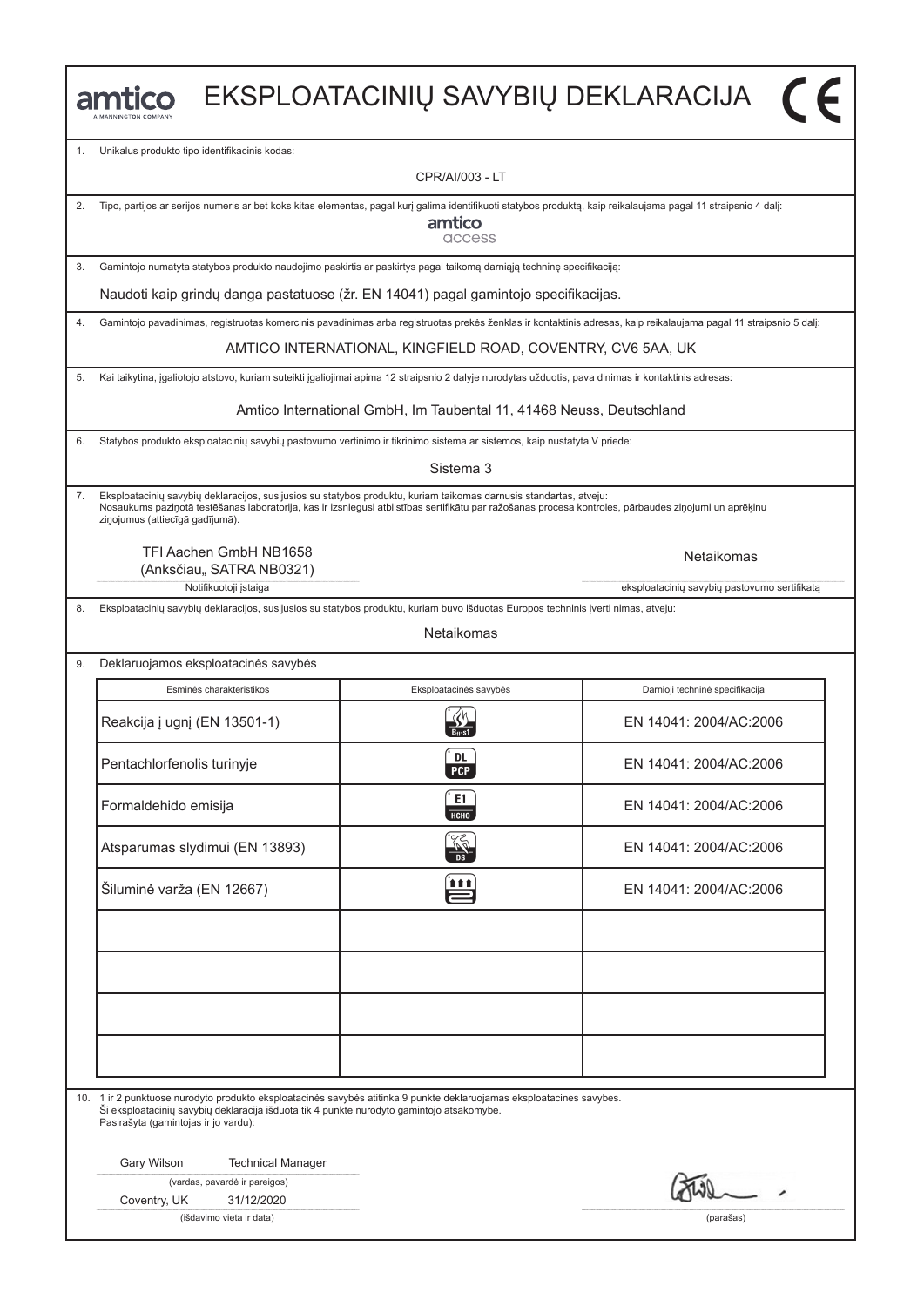|  |  |  | MANNINGTON COMPANY |  |
|--|--|--|--------------------|--|

#### DICHIARAZIONE DI PRESTAZIONE

1. Codice di identificazione unico del prodotto-tipo:

CPR/AI/003 - IT

2. Numero di tipo, lotto, serie o qualsiasi altro elemento che consenta l'identificazione del prodotto da costruzione ai sensi dell'articolo 11, paragrafo 4:

amtico access

3. Uso o usi previsti del prodotto da costruzione, conformemente alla relativa specifica tecnica armonizzata, come previsto dal fabbricante:

Per l'uso come pavimentazione in edifici (vedi EN 14041) secondo le specifiche del produttore.

4. Nome, denominazione commerciale registrata o marchio registrato e indirizzo del fabbricante ai sensi dell'articolo 11, paragrafo 5:

AMTICO INTERNATIONAL, KINGFIELD ROAD, COVENTRY, CV6 5AA, UK

5. Se opportuno, nome e indirizzo del mandatario il cui mandato copre i compiti cui all'articolo 12, paragrafo 2:

Amtico International GmbH, Im Taubental 11, 41468 Neuss, Deutschland

6. Sistema o sistemi di valutazione e verifica della costanza della prestazione del prodotto da costruzione di cui all'allegato V:

Sistema 3

7. Nel caso di una dichiarazione di prestazione relativa ad un prodotto da costruzione che rientra nell'ambito di applicazione di una norma armonizzata: Nome del laboratorio di prova notificato che ha rilasciato il certificato di conformità del controllo della produzione in fabbrica, relazioni di ispezione e relazioni di calcolo (se pertinente).

TFI Aachen GmbH NB1658 (Precedentemente SATRA NB0321)

Non applicabile

Nome dell'Organismo notificato controlle controlle controlle controlle controlle controlle controlle controlle controlle controlle controlle controlle controlle controlle controlle controlle controlle controlle controlle c

8. Nel caso di una dichiarazione di prestazione relativa ad un prodotto da costruzione per il quale è stata rilasciata una valutazione tecnica europea:

Non applicabile

| 9. | Prestazione dichiarata |
|----|------------------------|
|    |                        |

| Caratteristiche essenziali                 | Prestazione       | Specifica tecnica armonizzata |
|--------------------------------------------|-------------------|-------------------------------|
| Comportamento al fuoco<br>(EN 13501-1)     |                   | EN 14041: 2004/AC:2006        |
| Pentaclorofenolo                           | DL.<br><b>PCP</b> | EN 14041: 2004/AC:2006        |
| Emissione di formaldeide                   | E1<br>HT          | EN 14041: 2004/AC:2006        |
| Resistenza allo scivolamento<br>(EN 13893) |                   | EN 14041: 2004/AC:2006        |
| Resistenza termica (EN 12667)              | Ë                 | EN 14041: 2004/AC:2006        |
|                                            |                   |                               |
|                                            |                   |                               |
|                                            |                   |                               |
|                                            |                   |                               |

10. La prestazione del prodotto di cui ai punti 1 e 2 è conforme alla prestazione dichiarata di cui al punto 9.

Si rilascia la presente dichiarazione di prestazione sotto la responsabilità esclusiva del fabbricante di cui al punto 4. Firmato a nome e per conto di:

Gary Wilson Technical Manager

(nome e funzioni)

Coventry, UK 31/12/2020

(luogo e data del rilascio) (firma)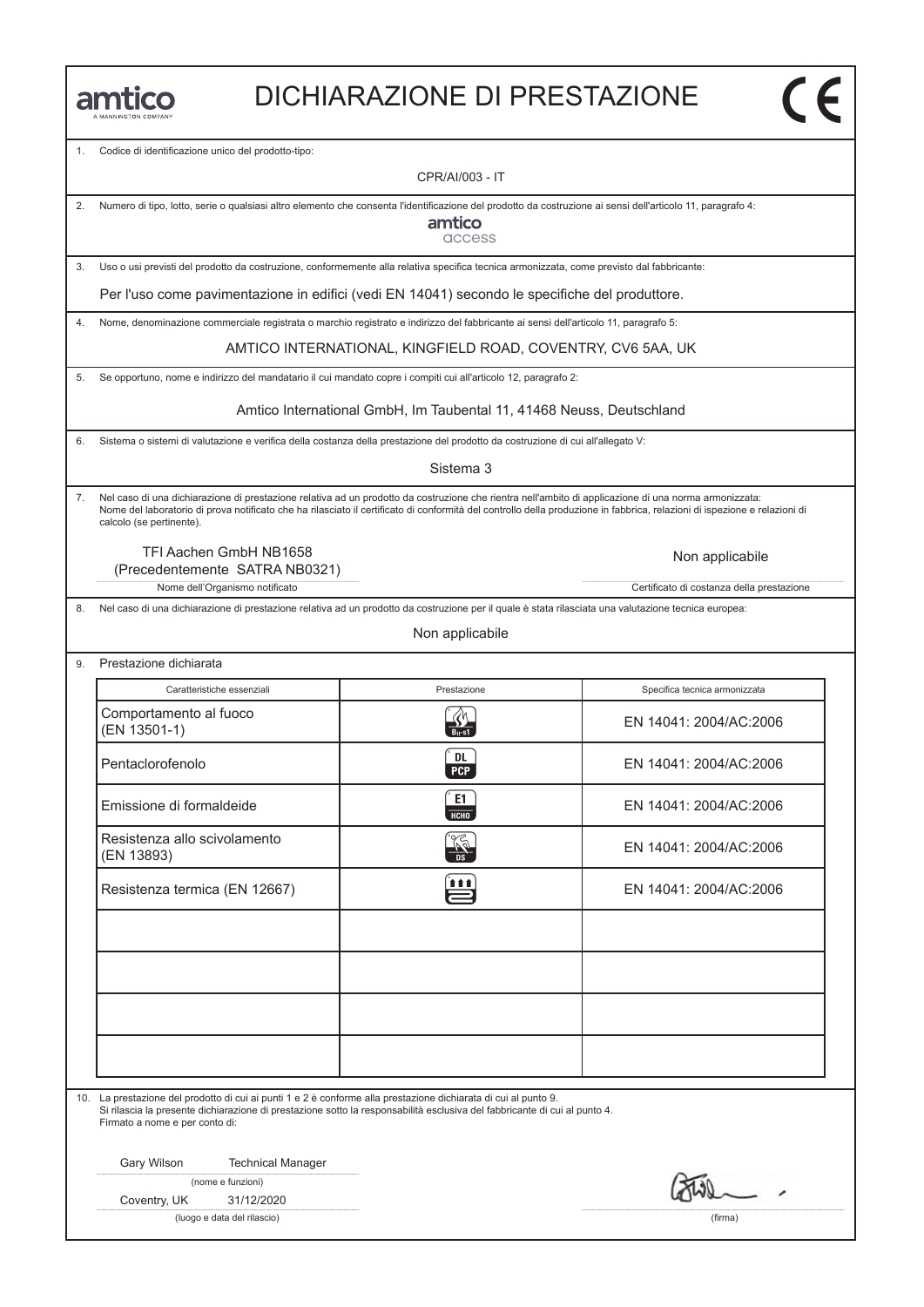| MANNINGTON COMPANY |
|--------------------|

### ΔΗΛΩΣΗ ΑΠΟΔΟΣΗΣ

| 1. | Μοναδικός κωδικός ταυτοποίησης του τύπου του προϊόντος:                                                                                                                                                                                                                                                     |                                                                      |                                                                                                                                                      |  |  |  |  |  |
|----|-------------------------------------------------------------------------------------------------------------------------------------------------------------------------------------------------------------------------------------------------------------------------------------------------------------|----------------------------------------------------------------------|------------------------------------------------------------------------------------------------------------------------------------------------------|--|--|--|--|--|
|    |                                                                                                                                                                                                                                                                                                             | CPR/AI/003 - GR                                                      |                                                                                                                                                      |  |  |  |  |  |
| 2. | Αριθμός τύπου, παρτίδας ή σειράς ή οποιοδήποτε άλλο στοιχείο επιτρέπει την ταυτοποίηση του προϊόντος του τομέα των δομικών κατασκευών, όπως προβλέπει<br>το άρθρο 11 παράγραφος 4:<br>amtico<br>access                                                                                                      |                                                                      |                                                                                                                                                      |  |  |  |  |  |
| 3. | από τον κατασκευαστή:                                                                                                                                                                                                                                                                                       |                                                                      | Προτεινόμενη χρήση ή χρήσεις του προϊόντος του τομέα δομικών κατασκευών, σύμφωνα με την ισχύουσα εναρμονισμένη τεχνική προδιαγραφή, όπως προβλέπεται |  |  |  |  |  |
|    |                                                                                                                                                                                                                                                                                                             |                                                                      | Για χρήση ως επένδυση δαπέδου των κτιρίων (βλ. EN 14041), σύμφωνα με τις προδιαγραφές του κατασκευαστή.                                              |  |  |  |  |  |
| 4. | Όνομα, εμπορική επωνυμία ή κατατεθέν σήμα και διεύθυνση επικοινωνίας του κατασκευαστή, όπως προβλέπεται στο άρθρο 11 παράγραφος 5:                                                                                                                                                                          |                                                                      |                                                                                                                                                      |  |  |  |  |  |
|    |                                                                                                                                                                                                                                                                                                             | AMTICO INTERNATIONAL, KINGFIELD ROAD, COVENTRY, CV6 5AA, UK          |                                                                                                                                                      |  |  |  |  |  |
| 5. | στο άρθρο 12 παράγραφος 2:                                                                                                                                                                                                                                                                                  |                                                                      | Όπου εφαρμόζεται, όνομα και διεύθυνση επικοινωνίας του εξουσιοδοτημένου αντιπροσώπου, η εντολή του οποίου καλύπτει τα καθήκοντα που προβλέπονται     |  |  |  |  |  |
|    |                                                                                                                                                                                                                                                                                                             | Amtico International GmbH, Im Taubental 11, 41468 Neuss, Deutschland |                                                                                                                                                      |  |  |  |  |  |
|    | το παράρτημα V:                                                                                                                                                                                                                                                                                             |                                                                      | Σύστημα ή συστήματα αξιολόγησης και επαλήθευσης της σταθερότητας της απόδοσης του προϊόντος του τομέα των δομικών κατασκευών όπως καθορίζεται        |  |  |  |  |  |
|    |                                                                                                                                                                                                                                                                                                             | σύστημα 3                                                            |                                                                                                                                                      |  |  |  |  |  |
| 7. | Σε περίπτωση δήλωσης απόδοσης σχετικά με προϊόν του τομέα δομικών κατασκευών που καλύπτεται από εναρμονισμένο πρότυπο:<br>επιθεώρησης και υπολογισμού (κατά περίπτωση).                                                                                                                                     |                                                                      | Όνομα του κοινοποιημένου εργαστήριο δοκιμών, που έχει εκδώσει το πιστοποιητικό συμμόρφωσης του ελέγχου της παραγωγής στο εργοστάσιο, τις εκθέσεις    |  |  |  |  |  |
|    | TFI Aachen GmbH NB1658<br>(Προηγουμένως πιστοποίηση SATRA NB0321)                                                                                                                                                                                                                                           |                                                                      | δεν εφαρμόζεται                                                                                                                                      |  |  |  |  |  |
| 8. | κοινοποιημένος οργανισμός<br>Σε περίπτωση δήλωσης απόδοσης σχετικά με προϊόν του τομέα δομικών κατασκευών για το οποίο έχει εκδοθεί ευρωπαϊκή τεχνική αξιολόγηση:                                                                                                                                           |                                                                      | πιστοποιητικό σταθερότητας της απόδοσης                                                                                                              |  |  |  |  |  |
|    |                                                                                                                                                                                                                                                                                                             | δεν εφαρμόζεται                                                      |                                                                                                                                                      |  |  |  |  |  |
| 9. | Δηλωθείσα απόδοση                                                                                                                                                                                                                                                                                           |                                                                      |                                                                                                                                                      |  |  |  |  |  |
|    | Ουσιώδη χαρακτηριστικά                                                                                                                                                                                                                                                                                      | Απόδοση                                                              | Εναρμονισμένη τεχνική προδιαγραφή                                                                                                                    |  |  |  |  |  |
|    | Αντίδραση στη φωτιά (ΕΝ 13501-1)                                                                                                                                                                                                                                                                            |                                                                      | EN 14041: 2004/AC:2006                                                                                                                               |  |  |  |  |  |
|    | Περιεχόμενο Πενταχλωροφαινόλη                                                                                                                                                                                                                                                                               | DL<br><b>PCP</b>                                                     | EN 14041: 2004/AC:2006                                                                                                                               |  |  |  |  |  |
|    | Formaldehyd εκπομπές                                                                                                                                                                                                                                                                                        | E1.<br><b>HCHO</b>                                                   | EN 14041: 2004/AC:2006                                                                                                                               |  |  |  |  |  |
|    | Αντίσταση ολίσθησης (EN 13893)                                                                                                                                                                                                                                                                              | ్య<br><b>DS</b>                                                      | EN 14041: 2004/AC:2006                                                                                                                               |  |  |  |  |  |
|    | Θερμική αντίσταση (EN 12667)                                                                                                                                                                                                                                                                                | 自自自                                                                  | EN 14041: 2004/AC:2006                                                                                                                               |  |  |  |  |  |
|    |                                                                                                                                                                                                                                                                                                             |                                                                      |                                                                                                                                                      |  |  |  |  |  |
|    |                                                                                                                                                                                                                                                                                                             |                                                                      |                                                                                                                                                      |  |  |  |  |  |
|    | 10. Η απόδοση του προϊόντος που ταυτοποιείται στα σημεία 1 και 2 ανταποκρίνεται προς την απόδοση που δηλώθηκε στο σημείο 9.<br>Η παρούσα δήλωση απόδοσης εκδίδεται με αποκλειστική ευθύνη του κατασκευαστή που ταυτοποιείται στο σημείο 4:<br>Υπογραφή για λογαριασμό και εξ ονόματος του κατασκευαστή από: |                                                                      |                                                                                                                                                      |  |  |  |  |  |
|    | Gary Wilson<br><b>Technical Manager</b><br>(όνομα και ιδιότητα)                                                                                                                                                                                                                                             |                                                                      |                                                                                                                                                      |  |  |  |  |  |
|    | 31/12/2020<br>Coventry, UK<br>(τόποςκαιημερομηνία έκδοσης)                                                                                                                                                                                                                                                  |                                                                      | (υπογραφή)                                                                                                                                           |  |  |  |  |  |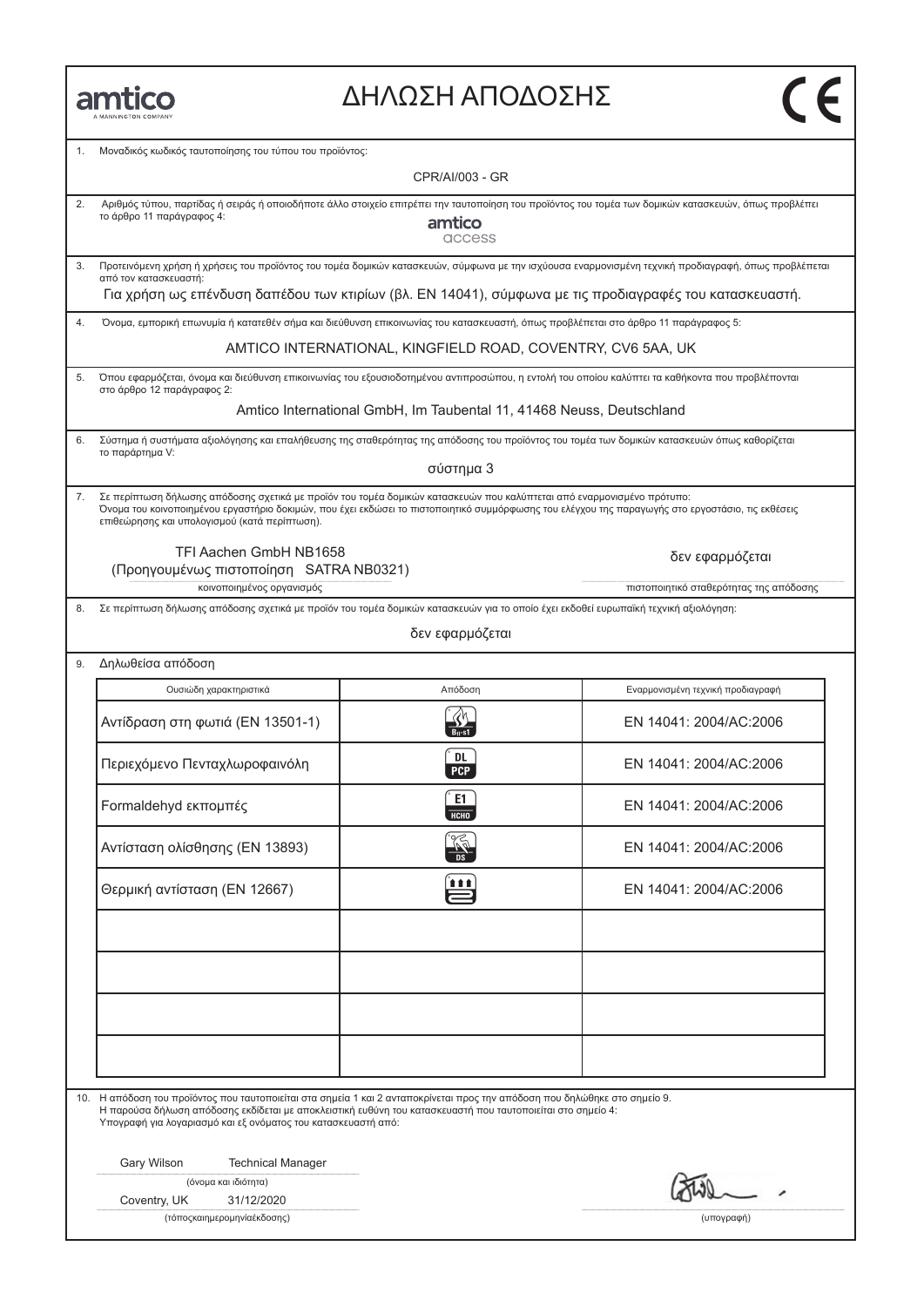|  |  |  |  | MANNINGTON COMPANY |  |
|--|--|--|--|--------------------|--|

## DECLARACIÓN DE PRESTACIONES

1. Código de identificación única del producto tipo:

CPR/AI/003 - ES

| 2. | Tipo, lote o número de serie o cualquier otro elemento que permita la identificación del producto de construcción como se establece en el artículo 11, apartado 4:<br>amtico<br>access |                                                                                                                                                                                                                                                                            |                                           |  |  |  |  |
|----|----------------------------------------------------------------------------------------------------------------------------------------------------------------------------------------|----------------------------------------------------------------------------------------------------------------------------------------------------------------------------------------------------------------------------------------------------------------------------|-------------------------------------------|--|--|--|--|
| 3. | Uso o usos previstos del producto de construcción, con arreglo a la especificación técnica armonizada aplicable, tal como lo establece el fabricante:                                  |                                                                                                                                                                                                                                                                            |                                           |  |  |  |  |
|    | Para su uso como suelo en los edificios (véase EN 14041) de acuerdo con las especificaciones del fabricante.                                                                           |                                                                                                                                                                                                                                                                            |                                           |  |  |  |  |
| 4. | Nombre, nombre o marca registrados y dirección de contacto del fabricante según lo dispuesto en el artículo 11, apartado 5:                                                            |                                                                                                                                                                                                                                                                            |                                           |  |  |  |  |
|    |                                                                                                                                                                                        | AMTICO INTERNATIONAL, KINGFIELD ROAD, COVENTRY, CV6 5AA, UK                                                                                                                                                                                                                |                                           |  |  |  |  |
| 5. |                                                                                                                                                                                        | En su caso, nombre y dirección de contacto del representante autorizado cuyo mandato abarca las tareas especifi cadas en el artículo 12, apartado 2:                                                                                                                       |                                           |  |  |  |  |
|    |                                                                                                                                                                                        | Amtico International GmbH, Im Taubental 11, 41468 Neuss, Deutschland                                                                                                                                                                                                       |                                           |  |  |  |  |
| 6. | Sistema o sistemas de evaluación y verificación de la constancia de las prestaciones del producto de construcción tal como figura en el anexo V:                                       | Sistema 3                                                                                                                                                                                                                                                                  |                                           |  |  |  |  |
|    |                                                                                                                                                                                        |                                                                                                                                                                                                                                                                            |                                           |  |  |  |  |
| 7. | En caso de declaración de prestaciones relativa a un producto de construcción cubierto por una norma armonizada:                                                                       | Nombre del laboratorio de ensayos notificado que tiene el certificado Nombre del laboratorio de ensayos notificado que haya expedido el certificado de<br>conformidad del control de producción en fábrica, informes de inspección y los informes de cálculo (en su caso). |                                           |  |  |  |  |
|    | TFI Aachen GmbH NB1658<br>(Anteriormente SATRA NB0321)                                                                                                                                 |                                                                                                                                                                                                                                                                            | No aplicable                              |  |  |  |  |
|    | Organismo notificado                                                                                                                                                                   |                                                                                                                                                                                                                                                                            | Certificado de constancia de prestaciones |  |  |  |  |
| 8. | En caso de declaración de prestaciones relativa a un producto de construcción para el que se ha emitido una evaluación técnica europea:                                                | No aplicable                                                                                                                                                                                                                                                               |                                           |  |  |  |  |
| 9. | Prestaciones declaradas                                                                                                                                                                |                                                                                                                                                                                                                                                                            |                                           |  |  |  |  |
|    | Características esenciales                                                                                                                                                             | Prestaciones                                                                                                                                                                                                                                                               | Especificaciones técnicas armonizadas     |  |  |  |  |
|    |                                                                                                                                                                                        |                                                                                                                                                                                                                                                                            |                                           |  |  |  |  |
|    | Reacci al fuego (EN 13501-1)                                                                                                                                                           | $B_{11}$ -s1                                                                                                                                                                                                                                                               | EN 14041: 2004/AC:2006                    |  |  |  |  |
|    | Contenido de Pentraclorofenol                                                                                                                                                          | DL<br><b>PCP</b>                                                                                                                                                                                                                                                           | EN 14041: 2004/AC:2006                    |  |  |  |  |
|    | Emisiones de formaldehído                                                                                                                                                              | E1<br><b>HCHO</b>                                                                                                                                                                                                                                                          | EN 14041: 2004/AC:2006                    |  |  |  |  |
|    | Resistencia al deslizamiento<br>(EN 13893)                                                                                                                                             |                                                                                                                                                                                                                                                                            | EN 14041: 2004/AC:2006                    |  |  |  |  |
|    | Resistencia termica (EN 12667)                                                                                                                                                         | î î î                                                                                                                                                                                                                                                                      | EN 14041: 2004/AC:2006                    |  |  |  |  |
|    |                                                                                                                                                                                        |                                                                                                                                                                                                                                                                            |                                           |  |  |  |  |
|    |                                                                                                                                                                                        |                                                                                                                                                                                                                                                                            |                                           |  |  |  |  |
|    |                                                                                                                                                                                        |                                                                                                                                                                                                                                                                            |                                           |  |  |  |  |
|    | 10. Las prestaciones del producto identificado en los puntos 1 y 2 son conformes con las prestaciones declaradas en el punto 9.<br>Firmado por y en nombre del fabricante por:         | La presente declaración de prestaciones se emite bajo la sola responsabilidad del fabricante identificado en el punto 4.                                                                                                                                                   |                                           |  |  |  |  |
|    | Gary Wilson<br><b>Technical Manager</b>                                                                                                                                                |                                                                                                                                                                                                                                                                            |                                           |  |  |  |  |
|    | (nombre, cargo)                                                                                                                                                                        |                                                                                                                                                                                                                                                                            |                                           |  |  |  |  |
|    | Coventry, UK<br>31/12/2020<br>(lugar y fecha de emisión)                                                                                                                               |                                                                                                                                                                                                                                                                            | (firma)                                   |  |  |  |  |
|    |                                                                                                                                                                                        |                                                                                                                                                                                                                                                                            |                                           |  |  |  |  |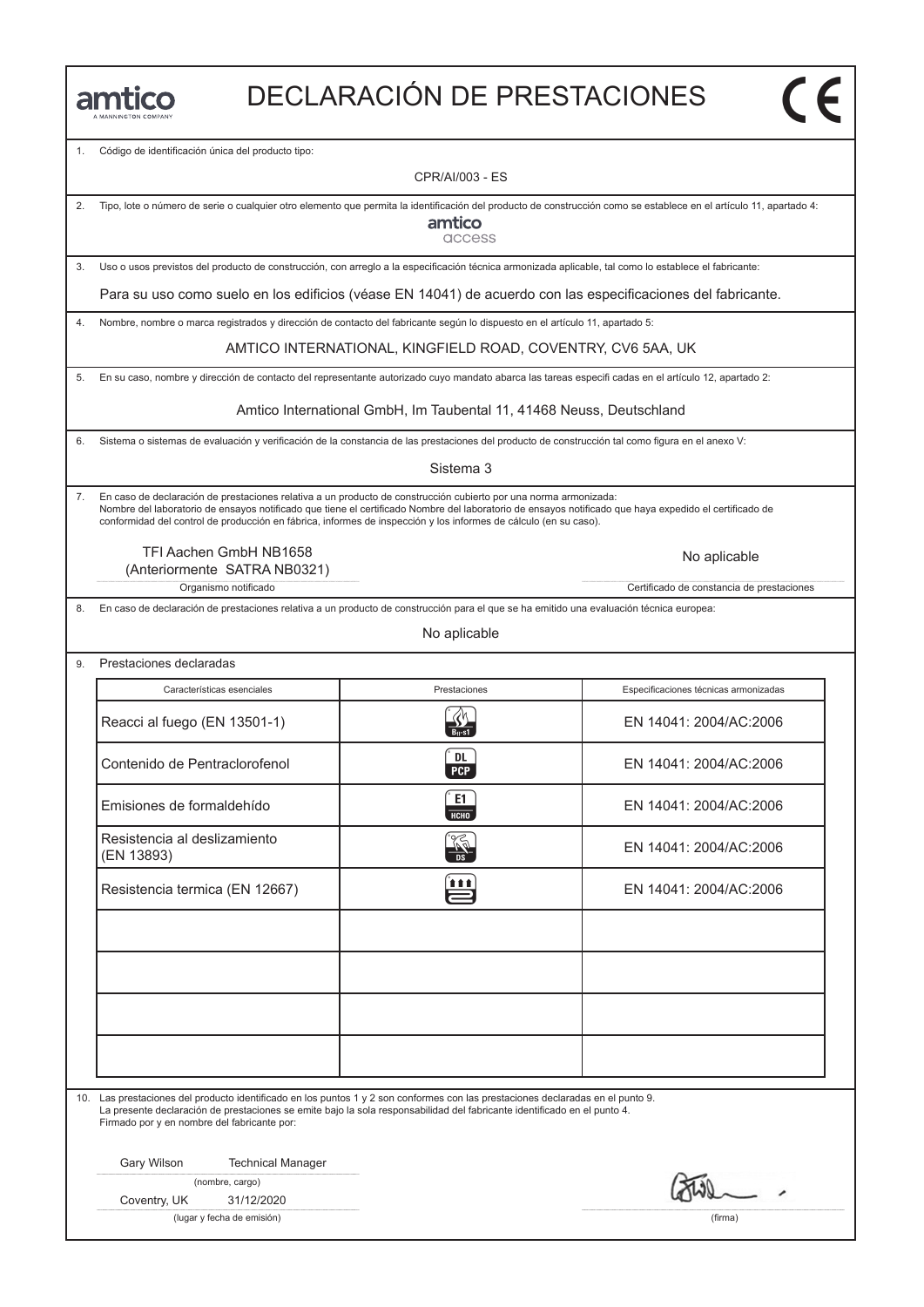# DECLARAҪÃO DE DESEMPENHO

1. Código de identificação único do produto-tipo:

CPR/AI/003 - PT

| 2. | Número do tipo, do lote ou da série, ou quaisquer outros elementos que permitam a identificação do produto de construção, nos termos do n.o 4 do artigo 11.o:<br>amtico<br>access |                                                                                                                                                                                                                                                                                 |                                           |  |  |  |  |  |
|----|-----------------------------------------------------------------------------------------------------------------------------------------------------------------------------------|---------------------------------------------------------------------------------------------------------------------------------------------------------------------------------------------------------------------------------------------------------------------------------|-------------------------------------------|--|--|--|--|--|
| 3. | Utilização ou utilizações previstas do produto de construção, de acordo com a especificação técnica harmonizada aplicável, tal como previsto pelo fabricante:                     |                                                                                                                                                                                                                                                                                 |                                           |  |  |  |  |  |
|    |                                                                                                                                                                                   | Para utilização como revestimento em edifícios (ver EN 14041) de acordo com as especificações do fabricante.                                                                                                                                                                    |                                           |  |  |  |  |  |
| 4. |                                                                                                                                                                                   | Nome, designação comercial ou marca comercial registada e endereço de contacto do fabricante, nos termos do n.o 5 do artigo 11.o:                                                                                                                                               |                                           |  |  |  |  |  |
|    |                                                                                                                                                                                   | AMTICO INTERNATIONAL, KINGFIELD ROAD, COVENTRY, CV6 5AA, UK                                                                                                                                                                                                                     |                                           |  |  |  |  |  |
| 5. |                                                                                                                                                                                   | Se aplicável, nome e endereço de contacto do mandatário cujo mandato abrange os actos especificados no n.o 2 do artigo 12.o:                                                                                                                                                    |                                           |  |  |  |  |  |
|    |                                                                                                                                                                                   | Amtico International GmbH, Im Taubental 11, 41468 Neuss, Deutschland                                                                                                                                                                                                            |                                           |  |  |  |  |  |
| 6. |                                                                                                                                                                                   | Sistema ou sistemas de avaliação e verificação da regularidade do desempenho do produto de construção tal como previsto no anexo V:                                                                                                                                             |                                           |  |  |  |  |  |
|    |                                                                                                                                                                                   | Sistema 3                                                                                                                                                                                                                                                                       |                                           |  |  |  |  |  |
| 7. | cálculo (se aplicável).                                                                                                                                                           | No caso de uma declaração de desempenho relativa a um produto de construção abrangido por uma norma harmonizada:<br>Nome do laboratório de teste notificado que emitiu o certificado de conformidade do controlo de produção da fábrica, relatórios de inspeção e relatórios de |                                           |  |  |  |  |  |
|    | TFI Aachen GmbH NB1658<br>(Anteriormente SATRA NB0321)                                                                                                                            |                                                                                                                                                                                                                                                                                 | Não aplicável                             |  |  |  |  |  |
| 8. | Organismo notificado                                                                                                                                                              | No caso de uma declaração de desempenho relativa a um produto de construção para o qual tenha sido emitida uma Avaliação Técnica Europeia:                                                                                                                                      | Certificado de regularidade do desempenho |  |  |  |  |  |
|    |                                                                                                                                                                                   | Não aplicável                                                                                                                                                                                                                                                                   |                                           |  |  |  |  |  |
| 9. | Desempenho declarado                                                                                                                                                              |                                                                                                                                                                                                                                                                                 |                                           |  |  |  |  |  |
|    | Características essenciais                                                                                                                                                        | Desempenho                                                                                                                                                                                                                                                                      | Especificações técnicas harmonizada       |  |  |  |  |  |
|    | Reação ao fogo (EN 13501-1)                                                                                                                                                       | $B_{fl}$ -s1                                                                                                                                                                                                                                                                    | EN 14041: 2004/AC:2006                    |  |  |  |  |  |
|    | Conteúdo de pentaclorofenol                                                                                                                                                       | DL<br><b>PCP</b>                                                                                                                                                                                                                                                                | EN 14041: 2004/AC:2006                    |  |  |  |  |  |
|    | Emissões de formaldeído                                                                                                                                                           | E1<br>HCHO                                                                                                                                                                                                                                                                      | EN 14041: 2004/AC:2006                    |  |  |  |  |  |
|    | Anti-derrapagem (EN 13893)                                                                                                                                                        | $\frac{1}{108}$                                                                                                                                                                                                                                                                 | EN 14041: 2004/AC:2006                    |  |  |  |  |  |
|    | Resistência térmica (EN 12667)                                                                                                                                                    | <b>111</b>                                                                                                                                                                                                                                                                      | EN 14041: 2004/AC:2006                    |  |  |  |  |  |
|    |                                                                                                                                                                                   |                                                                                                                                                                                                                                                                                 |                                           |  |  |  |  |  |
|    |                                                                                                                                                                                   |                                                                                                                                                                                                                                                                                 |                                           |  |  |  |  |  |
|    |                                                                                                                                                                                   |                                                                                                                                                                                                                                                                                 |                                           |  |  |  |  |  |
|    |                                                                                                                                                                                   |                                                                                                                                                                                                                                                                                 |                                           |  |  |  |  |  |
|    |                                                                                                                                                                                   |                                                                                                                                                                                                                                                                                 |                                           |  |  |  |  |  |
|    | 10. O desempenho do produto identificado nos pontos 1 e 2 é conforme com o desempenho declarado no ponto 9.<br>Assinado por e em nome do fabricante por:                          | A presente declaração de desempenho é emitida sob a exclusiva responsabilidade do fabricante identificado no ponto 4.                                                                                                                                                           |                                           |  |  |  |  |  |
|    | Gary Wilson<br><b>Technical Manager</b>                                                                                                                                           |                                                                                                                                                                                                                                                                                 |                                           |  |  |  |  |  |
|    | (nome e cargo)<br>31/12/2020<br>Coventry, UK                                                                                                                                      |                                                                                                                                                                                                                                                                                 |                                           |  |  |  |  |  |
|    | (local e data de emissão)                                                                                                                                                         |                                                                                                                                                                                                                                                                                 | (assinatura)                              |  |  |  |  |  |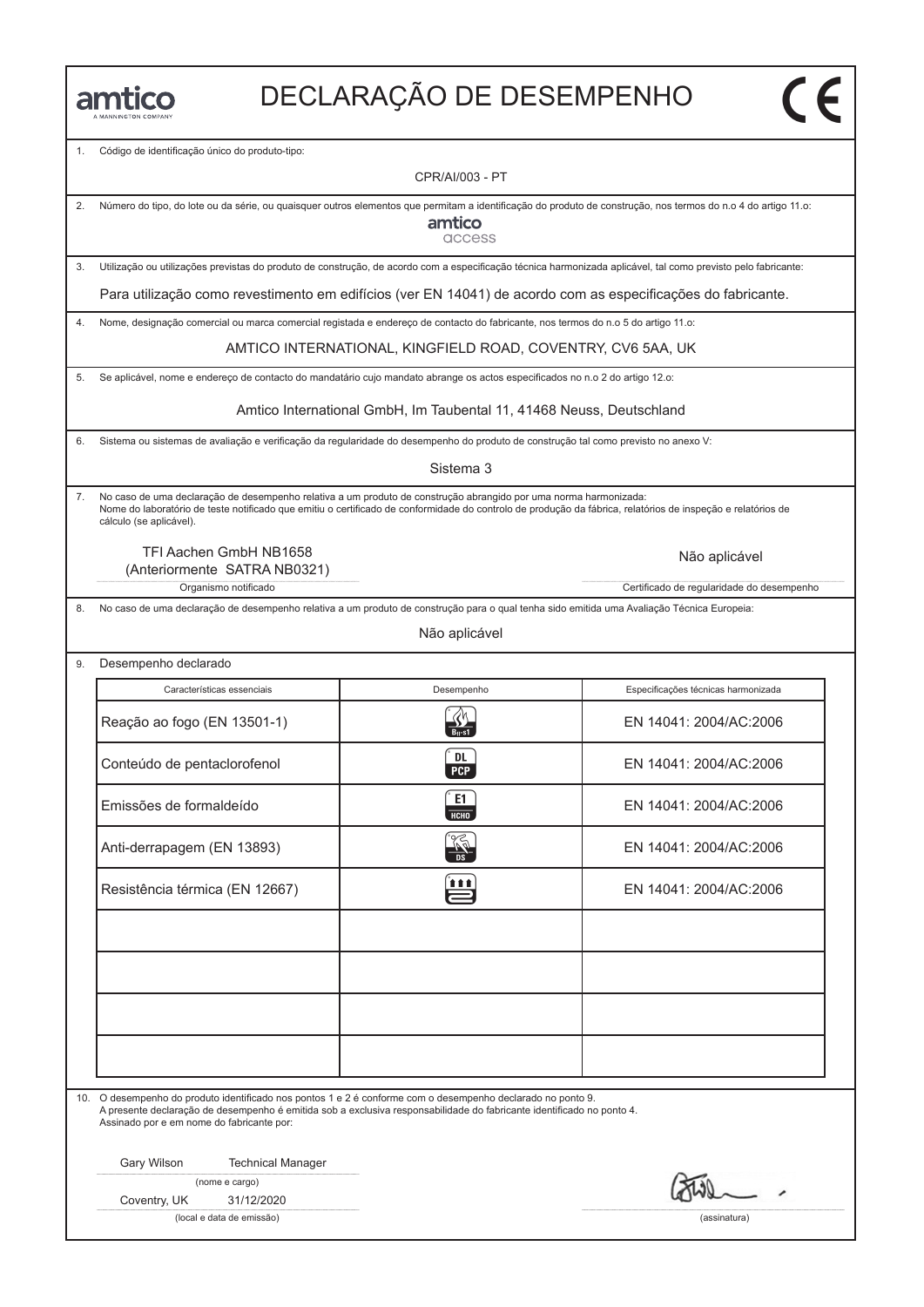|  |  |  |  | MANNINGTON COMPANY |  |
|--|--|--|--|--------------------|--|

#### DIKJARAZZJONI TA' PRESTAZZJONI

1. Kodići uniku ta' identifikazzjoni tat-tip tal-prodott:

CPR/AI/003 - MT

2. Tip, numru tal-lott jew tas-serje jew kwalunkwe element ieħor li jippermetti l-identifikazzjoni tal-prodott għall-bini kif meħtieġ taħt l-Artikolu 11(4):

amtico access

3. Użu jew użi intiżi tal-prodott għall-bini, f'konformità mal-ispeċifikazzjoni teknika armonizzata applikabbli, kif previst mill-manifattur:

Għall-użu bħala paviment f'bini (ara EN 14041) skond l-ispeċifikazzjonijiet tal-manifattur.

4. Isem, isem tal-kummerċ irreġistrat jew it-trade mark irreġistrat u indirizz ta' kuntatt tal-manifattur kif meħtieġ taħt l-Artikolu 11(5):

AMTICO INTERNATIONAL, KINGFIELD ROAD, COVENTRY, CV6 5AA, UK

5. Fejn applikabbli, l-isem u l-indirizz ta' kuntatt tar-rappreżentant awtorizzat li l-mandat tiegħu jkopri l-kompiti speċifikati l-Artikolu 12(2):

Amtico International GmbH, Im Taubental 11, 41468 Neuss, Deutschland

6. Is-sistema jew sistemi ta' valutazzjoni u verifika tal-kostanza tal-prestazzjoni tal-prodott għall-bini kif stabbilit fl-Anness V:

Sistema 3

7. Fil-każ tad-dikjarazzjoni tal-prestazzjoni rigward prodott għall-bini kopert minn standard armonizzat: Isem tal-laboratorju tat-test notifikat, li jkun ħareġ iċ-ċertifikat ta 'konformità tal-kontroll tal-produzzjoni f'fabbrika, ir-rapporti ta' spezzjoni u r-rapporti tal-kalkolu (jekk rilevanti).

TFI Aachen GmbH NB1658 (Preċedentement SATRA NB0321)

8. Fil-każ tad-dikjarazzjoni tal-prestazzjoni rigward prodott għall-bini kopert li għalih tkun inħarġet Valutazzjoni Teknika Ewropea:

Mhux applikabbli

| Prestazzjoni ddikjarata         |                         |                                         |  |  |
|---------------------------------|-------------------------|-----------------------------------------|--|--|
| Karatterističi essenzjali       | Prestazzjoni            | Specifikazzjonijiet teknici armonizzati |  |  |
| Reazzjoni għan-nar (EN 13501-1) |                         | EN 14041: 2004/AC:2006                  |  |  |
| Kontenut tal Pentachlorophenol  | <b>DL</b><br><b>PCP</b> | EN 14041: 2004/AC:2006                  |  |  |
| Emissjonijiet Formaldehyd       | E1<br>HT                | EN 14041: 2004/AC:2006                  |  |  |
| Slip reżistenza (EN 13893)      |                         | EN 14041: 2004/AC:2006                  |  |  |
| Reżistenza Termali (EN 12667)   | <u>in</u>               | EN 14041: 2004/AC:2006                  |  |  |
|                                 |                         |                                         |  |  |
|                                 |                         |                                         |  |  |
|                                 |                         |                                         |  |  |
|                                 |                         |                                         |  |  |

10. Il-prestazzjoni tal-prodott identifikat fil-punti 1 u 2 hija f'konformità mal-prestazzjoni ddikjarata fil-punt 9.

Din id-dikjarazzjoni ta' prestazzjoni hi maħruġa taħt ir-responsabbiltà unika tal-manifattur identifikat fil-punt 4. Iffirmat għal u f'isem il-manifattur minn:

Gary Wilson Technical Manager

Coventry, UK 31/12/2020

(post u data tal-ħruġ) (firma)

Mhux applikabbli

Korp Notifikat **in the set of the set of the set of the set of the set of the set of the set of the set of the set of the set of the set of the set of the set of the set of the set of the set of the set of the set of the s**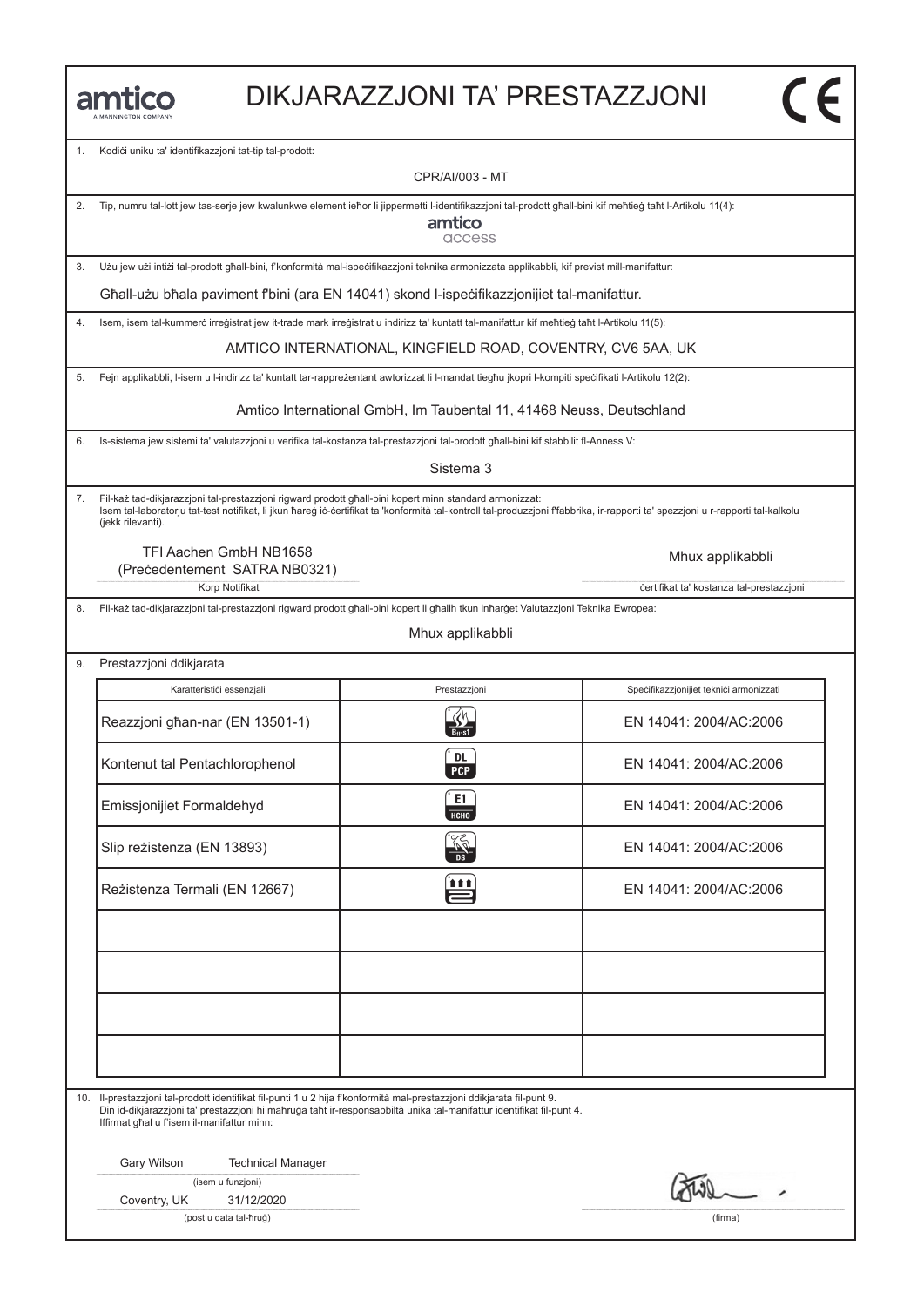# TELJESÍTMÉNYNYILATKOZAT

1. A terméktípus egyedi azonosító kódja:

|    |                                                                                                                                                                                                                                                                                      | CPR/AI/003 - HU                                                      |                                 |  |  |
|----|--------------------------------------------------------------------------------------------------------------------------------------------------------------------------------------------------------------------------------------------------------------------------------------|----------------------------------------------------------------------|---------------------------------|--|--|
| 2. | Típus-, tétel- vagy sorozatszám vagy egyéb ilyen elem, amely lehetővé teszi az építési termék azonosítását a 11. cikk (4) bekezdésében előírtaknak megfelelően:<br>amtico<br>access                                                                                                  |                                                                      |                                 |  |  |
| 3. | Az építési terméknek a gyártó által meghatározott rendeltetése vagy rendeltetései az alkalmazandó harmonizált műszaki előírással összhangban:                                                                                                                                        |                                                                      |                                 |  |  |
|    | Való felhasználásra padló az épületek (lásd az EN 14041), a gyártó előírásainak.                                                                                                                                                                                                     |                                                                      |                                 |  |  |
| 4. | A gyártók neve, bejegyzett kereskedelmi neve, illetve bejegyzett védjegye, valamint értesítési címe a 11. cikk (5) bekezdésében előírtaknak megfelelően:                                                                                                                             |                                                                      |                                 |  |  |
|    |                                                                                                                                                                                                                                                                                      | AMTICO INTERNATIONAL, KINGFIELD ROAD, COVENTRY, CV6 5AA, UK          |                                 |  |  |
| 5. | Adott esetben annak a meghatalmazott képviselőnek a neve és értesítési címe, akinek a megbízása körébe a 12. cikk (2) bekezdésében meghatározott<br>feladatok tartoznak:                                                                                                             |                                                                      |                                 |  |  |
|    |                                                                                                                                                                                                                                                                                      | Amtico International GmbH, Im Taubental 11, 41468 Neuss, Deutschland |                                 |  |  |
| 6. | Az építési termékek teljesítménye állandóságának értékelésére és ellenőrzésére szolgáló, az V. mellékletben szereplők szerinti rendszer vagy rendszerek:                                                                                                                             |                                                                      |                                 |  |  |
|    |                                                                                                                                                                                                                                                                                      | Rendszer 3                                                           |                                 |  |  |
| 7. | Harmonizált szabványok által szabályozott építési termékekre vonatkozó gyártói nyilatkozat esetén:<br>Neve a bejelentett vizsgáló laboratórium, amely kiadta a megfelelőségi tanúsítványt az üzemi gyártásellenőrzés, vizsgálati jelentések és számítási<br>jelentés (ha van ilyen). |                                                                      |                                 |  |  |
|    | TFI Aachen GmbH NB1658<br>(Korábban SATRA NB0321                                                                                                                                                                                                                                     |                                                                      | Nem alkalmazható                |  |  |
|    | Intézmény neve                                                                                                                                                                                                                                                                       |                                                                      | A teljesítménynyilatkozat száma |  |  |
| 8. | Olyan építési termékekre vonatkozó gyártói nyilatkozat esetén, amelyekre európai műszaki értékelést adtak ki:                                                                                                                                                                        |                                                                      |                                 |  |  |
|    |                                                                                                                                                                                                                                                                                      | Nem alkalmazható                                                     |                                 |  |  |
| 9. | A nyilatkozat szerinti teljesítmény                                                                                                                                                                                                                                                  |                                                                      |                                 |  |  |
|    | Alapvető tulajdonságok                                                                                                                                                                                                                                                               | Teljesítmény                                                         | Harmonizált műszaki előírások   |  |  |
|    | Tüzveszélyesség (EN 13501-1)                                                                                                                                                                                                                                                         | $B_{11}$ -s1                                                         | EN 14041: 2004/AC:2006          |  |  |
|    | Pentaklór-fenol-tartalom                                                                                                                                                                                                                                                             | DL<br><b>PCP</b>                                                     | EN 14041: 2004/AC:2006          |  |  |
|    | Formaldehid kibocsátás                                                                                                                                                                                                                                                               | E1<br>HCHO                                                           | EN 14041: 2004/AC:2006          |  |  |
|    | Csúszási ellenállás (EN 13893)                                                                                                                                                                                                                                                       | KT<br>DS                                                             | EN 14041: 2004/AC:2006          |  |  |
|    | Hőálló (EN 12667)                                                                                                                                                                                                                                                                    | 自自自                                                                  | EN 14041: 2004/AC:2006          |  |  |
|    |                                                                                                                                                                                                                                                                                      |                                                                      |                                 |  |  |
|    | 10. Az 1. és 2. pontban meghatározott termék teljesítménye megfelel a 9. pontban feltüntetett, nyilatkozat szerinti teljesítménynek.                                                                                                                                                 |                                                                      |                                 |  |  |
|    | E teljesítménynyilatkozat kiadásáért kizárólag a 4. pontban meghatározott gyártó a felelős.<br>A gyártó nevében és részéről aláíró személy:                                                                                                                                          |                                                                      |                                 |  |  |
|    | Gary Wilson<br><b>Technical Manager</b><br>(név és beosztás)<br>Coventry, UK<br>31/12/2020                                                                                                                                                                                           |                                                                      |                                 |  |  |
|    | (a kiállítás helye és dátuma)                                                                                                                                                                                                                                                        |                                                                      | (aláírás)                       |  |  |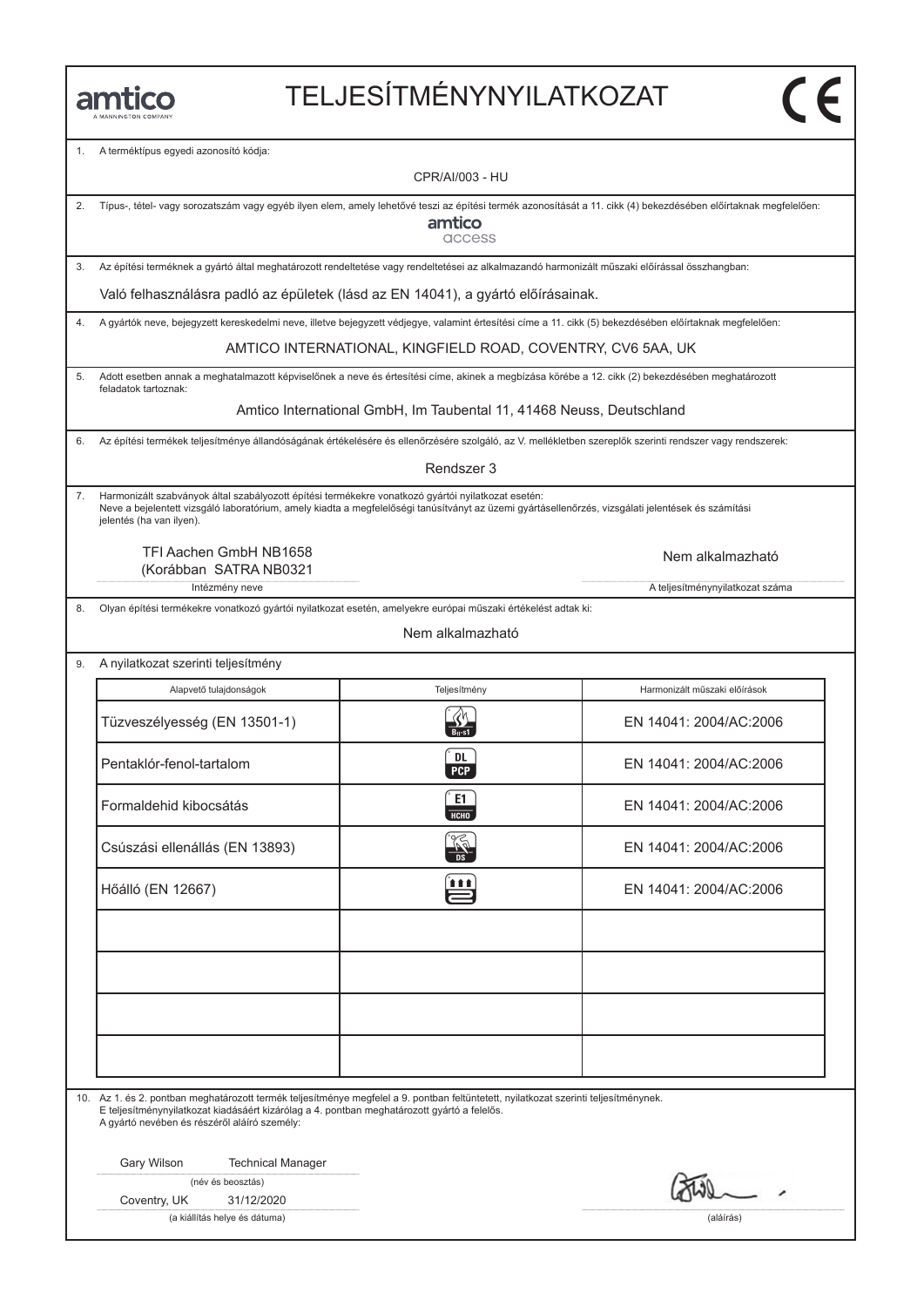# PROHLÁŠENÍ O VLASTNOSTECH

1. Jedinečný identifikační kód typu výrobku:

CPR/AI/003 - CZ

2. Typ, série nebo sériové číslo nebo jakýkoli jiný prvek umožňující identifikaci stavebních výrobků podle čl. 11 odst. 4:

amtico access

3. Zamýšlené použití nebo zamýšlená použití stavebního výrobku v souladu s příslušnou harmonizovanou technickou specifikací podle předpokladu výrobce:

Pro použití jako podlahy v budovách (viz EN 14041) podle specifikace výrobce.

4. Jméno, firma nebo registrovaná obchodní známka a kontaktní adresa výrobce podle čl. 11 odst. 5:

AMTICO INTERNATIONAL, KINGFIELD ROAD, COVENTRY, CV6 5AA, UK

5. Případně jméno a kontaktní adresa zplnomocněného zástupce, jehož plná moc se vztahuje na úkoly uvedené v čl. 12 odst. 2:

Amtico International GmbH, Im Taubental 11, 41468 Neuss, Deutschland

6. Systém nebo systémy posuzování a ověřování stálosti vlastností stavebních výrobků, jak je uvedeno v příloze V:

Systém 3

7. V případě prohlášení o vlastnostech týkajících se stavebního výrobku, na který se vztahuje harmonizovaná norma: Název oznámeného zkušební laboratoře, který vydal osvědčení o shodě řízení výroby, inspekční zprávy a zprávy o výpočtu (pokud je to relevantní).

> TFI Aachen GmbH NB1658 (Dříve SATRA NB0321)

8. V případě prohlášení o vlastnostech týkajících se stavebního výrobku, pro který bylo vydáno evropské technické posouzení:

Není použitelný

| Vlastnosti uvedené v prohlášení |                   |                                     |  |  |  |  |
|---------------------------------|-------------------|-------------------------------------|--|--|--|--|
| Základní charakteristiky        | Vlastnost         | Harmonizované technické specifikace |  |  |  |  |
| Reakce na oheň (EN 13501-1)     |                   | EN 14041: 2004/AC:2006              |  |  |  |  |
| Obsah pentachlorofenolu         | DL.<br><b>PCP</b> | EN 14041: 2004/AC:2006              |  |  |  |  |
| Emise formaldehydu              | E1<br><b>НСНО</b> | EN 14041: 2004/AC:2006              |  |  |  |  |
| Odpor proti skluzu (EN 13893)   |                   | EN 14041: 2004/AC:2006              |  |  |  |  |
| Teplotní odolnost (EN 12667)    | i i i             | EN 14041: 2004/AC:2006              |  |  |  |  |
|                                 |                   |                                     |  |  |  |  |
|                                 |                   |                                     |  |  |  |  |
|                                 |                   |                                     |  |  |  |  |
|                                 |                   |                                     |  |  |  |  |

10. Vlastnost výrobku uvedená v bodě 1 a 2 je ve shodě s vlastností uvedenou v bodě 9. Toto prohlášení o vlastnostech se vydává na výhradní odpovědnost výrobce uvedeného v bodě 4. Podepsáno za výrobce a jeho jménem:

Gary Wilson Technical Manager

|  |  | (jméno a funkce) |  |
|--|--|------------------|--|
|--|--|------------------|--|

Coventry, UK 31/12/2020

(místo a datum vydání) (podpis)

Notifikovaný orgán **Osvědčení o stálosti vlastností vlastností vlastností vlastností vlastností vlastností vlastností vlastností vlastností vlastností vlastností vlastností vlastností vlastností vlastností vlastností vlast** Není použitelný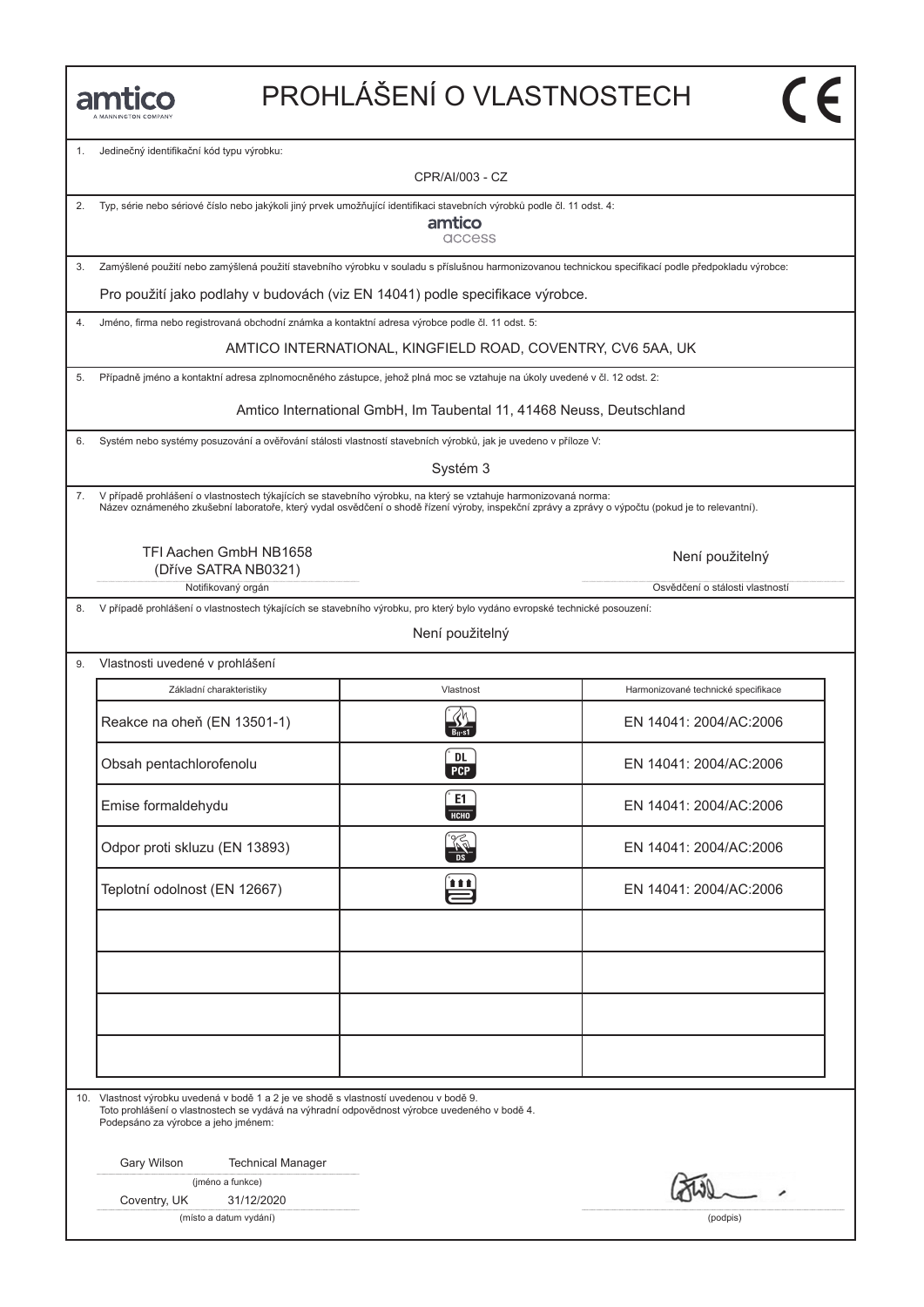### VYHLÁSENIE O PARAMETROCH

1. Jedinečný identifikačný kód typu výrobku:

CPR/AI/003 - SK

amtico access

2. Typ, číslo výrobnej dávky alebo sériové číslo, alebo akýkoľvek iný prvok umožňujúci identifikáciu stavebného výrobku, ako sa vyžaduje podľa článku 11 ods. 4:

3. Zamýšľané použitia stavebného výrobku, ktoré uvádza výrobca, v súlade s uplatniteľnou harmonizovanou technickou špecifikáciou:

Pre použitie ako podlahy v budovách (pozri EN 14041) je podľa špecifikácie výrobcu.

4. Meno, registrované obchodné meno alebo registrovaná ochranná známka a kontaktná adresa výrobcu, ako sa vyžaduje podľa článku 11 ods. 5:

AMTICO INTERNATIONAL, KINGFIELD ROAD, COVENTRY, CV6 5AA, UK

5. V prípade potreby meno a kontaktná adresa splnomocneného zástupcu, ktorého splnomocnenie zahŕňa úlohy vymedzené v článku 12 ods. 2:

Amtico International GmbH, Im Taubental 11, 41468 Neuss, Deutschland

6. Systém alebo systémy posudzovania a overovania nemennosti parametrov stavebného výrobku, ako sa uvádzajú v prílohe V:

Systém 3

7. V prípade vyhlásenia o parametroch týkajúceho sa stavebného výrobku, na ktorý sa vzťahuje harmonizovaná norma: Názov notifikovaného skúšobného laboratória, ktorý vydal osvedčenie o zhode riadenia výroby, inšpekčné správy a správy o výpočte (ak je to relevantné).

TFI Aachen GmbH NB1658 (Predtým SATRA NB0321)

Notifikovaný orgán **Osvetlandia** Osvetlánia od Osvetlánia od Osvetlánia od Osvetlánia o stálosti vlastností

8. V prípade vyhlásenia o parametroch týkajúceho sa stavebného výrobku, na ktorý bolo vypracované európske technické posúdenie:

Nie je použiteľný

9. Deklarované parametre Podstatné vlastnosti **Parametre** Harmonizované technické špecifikácie Podstatné vlastnosti Parametre Harmonizované technické špecifikácie<br>Reakcia na oheň (EN 13501-1) Reakcia na oheň (EN 13501-1) R EN 14041: 2004/AC:2006 Reakcia na oheň (EN 13501-1)<br>
Obsah pentachlórfenolu (EN 14041: 2004/AC:2006<br>
Obsah pentachlórfenolu (EN 14041: 2004/AC:2006 Emisia formaldehydu c EN 14041: 2004/AC:2006<br>Emisia formaldehydu c EN 14041: 2004/AC:2006 Emisia formaldehydu EN 14041: 2004/AC:2006<br>
Odpor proti sklzu (EN 13893)  $\frac{204}{100}$  EN 14041: 2004/AC:2006 Odpor proti skizu (EN 13893)<br>
Tepelná odolnosť (EN 12667)<br>
EN 14041: 2004/AC:2006

10. Parametre výrobku uvedené v bodoch 1 a 2 sú v zhode s deklarovanými parametrami v bode 9. Toto vyhlásenie o parametroch sa vydáva na výhradnú zodpovednosť výrobcu uvedeného v bode 4. Podpísal(-a) za a v mene výrobcu:

Gary Wilson Technical Manager

(meno a funkcia)

Coventry, UK 31/12/2020

(miesto a dátum vydania) (podpis)

Nie je použiteľný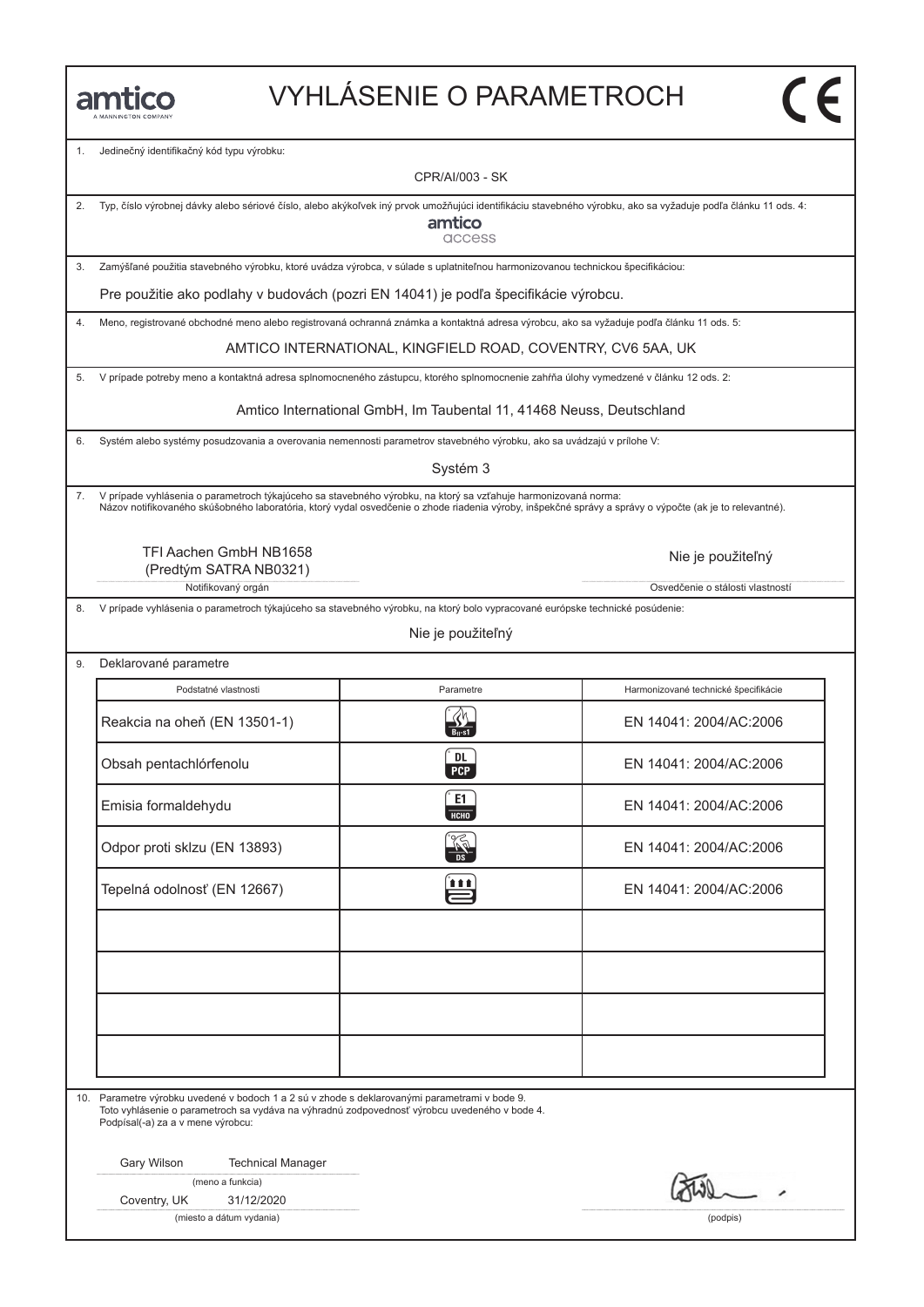#### IZJAVA O LASTNOSTIH

1. Enotna identifikacijska oznaka tipa proizvoda:

CPR/AI/003 - SI

2. Tip, serijska ali zaporedna številka ali kateri koli drug element, na podlagi katerega je mogoče prepoznati gradbene proizvode, v skladu s členom 11(4):

amtico access

3. Predvidena uporaba ali predvidene vrste uporabe gradbenega proizvoda v skladu z veljavno harmonizirano tehnično specifikacijo, kot jih predvideva proizvajalec:

Za uporabo kot talne obloge v stavbah (glej EN 14041) v skladu z navodili proizvajalca.

4. Ime, registrirano trgovsko ime ali registrirana blagovna znamka in naslov proizvajalca v skladu s členom 11(5):

AMTICO INTERNATIONAL, KINGFIELD ROAD, COVENTRY, CV6 5AA, UK

5. Po potrebi ime ali naslov pooblaščenega zastopnika, katerega pooblastilo zajema naloge, opredeljene v členu 12(2):

Amtico International GmbH, Im Taubental 11, 41468 Neuss, Deutschland

6. Sistem ali sistemi ocenjevanja in preverjanja nespremenljivosti lastnosti gradbenega proizvoda, kot je določeno v Prilogi V:

Sistem 3

7. Za izjavo o lastnostih glede gradbenega proizvoda, za katerega velja harmoniziran standard: Ime priglašenega testnega laboratorija, ki je izdala potrdilo o skladnosti tovarniške kontrole proizvodnje, poročila o pregledu in poročila izračuni (če je primerno).

TFI Aachen GmbH NB1658 (Prej SATRA NB0321)

priglašeni organ **Certifikat o nespremenljivosti lastnosti** Certifikat o nespremenljivosti lastnosti

8. Za izjavo o lastnostih glede gradbenega proizvoda, za katerega je bila izdana evropska tehnična ocena:

Se ne uporablja

9. Navedena lastnost

Bistvene značilnosti: Lastnost Harmonizirane tehnične specifikacije Preiskus odziva na ogenj Bistvene značilnosti:<br>
Preiskus odziva na ogenj<br>
(EN 13501-1) R EN 14041: 2004/AC:2006 EN 14041: 2004/AC:2006<br>
Vsebina pentaklorofenol (EN 13501-1)<br>
Vsebina pentaklorofenol (EN 14041: 2004/AC:2006 EM 14041: 2004/AC:2006<br>Emisije formaldehida c EN 14041: 2004/AC:2006<br>Emisije formaldehida c EN 14041: 2004/AC:2006 Emisije formaldehida EN 14041: 2004/AC:2006<br>
Odpornost proti zdrsu (EN 13893)  $\frac{260}{100}$  EN 14041: 2004/AC:2006 Odpornost proti zdrsu (EN 13893)<br>
Toplotna odpornost (EN 12667)<br>
EN 14041: 2004/AC:2006

10. Lastnosti proizvoda, navedenega v točki 1 in 2, so v skladu z navedenimi lastnostmi iz točke 9. Za izdajo te izjave o lastnostih je odgovoren izključno proizvajalec, naveden v točki 4: Podpisal za in v imenu proizvajalca:

Gary Wilson Technical Manager

(ime in dejavnost)

Coventry, UK 31/12/2020

(kraj in datum izdaje) (podpis)

Se ne uporablja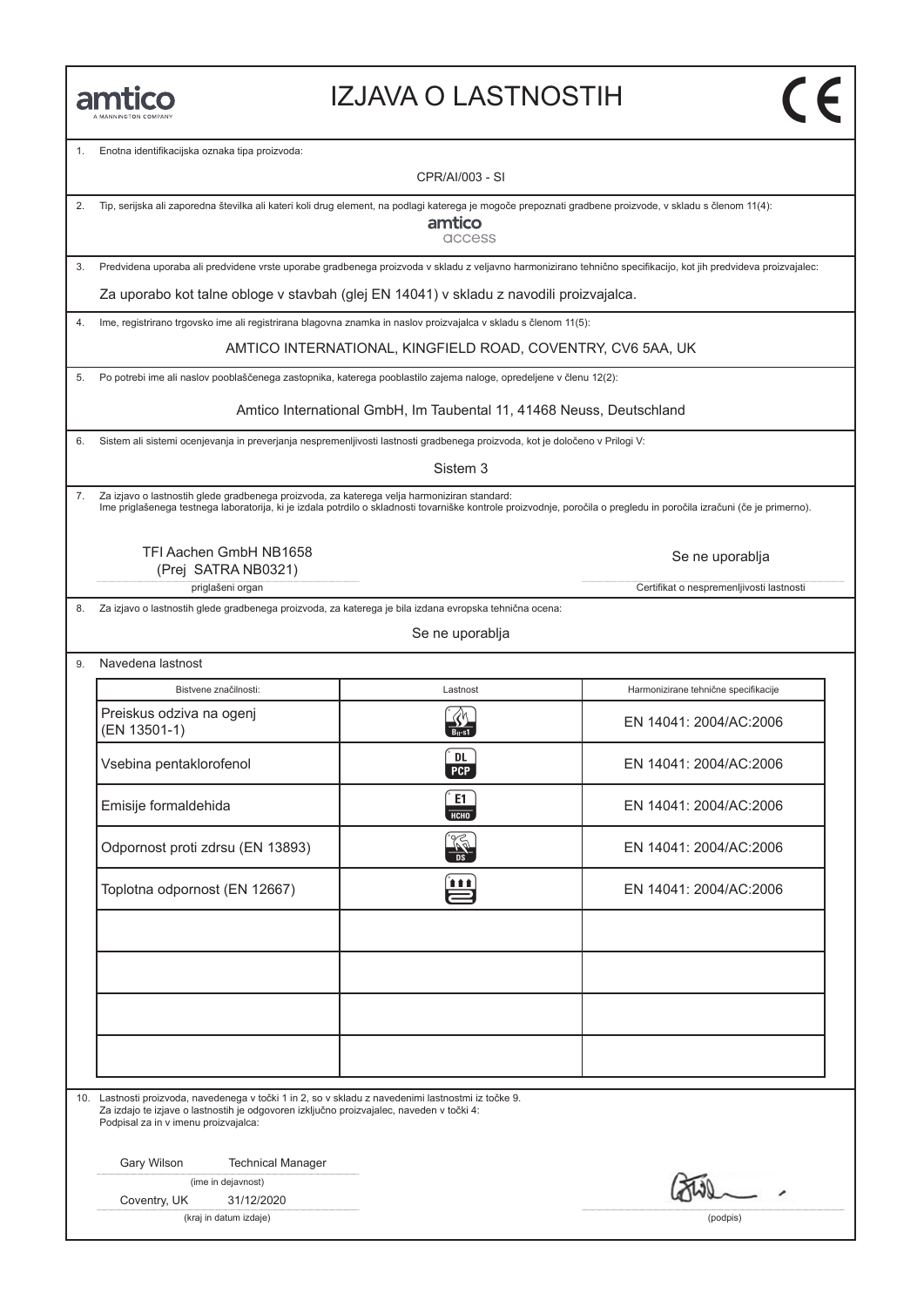|    | amtico                                                                                                                                                                                                                                                                                                                  | ДЕКЛАРАЦИЯ ЗА ЕКСПЛОАТАЦИОННИ ПОКАЗАТЕЛИ                             |                                                                                                                                                 |  |  |
|----|-------------------------------------------------------------------------------------------------------------------------------------------------------------------------------------------------------------------------------------------------------------------------------------------------------------------------|----------------------------------------------------------------------|-------------------------------------------------------------------------------------------------------------------------------------------------|--|--|
| 1. | Уникален идентификационен код на типа продукт:                                                                                                                                                                                                                                                                          |                                                                      |                                                                                                                                                 |  |  |
|    |                                                                                                                                                                                                                                                                                                                         | CPR/AI/003 - BG                                                      |                                                                                                                                                 |  |  |
| 2. | Тип, партиден или сериен номер или друг елемент, който позволява да се идентифицира строителният продукт съгласно изискванията на член 11,<br>параграф 4:                                                                                                                                                               | amtico<br>access                                                     |                                                                                                                                                 |  |  |
| 3. | Предвидена употреба или употреби на строителния продукт в съответствие с приложимата хармонизирана специ фикация, както е предвидено<br>от производителя:                                                                                                                                                               |                                                                      |                                                                                                                                                 |  |  |
|    |                                                                                                                                                                                                                                                                                                                         |                                                                      | За употреба като подова настилка в сгради (виж EN 14041) в съответствие със спецификациите на производителя.                                    |  |  |
| 4. | параграф 5:                                                                                                                                                                                                                                                                                                             |                                                                      | Име, регистрирано търговско наименование или регистрирана търговска марка и адрес за контакт на производителя съгласно изискванията на член 11, |  |  |
|    |                                                                                                                                                                                                                                                                                                                         | AMTICO INTERNATIONAL, KINGFIELD ROAD, COVENTRY, CV6 5AA, UK          |                                                                                                                                                 |  |  |
| 5. |                                                                                                                                                                                                                                                                                                                         |                                                                      | Когато е приложимо, име и адрес за контакт на упълномощения представител, чието пълномощие включва задачите, посочени в член 12, параграф 2:    |  |  |
|    |                                                                                                                                                                                                                                                                                                                         | Amtico International GmbH, Im Taubental 11, 41468 Neuss, Deutschland |                                                                                                                                                 |  |  |
| 6. | Система или системи за оценяване и проверка на постоянството на експлоатационните показатели на строителния продукт, както са изложени<br>в приложение V:                                                                                                                                                               |                                                                      |                                                                                                                                                 |  |  |
|    |                                                                                                                                                                                                                                                                                                                         | система 3                                                            |                                                                                                                                                 |  |  |
| 7. | В случай на декларация за експлоатационни показатели относно строителен продукт е обхванат от хармонизиран стандарт:<br>инспекционните доклади и отчети изчисления (ако е приложимо).                                                                                                                                   |                                                                      | Наименованието на упълномощения лабораторен тест, който е издал сертификат за съответствие на производствения контрол в предприятието, на       |  |  |
|    | TFI Aachen GmbH NB1658<br>(Преди това SATRA NB0321)                                                                                                                                                                                                                                                                     |                                                                      | не е приложимо                                                                                                                                  |  |  |
|    | нотифициран орган                                                                                                                                                                                                                                                                                                       |                                                                      | сертификат за постоянството на експлоатационните<br>характеристики                                                                              |  |  |
| 8. | В случай на декларация за експлоатационни показатели относно строителен продукт, за който е издадена европейска техническа оценка:<br>не е приложимо                                                                                                                                                                    |                                                                      |                                                                                                                                                 |  |  |
| 9. | Декларирани експлоатационни показатели                                                                                                                                                                                                                                                                                  |                                                                      |                                                                                                                                                 |  |  |
|    | Съществени характеристики                                                                                                                                                                                                                                                                                               | Експлоатационни показатели                                           | Хармонизирана техническа спецификация                                                                                                           |  |  |
|    | Реакция на огън (EN 13501-1)                                                                                                                                                                                                                                                                                            |                                                                      | FN 14041: 2004/AC:2006                                                                                                                          |  |  |
|    | Съдържание на пентахлорфенол                                                                                                                                                                                                                                                                                            | DL.<br><b>PCP</b>                                                    | EN 14041: 2004/AC:2006                                                                                                                          |  |  |
|    | Емисиите на формалдехид                                                                                                                                                                                                                                                                                                 | E1<br>НСНО                                                           | EN 14041: 2004/AC:2006                                                                                                                          |  |  |
|    | Противоплъзгащи (EN 13893)                                                                                                                                                                                                                                                                                              |                                                                      | EN 14041: 2004/AC:2006                                                                                                                          |  |  |
|    | Термична устойчивост (EN 12667)                                                                                                                                                                                                                                                                                         | 自自自                                                                  | EN 14041: 2004/AC:2006                                                                                                                          |  |  |
|    |                                                                                                                                                                                                                                                                                                                         |                                                                      |                                                                                                                                                 |  |  |
|    |                                                                                                                                                                                                                                                                                                                         |                                                                      |                                                                                                                                                 |  |  |
|    |                                                                                                                                                                                                                                                                                                                         |                                                                      |                                                                                                                                                 |  |  |
|    |                                                                                                                                                                                                                                                                                                                         |                                                                      |                                                                                                                                                 |  |  |
|    | 10. Експлоатационните показатели на продукта, посочени в точки 1 и 2, съответстват на декларираните експлоатационни показатели в точка 9.<br>Настоящата декларация за експлоатационни показатели се издава изцяло на отговорността на производителя, посочен в точка 4:<br>Подписано за и от името на производителя от: |                                                                      |                                                                                                                                                 |  |  |
|    | Gary Wilson<br><b>Technical Manager</b><br>(име, длъжност)                                                                                                                                                                                                                                                              |                                                                      |                                                                                                                                                 |  |  |
|    | Coventry, UK<br>31/12/2020<br>(мястоидатанаиздаване)<br>(подпис)                                                                                                                                                                                                                                                        |                                                                      |                                                                                                                                                 |  |  |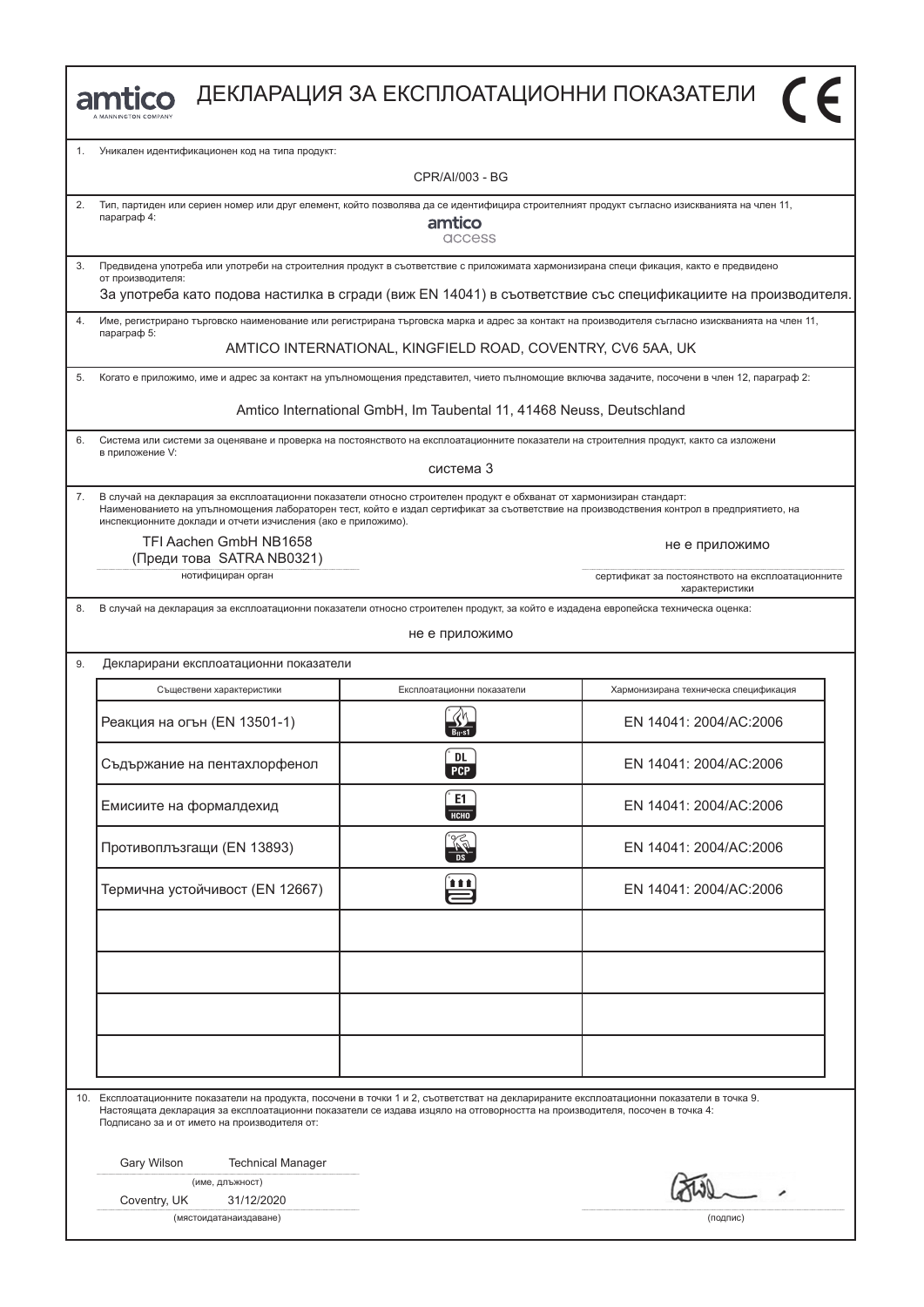1. Cod unic de identificare al produsului-tip:

CPR/AI/003 - RO

| 2. | Tipul, lotul sau numărul de serie sau orice alt element care permite identificarea produsului pentru construcții astfel cum este solicitat la articolul 11 alineatul (4):<br>amtico<br>access                                                                                                               |                                                                                                                                            |                                          |  |  |
|----|-------------------------------------------------------------------------------------------------------------------------------------------------------------------------------------------------------------------------------------------------------------------------------------------------------------|--------------------------------------------------------------------------------------------------------------------------------------------|------------------------------------------|--|--|
| 3. | Utilizarea sau utilizările preconizate ale produsului pentru construcții, în conformitate cu specificația tehnică armonizată aplicabilă, astfel cum este prevăzut de fabricant:                                                                                                                             |                                                                                                                                            |                                          |  |  |
|    | Pentru utilizare ca acoperirea podelelor în clădiri (a se vedea EN 14041), în conformitate cu specificațiile producătorului.                                                                                                                                                                                |                                                                                                                                            |                                          |  |  |
| 4. | Name, registered trade name or registered trade mark and contact address of the manufacturer as required pursuant to Article 11(5):                                                                                                                                                                         |                                                                                                                                            |                                          |  |  |
|    |                                                                                                                                                                                                                                                                                                             | AMTICO INTERNATIONAL, KINGFIELD ROAD, COVENTRY, CV6 5AA, UK                                                                                |                                          |  |  |
| 5. | După caz, numele și adresa de contact a reprezentantului autorizat al cărui mandat acoperă atribuțiile specificate la articolul 12 alineatul (2):                                                                                                                                                           |                                                                                                                                            |                                          |  |  |
|    |                                                                                                                                                                                                                                                                                                             | Amtico International GmbH, Im Taubental 11, 41468 Neuss, Deutschland                                                                       |                                          |  |  |
| 6. | Sistemul sau sistemele de evaluare și verificare a constanței performanței produsului pentru construcții, astfel cum este prevăzut în anexa V:                                                                                                                                                              |                                                                                                                                            |                                          |  |  |
|    |                                                                                                                                                                                                                                                                                                             | Sistem <sub>3</sub>                                                                                                                        |                                          |  |  |
| 7. | În cazul declarației de performanță privind un produs pentru construcții acoperit de un standard armonizat:<br>Numele de laboratorul de testare notificat care a emis certificatul de conformitate a controlului productiei în fabrică, rapoartele de inspectie si rapoarte de calcul<br>(dacă este cazul). |                                                                                                                                            |                                          |  |  |
|    | TFI Aachen GmbH NB1658<br>(Anterior SATRA NB0321)                                                                                                                                                                                                                                                           |                                                                                                                                            | Nu se aplică                             |  |  |
|    | Organismul notificat                                                                                                                                                                                                                                                                                        |                                                                                                                                            | certificatul de constantă a performantei |  |  |
| 8. |                                                                                                                                                                                                                                                                                                             | În cazul declarației de performanță pentru un produs pentru construcții pentru care s-a emis o evaluare tehnică europeană:<br>Nu se aplică |                                          |  |  |
|    |                                                                                                                                                                                                                                                                                                             |                                                                                                                                            |                                          |  |  |
| 9. | Performanța declarată                                                                                                                                                                                                                                                                                       |                                                                                                                                            |                                          |  |  |
|    | Caracteristici esențiale:                                                                                                                                                                                                                                                                                   | Performanță                                                                                                                                | Specificațiile tehnice armonizate        |  |  |
|    | Reacție la foc (EN 13501-1)                                                                                                                                                                                                                                                                                 |                                                                                                                                            | EN 14041: 2004/AC:2006                   |  |  |
|    | Conținutului de pentaclorfenol                                                                                                                                                                                                                                                                              | DL<br><b>PCP</b>                                                                                                                           | EN 14041: 2004/AC:2006                   |  |  |
|    | Emisiile Formaldehidă                                                                                                                                                                                                                                                                                       | E1<br>НСНО                                                                                                                                 | EN 14041: 2004/AC:2006                   |  |  |
|    | Rezistenta la alunecare (EN 13893)                                                                                                                                                                                                                                                                          |                                                                                                                                            | EN 14041: 2004/AC:2006                   |  |  |
|    | Rezistenta termica (EN 12667)                                                                                                                                                                                                                                                                               | <u>fitt</u>                                                                                                                                | EN 14041: 2004/AC:2006                   |  |  |
|    |                                                                                                                                                                                                                                                                                                             |                                                                                                                                            |                                          |  |  |
|    |                                                                                                                                                                                                                                                                                                             |                                                                                                                                            |                                          |  |  |
|    |                                                                                                                                                                                                                                                                                                             |                                                                                                                                            |                                          |  |  |
|    |                                                                                                                                                                                                                                                                                                             |                                                                                                                                            |                                          |  |  |
|    |                                                                                                                                                                                                                                                                                                             |                                                                                                                                            |                                          |  |  |
|    | 10. Performanța produsului identificat la punctele 1 și 2 este în conformitate cu performanța declarată de la punctul 9<br>Această declarație de performanță este emisă pe răspunderea exclusivă a fabricantului identificat la punctul 4<br>Semnată pentru și în numele fabricantului de către:            |                                                                                                                                            |                                          |  |  |
|    | Gary Wilson<br><b>Technical Manager</b>                                                                                                                                                                                                                                                                     |                                                                                                                                            |                                          |  |  |
|    | (numele și funcția)<br>Coventry, UK<br>31/12/2020                                                                                                                                                                                                                                                           |                                                                                                                                            |                                          |  |  |
|    | (locul și data emiterii)<br>(semnătura)                                                                                                                                                                                                                                                                     |                                                                                                                                            |                                          |  |  |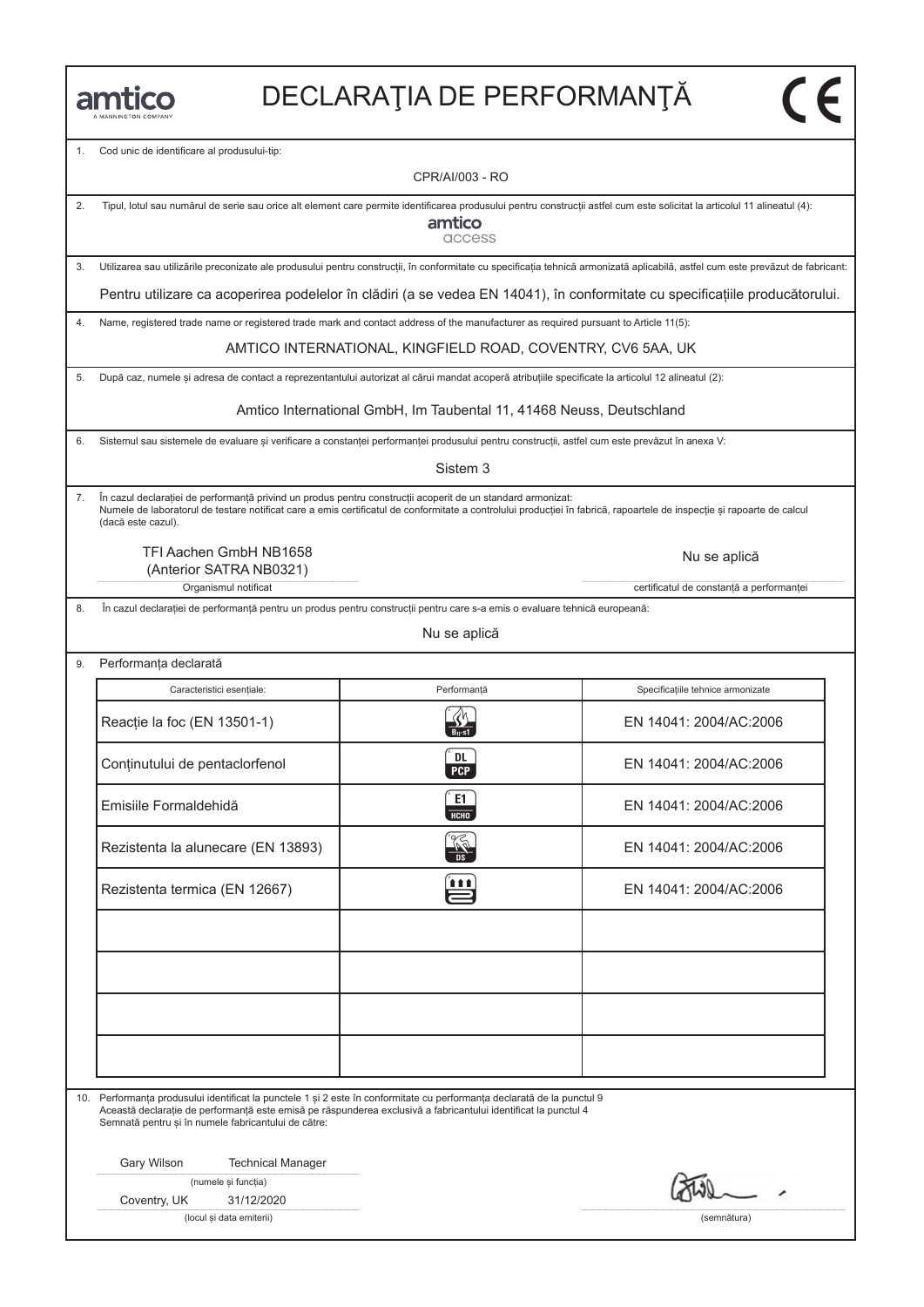#### IZJAVA O SVOJSTVIMA

1. Jedinstveni identifikacijski kod za vrstu proizvoda:

CPR/AI/003 - HR

2. Tip, serija ili serijski broj ili bilo koji drugi element koji omogućuje identifikaciju građevnog proizvoda u skladu s članom 11(4):

amtico access

3. Namjenjena upotreba ili upotrebe građevnog proizvoda, kompatibilnog s usklađenom tehničkom specifikacijom, predviđena od strane proizvođača:

Za primjenu kao podna obloga u zgradama (vidi EN 14041) prema specifikacijama proizvođača.

4. Ime, registrirani trgovački naziv ili registrirani zaštitni znak i kontakt adresa proizvođača u skladu s članom 11(5):

AMTICO INTERNATIONAL, KINGFIELD ROAD, COVENTRY, CV6 5AA, UK

5. Gdje je primjenljivo, ime i kontakt adresa zastupnika čije ovlaštenje pokriva zadatke navedene u članu 12(2):

Amtico International GmbH, Im Taubental 11, 41468 Neuss, Deutschland

6. Sustav ili sustavi procjene i ispitivanja postojanosti svojstava građevnog proizvoda kako je navedeno u Aneksu V:

Sustav 3

7. Ako se izjava o svojstvima odnosi na građevni proizvod ovuhvaćen usklađenim standardom: Naziv prijavljenog ispitnog laboratorija koji je izdao potvrdu o sukladnosti tvorničke kontrole, izvješća inspekcije i izvješća obračuna (ako je relevantno).

TFI Aachen GmbH NB1658 (Prethodno SATRA NB0321)

Tijelo za ocjenu sukladnosti **potvrda o postojanosti svojstava** potvrda o postojanosti svojstava

8. U slučaju da se izjava o svojstvima odnosi na građevni proizvod za koji je izdana europska tehnička ocjena:

Nije primjenljivo

9. Deklarirana svojstva

Bitna obilježja **Svojstva** Svojstva Usklađena tehnička specifikacija Bitna obilježja Svojstva Usklađena tehnička specifikacija<br>Reakcija na vatru (EN 13501-1) Reakcija<br>EN 14041: 2004/AC:2006 Reakcija na vatru (EN 13501-1)<br>
Sadržaj pentaklorfenola (BL) EN 14041: 2004/AC:2006<br>
EN 14041: 2004/AC:2006 EM 14041: 2004/AC:2006<br>
Emisija formaldehida c EN 14041: 2004/AC:2006<br>
Emisija formaldehida c EN 14041: 2004/AC:2006 Emisija formaldehida EN 14041: 2004/AC:2006<br>
Otpornost na klizanje (EN 13893)  $\frac{260}{100}$  EN 14041: 2004/AC:2006 Otpornost na klizanje (EN 13893)<br>
Toplinski otpor (EN 12667)<br>
Toplinski otpor (EN 12667)<br>
EN 14041: 2004/AC:2006

10. Svojstva proizvoda navedenog u točkama 1 i 2 u skladu su s deklariranim svojstvima u točki 9. Ova izjava o svojstvima izdana je na isključivu odgovornost proizvođača navedenog u točki 4 Za i u ime proizvođača potpisao:

Gary Wilson Technical Manager

|  | (ime i položaj) |
|--|-----------------|
|--|-----------------|

Coventry, UK 31/12/2020

(mjesto i datum izdavanja) (potpis)

Nije primjenljivo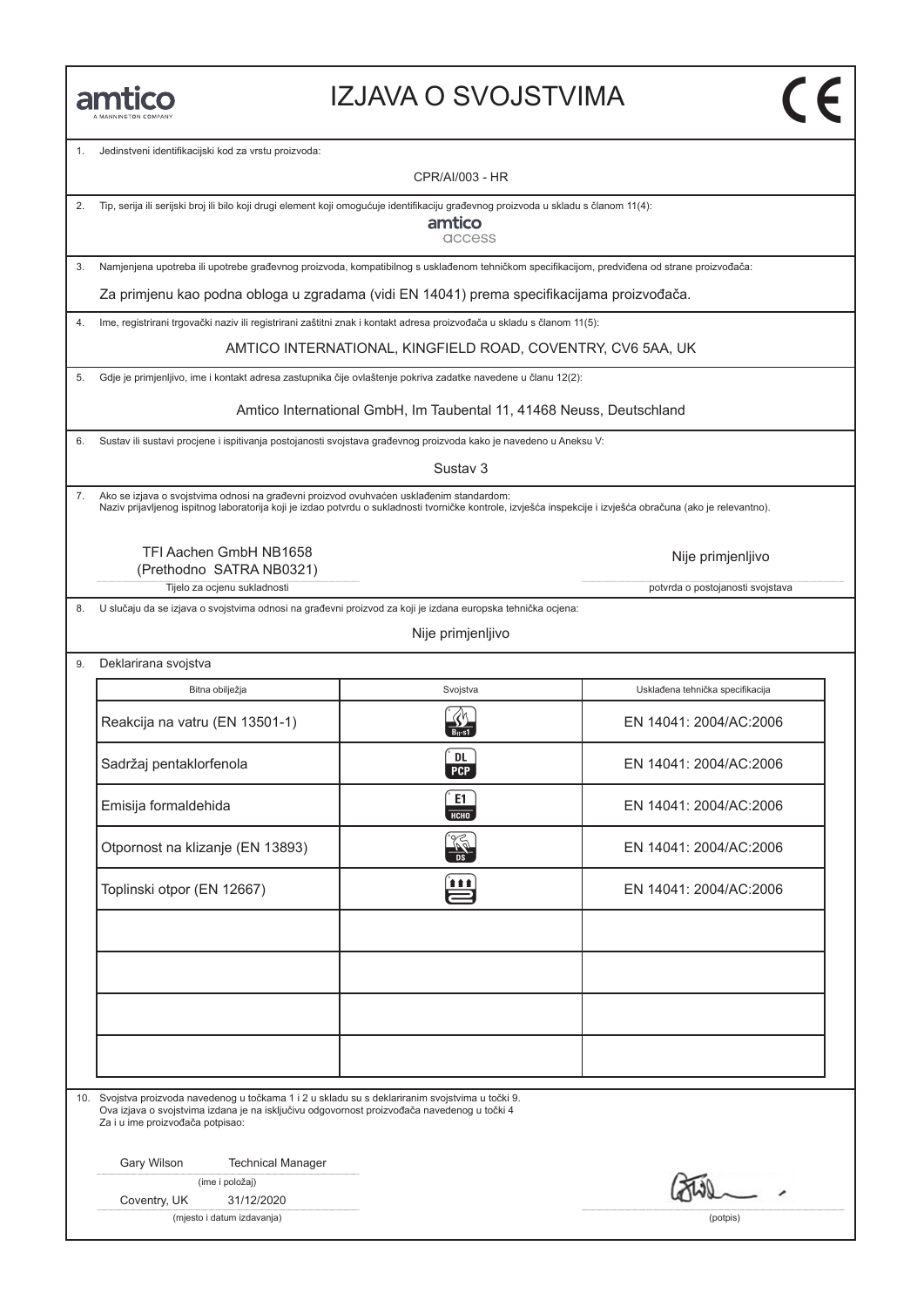

| 1. | Уникальный идентификационный код типа продукции:                                                                                                                                                                                                                                                                                                             |                                                                      |                                                                                                                                             |  |  |
|----|--------------------------------------------------------------------------------------------------------------------------------------------------------------------------------------------------------------------------------------------------------------------------------------------------------------------------------------------------------------|----------------------------------------------------------------------|---------------------------------------------------------------------------------------------------------------------------------------------|--|--|
|    | CPR/AI/003 - RU                                                                                                                                                                                                                                                                                                                                              |                                                                      |                                                                                                                                             |  |  |
| 2. | Тип, партия или серийный номер или любой иной элемент, позволяющий идентифицировать строительный продукт в соответствии с положениями<br>Статьи 11(4):<br>amtico<br>access                                                                                                                                                                                   |                                                                      |                                                                                                                                             |  |  |
| 3. | Предусмотренное производителем назначение строительного продукта в соответствии с применимым гармонизированным техническим стандартам:<br>для использования в качестве напольного покрытия в помещениях (см. EN 14041) в соответствии со<br>спецификациями производителя.                                                                                    |                                                                      |                                                                                                                                             |  |  |
| 4. | Название, зарегистрированное торговое наименование или зарегистрированный товарный знак и контактный адрес производителя в соответствии с<br>положениями Статьи 11(5):                                                                                                                                                                                       | AMTICO INTERNATIONAL, KINGFIELD ROAD, COVENTRY, CV6 5AA, UK          |                                                                                                                                             |  |  |
| 5. | Где применимо, название и контактный адрес уполномоченного представителя, действующего на основании мандата в соответствии с                                                                                                                                                                                                                                 |                                                                      |                                                                                                                                             |  |  |
|    | положениями Статьи 12(2):                                                                                                                                                                                                                                                                                                                                    | Amtico International GmbH, Im Taubental 11, 41468 Neuss, Deutschland |                                                                                                                                             |  |  |
| 6. | Система или системы оценки и подтверждения стабильности эксплуатационных характеристик строительной продукции, как указано в Приложении V:                                                                                                                                                                                                                   |                                                                      |                                                                                                                                             |  |  |
|    |                                                                                                                                                                                                                                                                                                                                                              | Система 1                                                            |                                                                                                                                             |  |  |
| 7. | В случае, если декларация об эксплуатационных характеристиках касается продукции, на которую распространяется гармонизированный стандарт:<br>инспекции и отчетов о расчетах (где применимо):                                                                                                                                                                 |                                                                      | Название нотифицированной лаборатории испытаний, выдавшей сертификат соответствия системы заводского производственного контроля, отчетов об |  |  |
|    | TFI Aachen GmbH NB1658<br>(Ранее SATRA NB0321)                                                                                                                                                                                                                                                                                                               |                                                                      | не применимо                                                                                                                                |  |  |
|    | Нотифицированный орган                                                                                                                                                                                                                                                                                                                                       |                                                                      | сертификат стабильности характеристик                                                                                                       |  |  |
| 8. | В случае декларации об эксплуатационных характеристиках, касающихся строительной продукции, для которой была выдана европейская<br>техническая аттестация:                                                                                                                                                                                                   | не применимо                                                         |                                                                                                                                             |  |  |
| 9. | Задекларированные эксплуатационные характеристики                                                                                                                                                                                                                                                                                                            |                                                                      |                                                                                                                                             |  |  |
|    | Существенные характеристики                                                                                                                                                                                                                                                                                                                                  | Эксплуатационные характеристики                                      | Гармонизированный технический стандарт                                                                                                      |  |  |
|    | Реакция на воздействие огня<br>(EN 13501-1)                                                                                                                                                                                                                                                                                                                  |                                                                      | EN 14041: 2004/AC:2006                                                                                                                      |  |  |
|    | Содержание пентахлорофенола                                                                                                                                                                                                                                                                                                                                  | DL.<br><b>PCP</b>                                                    | EN 14041: 2004/AC:2006                                                                                                                      |  |  |
|    | Эмиссия формальдегида                                                                                                                                                                                                                                                                                                                                        | E1<br><b>HCHO</b>                                                    | EN 14041: 2004/AC:2006                                                                                                                      |  |  |
|    | Сопротивление скольжению<br>(EN 13893)                                                                                                                                                                                                                                                                                                                       | ি⊘ে                                                                  | EN 14041: 2004/AC:2006                                                                                                                      |  |  |
|    | Термическое сопротивление<br>(EN 12667)                                                                                                                                                                                                                                                                                                                      | 111                                                                  | EN 14041: 2004/AC:2006                                                                                                                      |  |  |
|    |                                                                                                                                                                                                                                                                                                                                                              |                                                                      |                                                                                                                                             |  |  |
|    |                                                                                                                                                                                                                                                                                                                                                              |                                                                      |                                                                                                                                             |  |  |
|    | 10. Эксплуатационные характеристики продукции, указанной в пунктах 1 и 2, соответствуют задекларированным эксплуатационным характеристикам,<br>указанным в пункте 9. Настоящая декларация об эксплуатационных характеристиках выдана под личную ответственность производителя, указанного<br>в пункте 4.<br>Подписано от имени и по поручению производителя: |                                                                      |                                                                                                                                             |  |  |
|    | Gary Wilson<br><b>Technical Manager</b><br>(имя и должность)<br>Coventry, UK<br>31/12/2020                                                                                                                                                                                                                                                                   |                                                                      |                                                                                                                                             |  |  |
|    | (место и дата выдачи)<br>(подпись)                                                                                                                                                                                                                                                                                                                           |                                                                      |                                                                                                                                             |  |  |